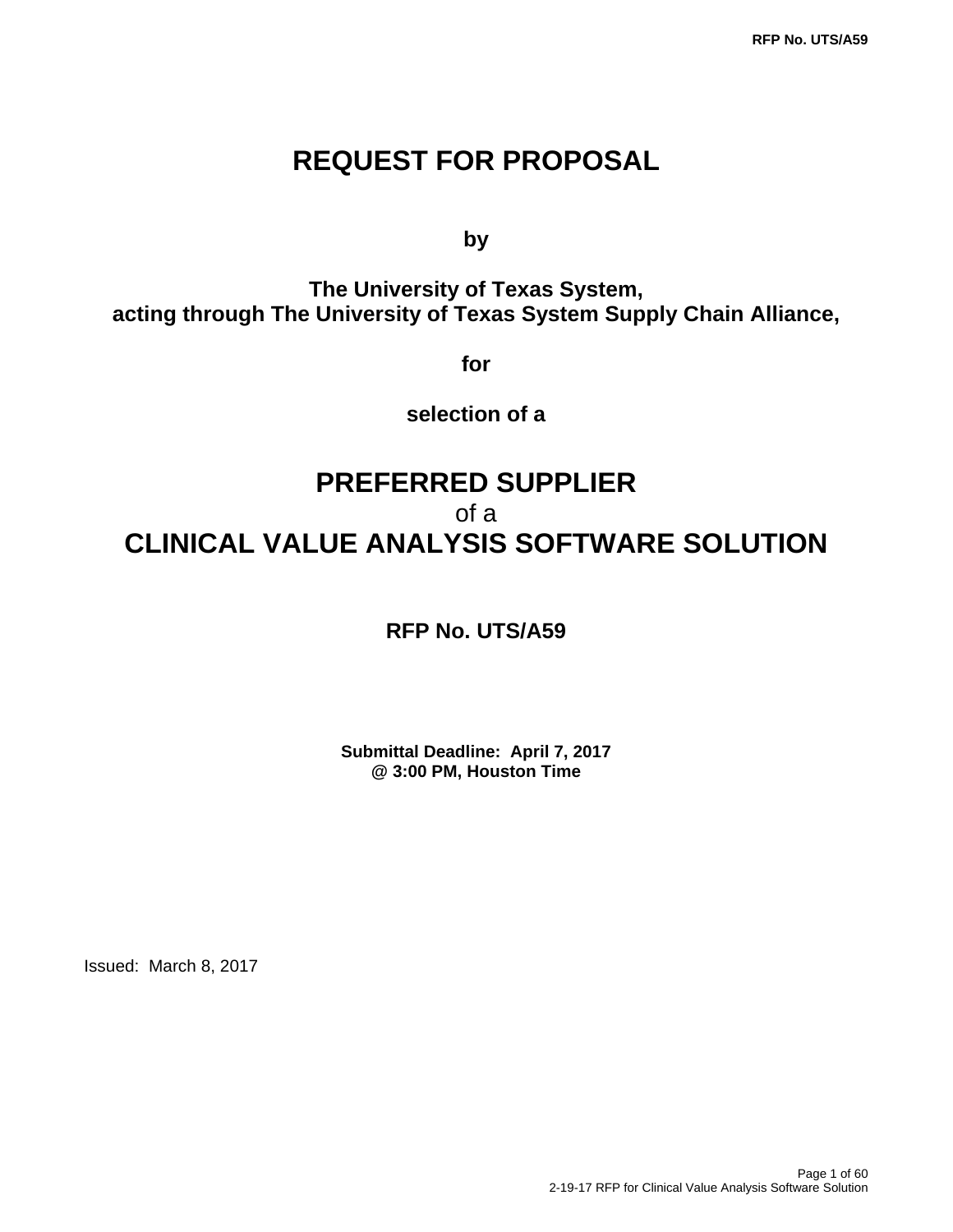# **TABLE OF CONTENTS**

#### <u>Page and the contract of the contract of the contract of the contract of the contract of the contract of the con</u>

| <b>SECTION 1</b>          | 2 |                                                                                   |    |
|---------------------------|---|-----------------------------------------------------------------------------------|----|
| <b>SECTION 2</b>          | 6 |                                                                                   |    |
| <b>SECTION 3</b>          |   |                                                                                   | 10 |
| <b>SECTION 4</b>          |   |                                                                                   | 11 |
| <b>SECTION 5</b>          |   | SPECIFICATIONS, ADDITIONAL QUESTIONS AND SCOPE OF WORK                            | 12 |
| <b>SECTION 6</b>          |   |                                                                                   | 18 |
| Attachments:              |   |                                                                                   |    |
| <b>APPENDIX ONE</b>       |   |                                                                                   | 20 |
| <b>APPENDIX TWO</b>       |   | UT SYSTEM POLICY ON UTILIZATION OF HISTORICALLY                                   | 29 |
| <b>APPENDIX THREE</b>     |   | SAMPLE PREFERRED SUPPLIER AGREEMENT                                               | 30 |
| <b>APPENDIX THREE-300</b> |   | SAMPLE INSTITUTIONAL PARTICIPATION AGREEMENT                                      | 52 |
| <b>APPENDIX THREE-400</b> |   | SUPPLIER RELATIONSHIP MANAGEMENT ("SRM")                                          | 55 |
| <b>APPENDIX FOUR</b>      |   | ACCESS BY INDIVIDUALS WITH DISABILITIES                                           | 58 |
| <b>APPENDIX FIVE</b>      |   | ELECTRONIC AND INFORMATION RESOURCES                                              | 59 |
| <b>APPENDIX SIX</b>       |   | SECURITY CHARACTERISTICS AND FUNCTIONALITY OF<br>PROPOSER'S INFORMATION RESOURCES | 62 |
| <b>APPENDIX SEVEN</b>     |   | CERTIFICATE OF INTERESTED PARTIES (FORM 1295)                                     | 67 |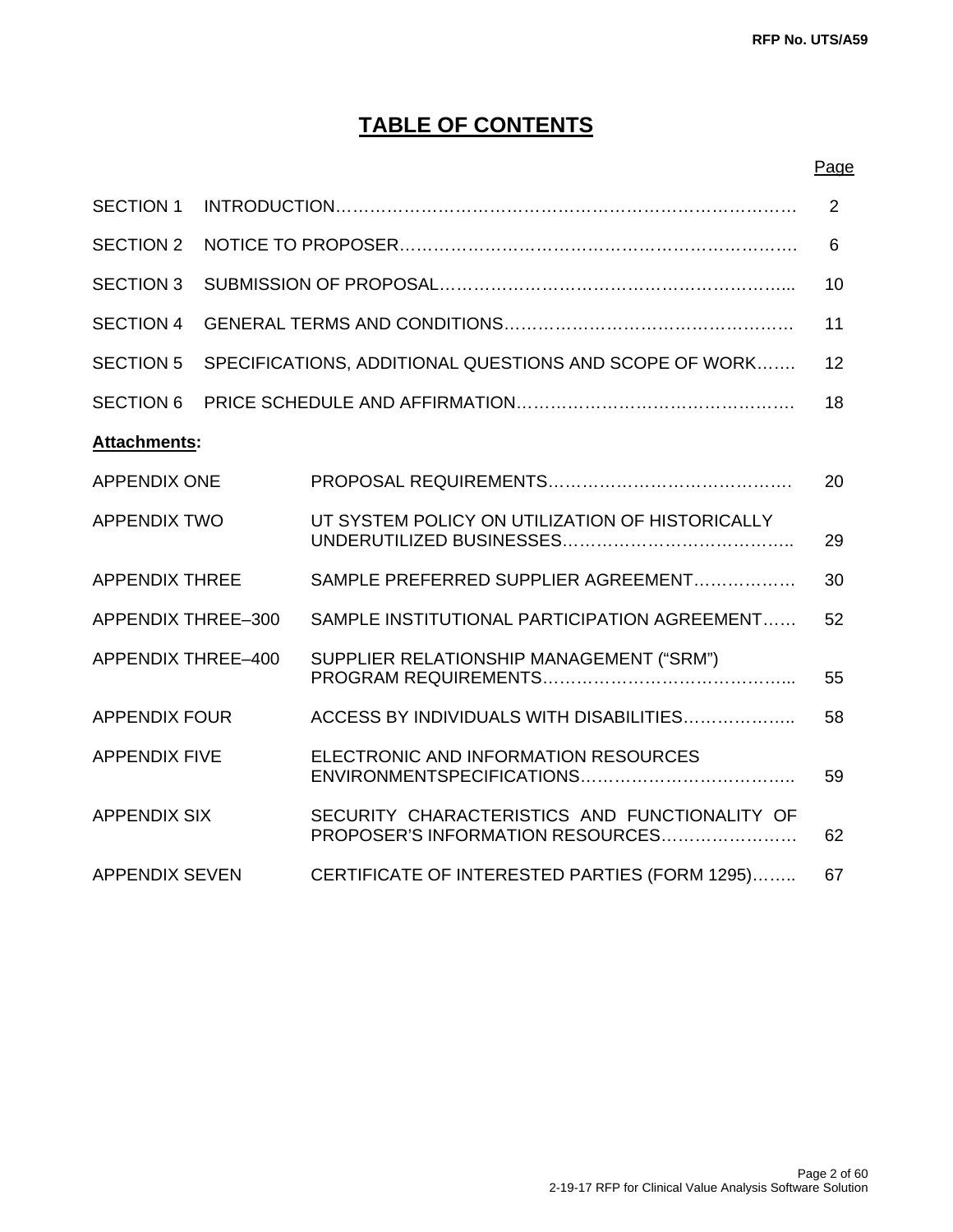#### **SECTION 1 INTRODUCTION**

#### **1.1 Description of The University of Texas System**

The University of Texas System is comprised of System Administration and 14 institutions of higher education with campuses across the State of Texas whose missions are devoted to world class healthcare, teaching, research, and public service (collectively, "**UT System**"). UT System is one of the larger education systems in the United States. With an operating budget of \$17.9 billion, UT System has a current student enrollment exceeding 221,000. UT System employs about 100,000 faculty and staff, making UT System one of the largest employers in the State of Texas.

UT System is comprised of the following institutions:

- The University of Texas Southwestern Medical Center (UTSW)
- The University of Texas Medical Branch at Galveston (UTMB)
- The University of Texas Health Science Center at Houston (UTHSCH)
- The University of Texas Health Science Center at San Antonio (UTHSCSA)
- The University of Texas MD Anderson Cancer Center (UTMDACC)
- The University of Texas Health Science Center at Tyler (UTHSCT)
- The University of Texas at Arlington (UTA)
- The University of Texas at Austin (UT Austin)
- The University of Texas at Dallas (UTD)
- The University of Texas at El Paso (UTEP)
- The University of Texas of the Permian Basin (UTPB)
- The University of Texas at San Antonio (UTSA)
- The University of Texas at Tyler (UTT)
- The University of Texas Rio Grande Valley (UTRGV)

UT System has established The UT System Supply Chain Alliance (the "**Alliance**") to conduct and coordinate strategic purchasing initiatives across UT System. The Alliance essentially operates as UT System's own, in-house group purchasing organization. The Alliance is also affiliated with various Texas institutions of higher education. Through collaborative relationships, the Alliance seeks to combine supply chain and contracting activities and obtain best value goods and services while reducing total acquisition costs. The Alliance has created a team of supply chain professionals (the "**Strategic Services Group**") that has been tasked with executing Alliance purchasing initiatives. The Strategic Services Group assembles a team of subject matter experts ("**SMEs**") from participating institutions to assist in developing each sourcing event and evaluating suppliers during the procurement process. SMEs are involved from the sourcing event's inception and work with the Alliance and UT System to select the best value supplier(s). Any agreement resulting from this Request for Proposal (this "**RFP")** will be extended and marketed to all UT System institutions. Various non-UT System institutions that are affiliated with the Alliance may participate, too, in any agreement resulting from this RFP.

By participating in this RFP, proposer(s) (collectively, "**Proposer**") agrees to extend all goods, services and pricing to any Alliance member or affiliate (collectively, "**Institutional Participant**") that wishes to participate in any contract entered into with Proposer.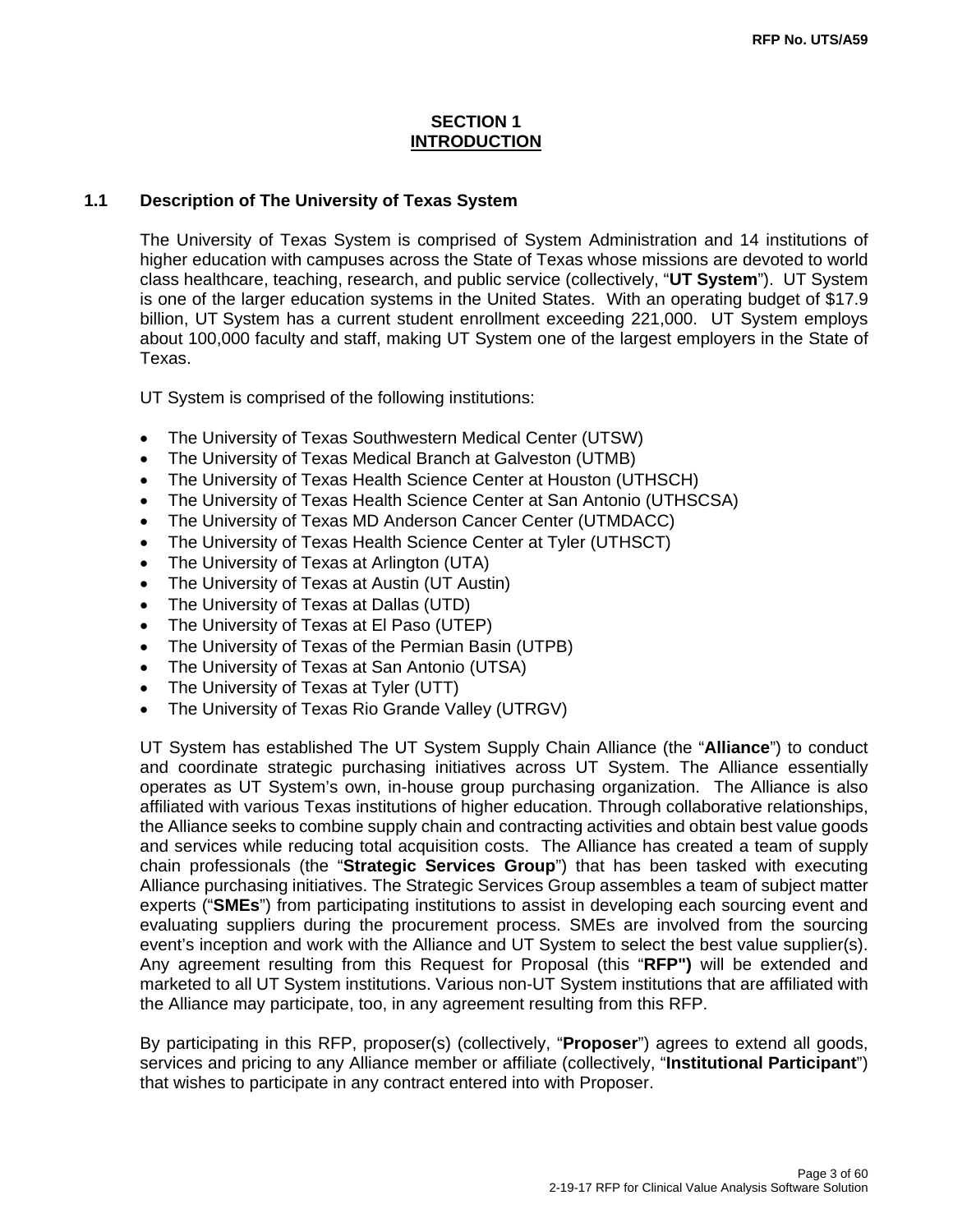#### **1.2 Objective of this Request for Proposal**

UT System, acting through the Alliance, is soliciting proposals in response to this RFP for selection of a Preferred Supplier to provide a clinical value analysis software solution, including related services, as more specifically described in **Section 5.4** ("**Scope of Work**") of this RFP (collectively, the "**CVA Solution**"). The successful Proposer(s) to whom business may be awarded is referred to in this RFP as the "**Preferred Supplier**."

The goal of this RFP is to identify a CVA Solution that can improve the efficiency, transparency and documentation of clinical value analysis processes. UT System will work through the Alliance to team with a Preferred Supplier to develop a relationship that will produce a win-win for all parties and establish practical business processes and procedures to foster a strong working relationship.

Proposer is invited to submit a proposal to establish a strategic business alliance with UT System that will maximize the resources of both organizations to most effectively meet the requirements specified in this RFP document. Specifically, this RFP process should:

- provide a comprehensive and guaranteed pricing structure for the CVA Solution;
- leverage the aggregate purchasing volumes of Institutional Participants;
- achieve cost savings for Institutional Participants;
- improve overall customer satisfaction; and
- enhance relationships between Preferred Supplier and Institutional Participants.

UT System intends to identify a Preferred Supplier that will provide strong implementation support and training, communicate and share best practices throughout the agreement resulting from this RFP, and be dedicated to ongoing product improvement.

Preferred Supplier will be enrolled in the Alliance's Supplier Relationship Management Program ("**SRM**") to monitor Preferred Supplier's performance and pricing. UT System expects Preferred Supplier to work closely with the Alliance and each Institutional Participant and produce benefits for all parties involved in the relationship.

Proposer should realize that what is written in their final proposal submitted to UT System may become part of the successful Proposer's final contract.

UT System may ask Proposer(s) to provide a formal presentation, prior to contract award, with additional information to SMEs or the Strategic Services Group. This presentation will allow the Alliance to clarify any technical, quality, or price-based questions that may arise from Proposer's response.

Proposer should provide solutions involving HUB suppliers, where possible (ref. **Section 2.5** of this RFP).

#### **1.3 Background and Scope of Opportunity**

It is anticipated that the initial term of the agreement resulting from this RFP will be five (5) years, consisting of an initial term of three years, with UT System having the option to extend the term for an additional two-year period upon written notice given to Preferred Supplier.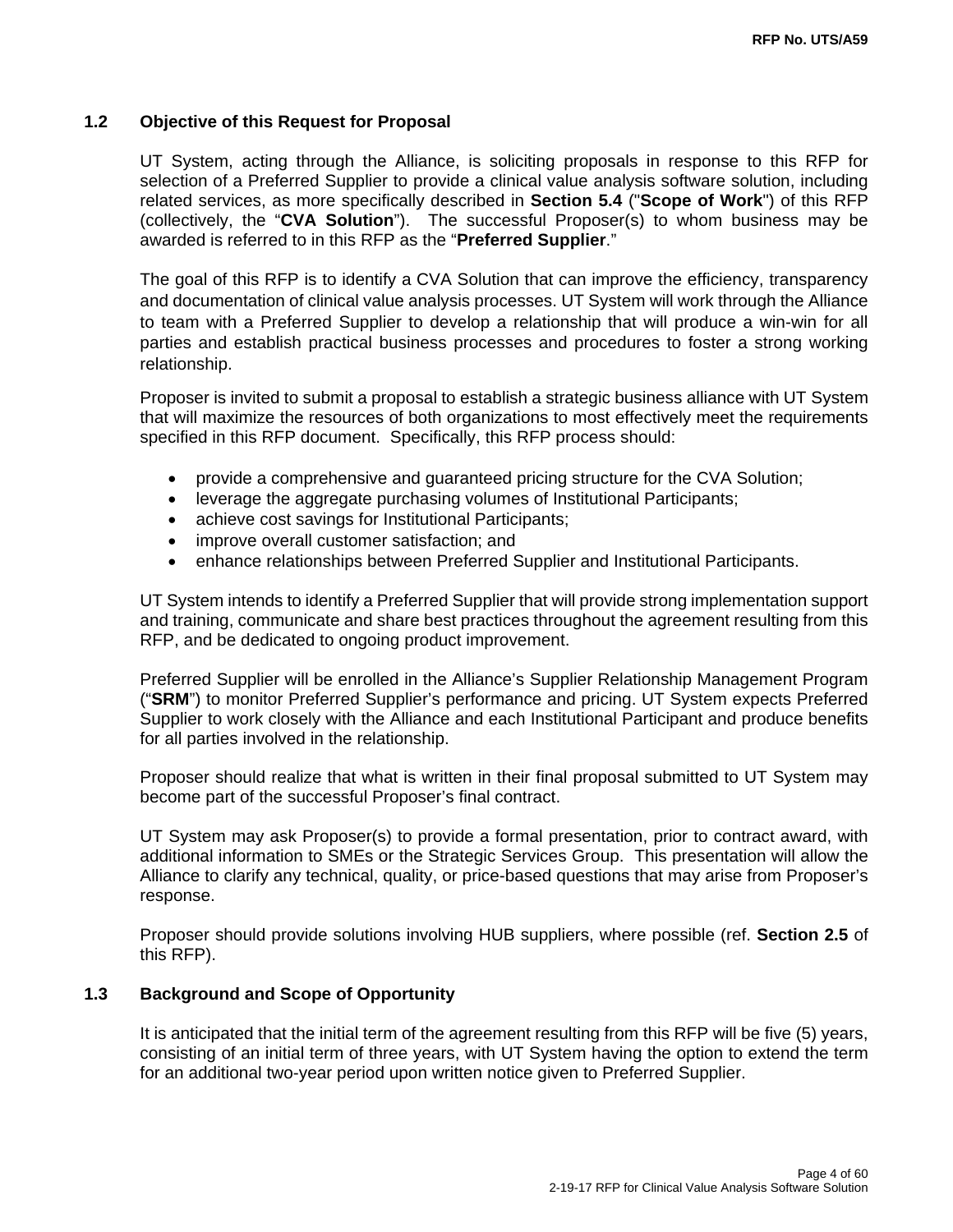Clinical Value Analysis (CVA) processes have existed in various forms at the three largest UT System health institutions (UTMDACC, UTSW, and UTMB) for over 20 years. Each facility has designed a process dedicated to the concept of providing care at the most financially optimal level for its organization.

These CVA processes have been independently managed by each health institution utilizing various governance structures, clinical and non-clinical areas of focus, and operational processes. Opportunities to leverage spend, knowledge, and best practices across the clinical enterprise weren't a priority.

Over the past few years, significant effort has been devoted to establishing a Cross-Institutional Clinical Value Analysis (CCVA) platform to support the achievement of the UT System health institutions' missions. The CCVA platform serves as a complement to existing local processes, providing a forum for clinical leadership to filter ideas across multiple institutions to aggregate spend, reduce cost and/or improve operational efficiencies.

The CVA Solution that is the subject of this RFP will need to be flexible enough to support the collective CCVA initiative, as well as the independent local CVA processes. UT System is interested in identifying the most practical and cost-effective business model to serve the needs of Institutional Participants. Any submitted proposal must include detailed information on all available deployment models that are being offered, including Preferred Supplier-hosted solutions (SaaS, etc.) or UT System institution-hosted solutions (hosted on premises, in customer's data center, etc.).

No contract resulting from this RFP will guarantee a specific volume of product or services to a Preferred Supplier.

#### **SECTION 2 NOTICE TO PROPOSER**

#### **2.1 Submittal Deadline**

UT System will accept proposals submitted in response to this RFP until **3:00 PM**, Houston Time, on **April 7, 2017** (the "**Submittal Deadline**").

#### **2.2 UT System Contact Person**

Proposers will direct all questions or concerns regarding this RFP to the following UT System contact person (the "**UT System Contact**"):

> Tina Kuo Sourcing Specialist UT System Supply Chain Alliance TKuo2@mdanderson.org

UT System specifically instructs all interested parties to restrict all contact and questions regarding this RFP to written communications forwarded to the UT System Contact. The UT System Contact must receive all questions or concerns no later than **5:00 PM**, Houston Time, on **March 29, 2017**. UT System will use a reasonable amount of time to respond to questions or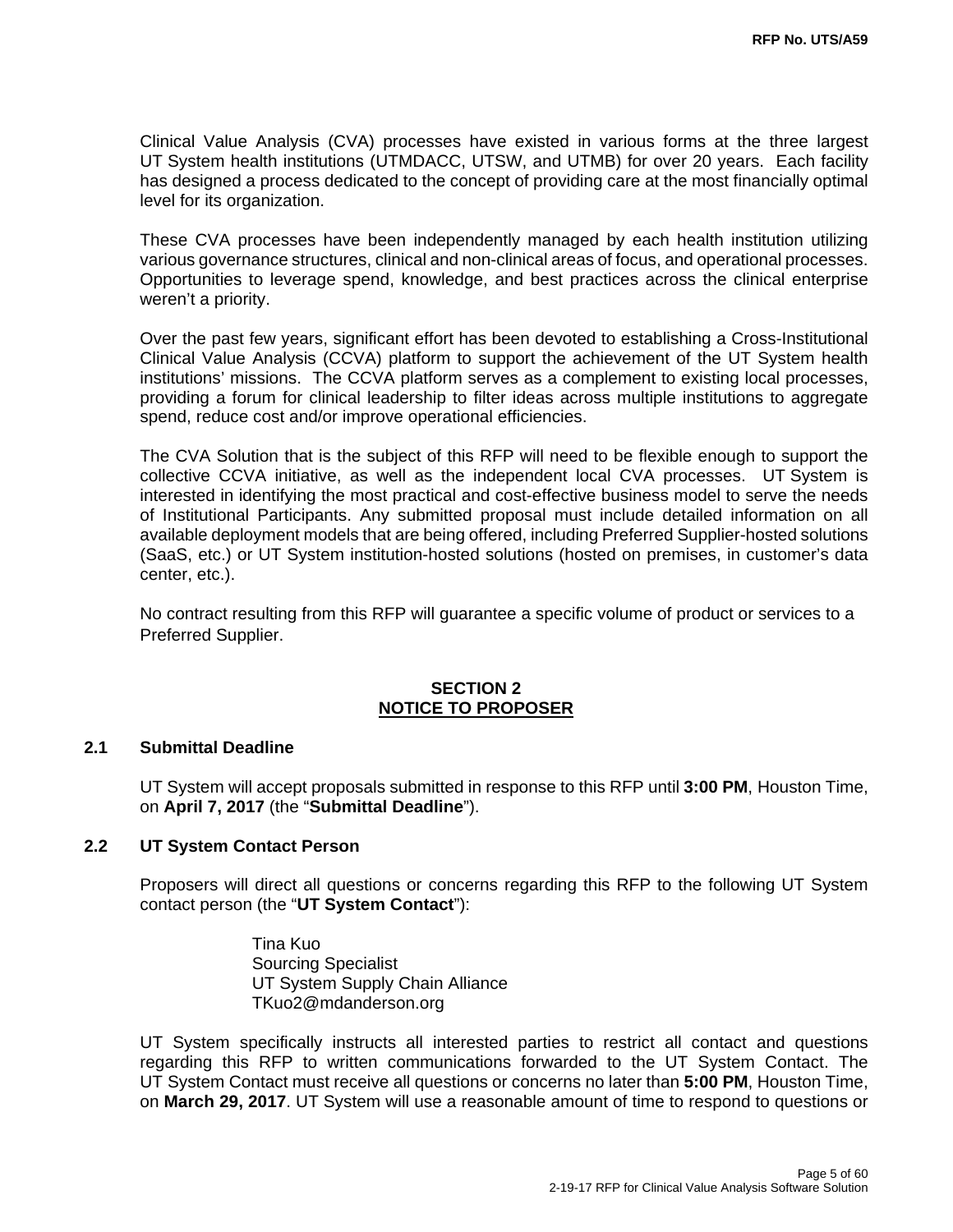concerns. It is UT System's intent to respond to all appropriate questions and concerns; however, UT System reserves the right to decline to respond to any question or concern.

#### **2.3 Criteria for Selection**

Successful Proposer, if any, selected by UT System in accordance with the requirements and specifications set forth in this RFP, will be the Proposer that submits a proposal in response to this RFP, on or before the Submittal Deadline, that is most advantageous to UT System.

Proposer is encouraged to propose terms and conditions offering the maximum benefit to UT System in terms of (1) products and services to be provided and (2) total overall cost to participating institutions. Proposers should describe all educational, state and local government discounts, as well as any other applicable discounts that may be available.

An evaluation team from UT System will evaluate proposals. The evaluation of proposals and the selection of Preferred Supplier will be based on the information provided by Proposer in its proposal. UT System may give consideration to additional information if UT System deems such information relevant.

The criteria to be considered by UT System in evaluating proposals and selecting Preferred Supplier, will be those factors listed below:

- 2.3.1 Threshold Criteria Not Scored
	- 2.3.1.1 Ability of UT System to comply with laws regarding Historically Underutilized Businesses; and
	- 2.3.1.2 Ability of UT System to comply with laws regarding purchases from persons with disabilities.

#### 2.3.2 Scored Criteria

| 2.3.2.1 | cost of the goods and services;                                                          |
|---------|------------------------------------------------------------------------------------------|
| 2.3.2.2 | reputation of Proposer and of Proposer's goods or services;                              |
| 2.3.2.3 | quality of Proposer's goods or services;                                                 |
| 2.3.2.4 | extent to which the goods or services meet UT System's needs;                            |
| 2.3.2.5 | Proposer's past relationship with UT System;                                             |
| 2.3.2.6 | the total long-term cost of acquiring Proposer's goods or services; and                  |
| 2.3.2.7 | Proposer's exceptions to the terms and conditions set forth in Section 4<br>of this RFP. |
|         |                                                                                          |

#### **2.4 Key Events Schedule**

Issuance of RFP March 8, 2017

| Deadline for Questions/Concerns | March 29, 2017,       |
|---------------------------------|-----------------------|
| (ref. Section 2.2 of this RFP)  | 5:00 PM, Houston Time |
|                                 |                       |

Submittal Deadline April 7, 2017,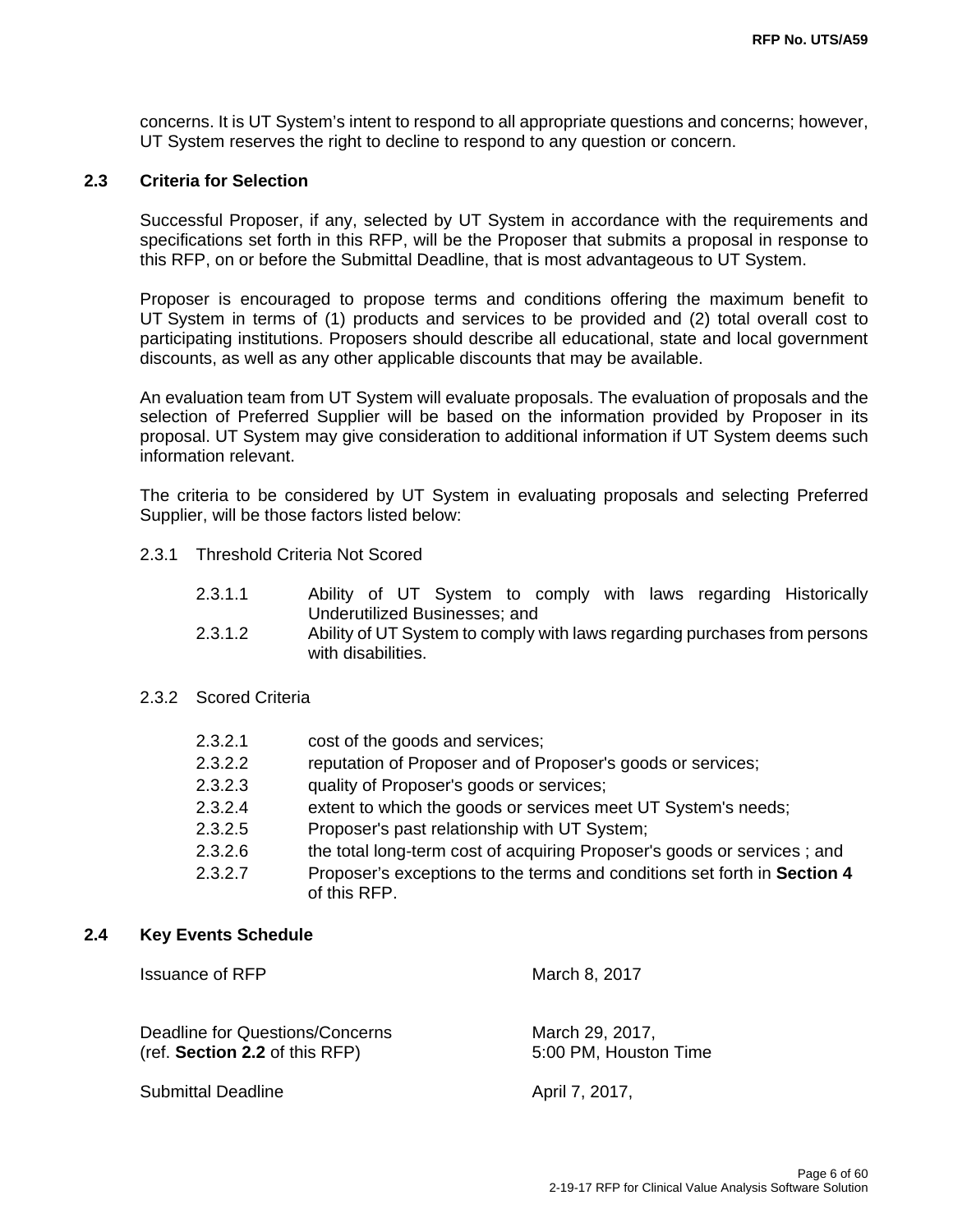| (ref. Section 2.1 of this RFP)               | 3:00 PM, Houston Time |
|----------------------------------------------|-----------------------|
| <b>Selection of Finalists</b>                | April 2017            |
| <b>Finalists Interviews and Negotiations</b> | May 2017              |
| Anticipated Contract Award(s)                | May 2017              |

IMPORTANT NOTICE: The Key Events Schedule represents many sourcing and contracting activities occurring within a short period of time. Proposer is asked in advance to make the following resources available to expedite the selection and contracting process:

- 1. If selected as a finalist, Proposer may be required to attend an interview session that includes a face-to-face meeting with an advance notice of no more than one week. The anticipated location of this activity is Houston, Texas.
- 2. If selected for contract award, Proposer should have its chief legal and business officers available for commencement of contract negotiations with 72 hours of notice of award. Such negotiations may take place face-to-face in order to expedite the contracting phase. The anticipated location of this activity is Houston, Texas. Proposer is requested to reference **Section 4.1** of this RFP and provide any exceptions as part of Proposer's RFP response.

**Proposer should not underestimate the necessity of complying with the Key Events Schedule and critical activities listed above. UT System reserves the right to revise the Key Events Schedule at any time.** 

#### **2.5 Historically Underutilized Businesses**

- 2.5.1 All agencies of the State of Texas are required to make a good faith effort to assist historically underutilized businesses (each a "**HUB**") in receiving contract awards. The goal of the HUB program is to promote full and equal business opportunity for all businesses in contracting with state agencies. Pursuant to the HUB program, if under the terms of any agreement or contractual arrangement resulting from this RFP, Preferred Supplier subcontracts any of its performance hereunder, Preferred Supplier must make a good faith effort to utilize HUBs certified by the Texas Procurement and Support Services Division of the Texas Comptroller of Public Accounts or any successor agency. Proposals that fail to comply with the requirements contained in this **Section 2.5** will constitute a material failure to comply with advertised specifications and will be rejected by UT System as non-responsive. Additionally, compliance with good faith effort guidelines is a condition precedent to awarding any agreement or contractual arrangement resulting from this RFP. Proposer acknowledges that, if selected by UT System, its obligation to make a good faith effort to utilize HUBs when subcontracting hereunder will continue throughout the term of all agreements and contractual arrangements resulting from this RFP. Furthermore, any subcontracting hereunder by Proposer is subject to review by UT System to ensure compliance with the HUB program.
- 2.5.2 UT System has reviewed this RFP in accordance with Title 34, *Texas Administrative Code*, Section 20.13 (a), and has determined that subcontracting opportunities are probable under this RFP.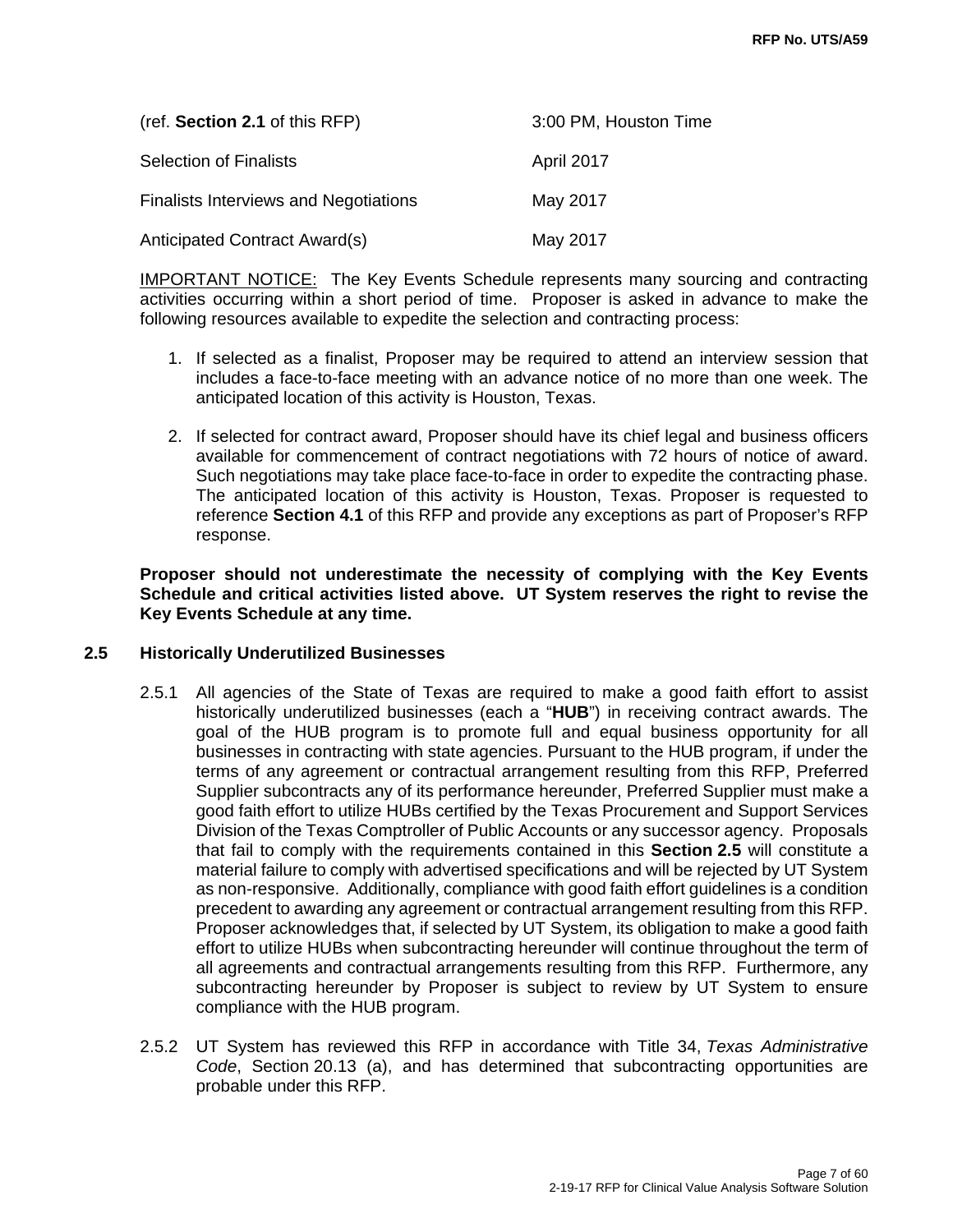2.5.3 A HUB Subcontracting Plan ("**HSP**") is required as part of Proposer's proposal. The HSP will be developed and administered in accordance with UT System's Policy on Utilization of Historically Underutilized Businesses attached as **APPENDIX TWO** and incorporated herein for all purposes.

*Each Proposer must complete and return the HSP in accordance with the terms and conditions of this RFP, including APPENDIX TWO. Proposals that fail to do so will be considered non-responsive to this RFP in accordance with Section 2161.252, Texas Government Code.*

Preferred Supplier will not be permitted to change its HSP unless: (1) Preferred Supplier completes a newly modified version of the HSP in accordance with the terms of **APPENDIX TWO** that sets forth all changes requested by Preferred Supplier, (2) Preferred Supplier provides UT System with such modified version of the HSP, (3) UT System approves the modified HSP in writing, and (4) all agreements or contractual arrangements resulting from this RFP are amended in writing by UT System and Preferred Supplier to conform to the modified HSP.

2.5.4 Proposer must submit one (1) signed copy of the HSP to UT System at the same time as it submits its proposal to UT System (ref. **Section 3.1** of this RFP). The signed copy of the HSP (the "**HSP Packet**") must be submitted electronically utilizing the SciQuest e-sourcing tool as more particularly described in **Section 3.1** of this RFP. Proposer must ensure that the HSP Packet is submitted according to the electronic instructions provided in this RFP.

Any proposal submitted in response to this RFP that is not accompanied by an HSP Packet meeting the above requirements will be rejected by UT System and remain unopened, as that proposal will be considered non-responsive due to material failure to comply with advertised specifications. Furthermore, UT System will open a Proposer's HSP Packet prior to opening the proposal submitted by Proposer, in order to ensure that Proposer has submitted a signed copy of the Proposer's HSP Packet as required by this RFP. A Proposer's failure to submit a signed copy of the completed HSP Packet as required by this RFP will result in UT System's rejection of the proposal submitted by that Proposer as non-responsive, due to material failure to comply with advertised specifications; such a proposal will remain unopened and will be disqualified and not reviewed by UT System (ref. **Section 1.5** of **APPENDIX ONE** to this RFP).

**Note**: The requirement that Proposer provide a signed and completed HSP Packet under this **Section 2.5.4** is separate from and does not affect Proposer's obligation to provide UT System with its proposal as specified in **Section 3.1** of this RFP.

2.5.5 UT System may offer Proposer the opportunity to seek an informal review of its draft HSP by the UT System Office of HUB Development. If so, details regarding this opportunity will be provided in the Pre-Proposal Conference (ref. **Section 2.6** of this RFP) or by other means. This process of informal review is designed to help address questions Proposer may have about how to complete its HSP properly. Any concurrence in or comments on the draft HSP by the UT System Office of HUB Development will NOT constitute formal approval of the HSP, and will NOT eliminate the need for Proposer to submit its final HSP to UT System, concurrently with its proposal, in accordance with the detailed instructions in this **Section 2.5**.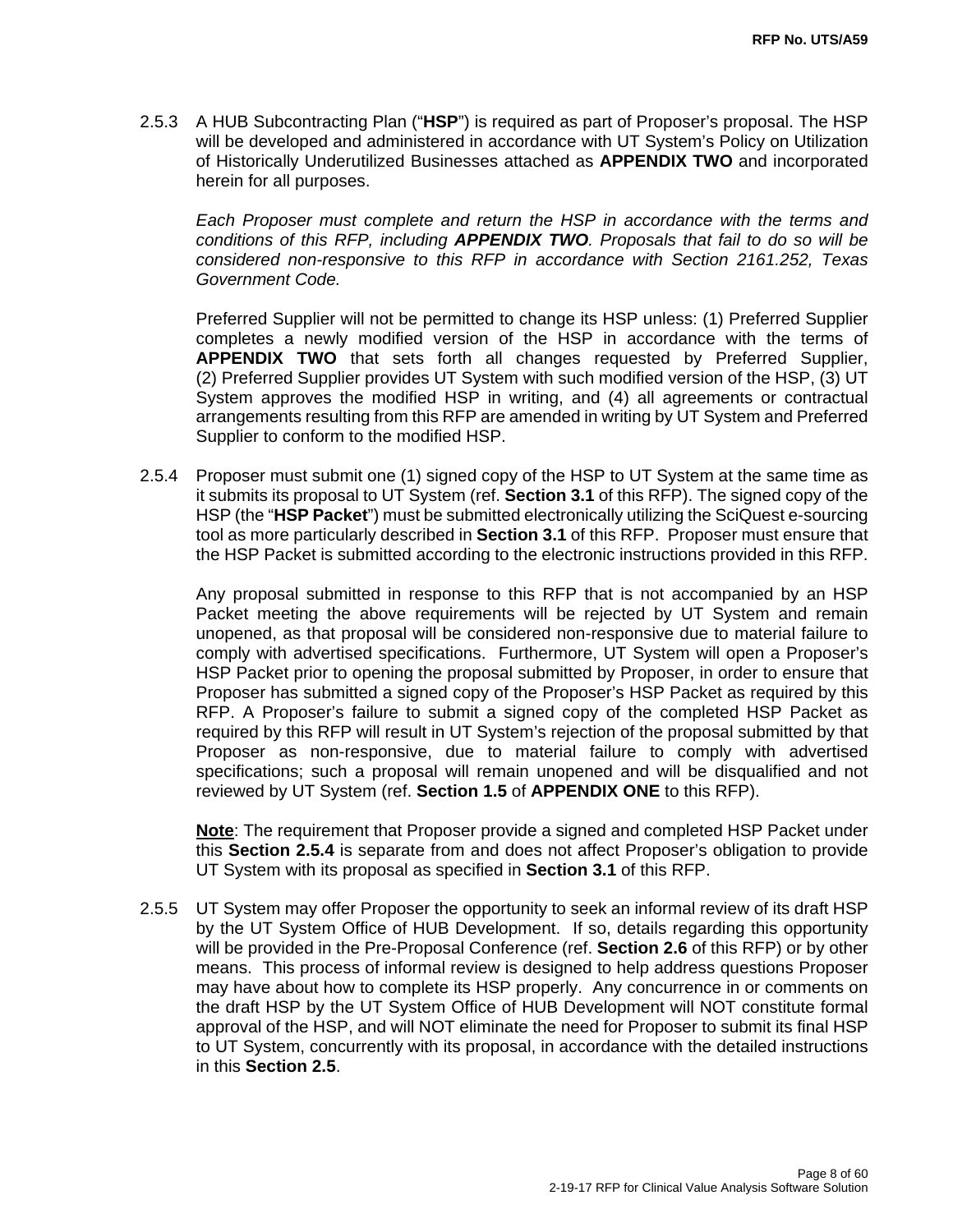#### **SECTION 3 SUBMISSION OF PROPOSAL**

#### **3.1 Electronic Submission Notice**

Submittal of proposals in response to this RFP will be conducted entirely electronically, utilizing the SciQuest e-sourcing tool. To register for participation in this RFP, please email or call the UT System Contact for further instructions. An original signature by an authorized officer of Proposer must appear on the Execution of Offer (ref. **Section 2** of **APPENDIX ONE**) and electronically uploaded as instructed. Proposals must be completed and received by UT System on or before the Submittal Deadline (ref. **Section 2.1** of this RFP).

#### **3.2 Proposal Validity Period**

Each proposal must state that it will remain valid for UT System's acceptance for a minimum of one hundred eighty (180) days after the Submittal Deadline, to allow time for evaluation, selection, and any unforeseen delays.

#### **3.3 Terms and Conditions**

- 3.3.1 Proposer must comply with the requirements and specifications contained in this RFP, the General Terms and Conditions (ref. **Section 4** of this RFP), the Notice to Proposer (ref. **Section 2** of this RFP), Proposal Requirements (ref. **APPENDIX ONE**) and the Specifications, Additional Questions and Scope of Work (ref. **Section 5** of this RFP). If there is a conflict among the provisions in this RFP, the provision requiring Proposer to supply the better quality or greater quantity of goods and services will prevail, or if such conflict does not involve quality or quantity, then interpretation will be in the following order of precedence:
	- 3.3.1.1 Specifications, Additional Questions and Scope of Work (ref. **Section 5** of this RFP);
	- 3.3.1.2 General Terms and Conditions (ref. **Section 4** of this RFP);
	- 3.3.1.3. Proposal Requirements (ref. **APPENDIX ONE**); and
	- 3.3.1.4 Notice to Proposer (ref. **Section 2** of this RFP).

#### **3.4 Submittal Checklist**

Proposer is instructed to complete, sign, and upload into the SciQuest e-Sourcing tool, the following documents as a part of its proposal. If Proposer fails to return each of the following items with its proposal, UT System may reject the proposal:

- 3.4.1 Signed and Completed Execution of Offer (ref. **Section 2** of **APPENDIX ONE**).
- 3.4.2 Responses to questions and requests for information in the Specifications, Additional Questions and Scope of Work Section (ref. **Section 5** of this RFP).
- 3.4.3 Signed and Completed Pricing Affirmation (ref. **Section 6** of this RFP).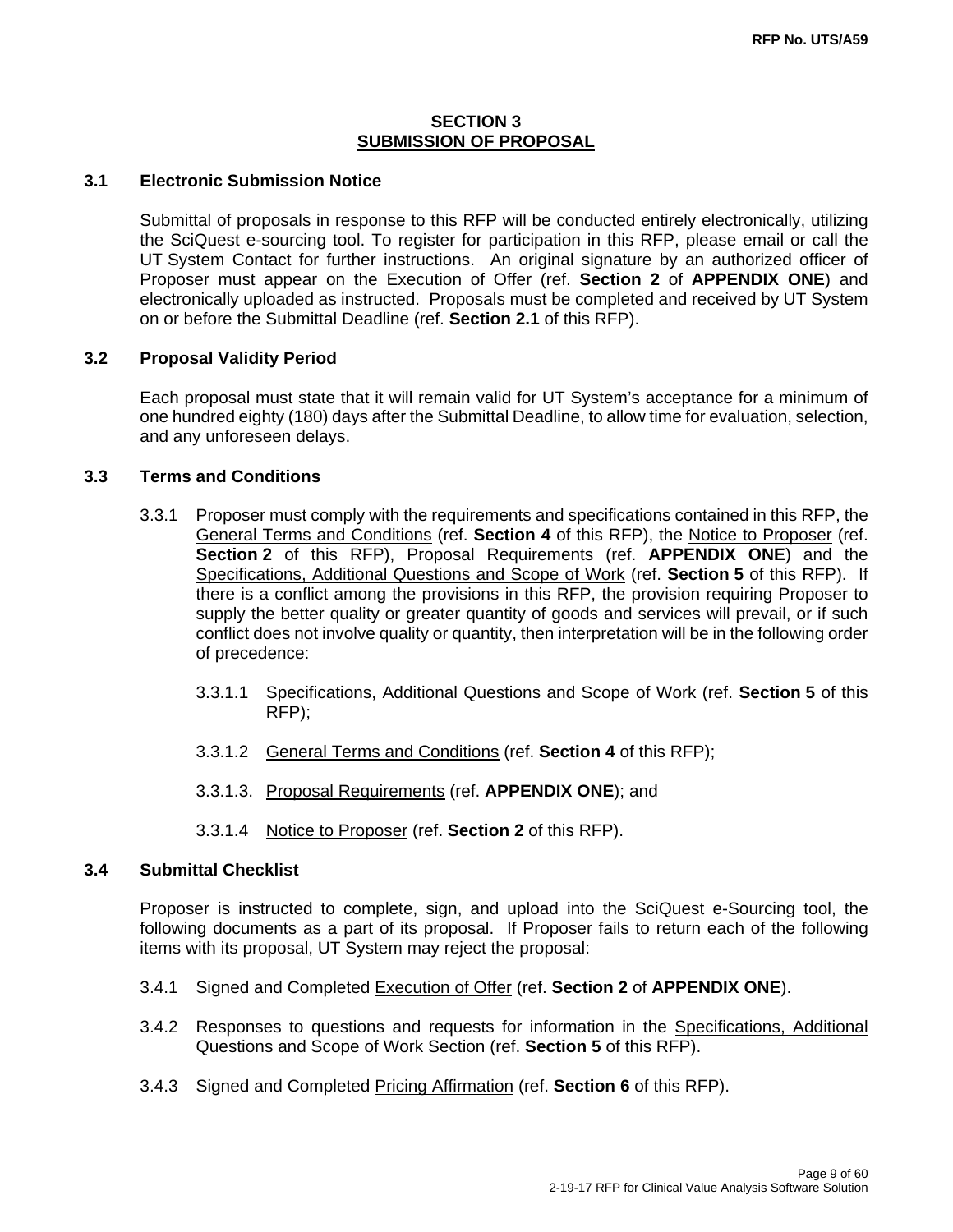- 3.4.4 Signed and completed copy of the HUB Subcontracting Plan or other applicable documents (ref. **Section 2.5** of this RFP and **APPENDIX TWO**).
- 3.4.5 Responses to Proposer's Survey (ref. **Section 5.5** of this RFP).
- 3.4.6 Proposer's Price Schedule (ref. **Section 5.6** of this RFP).

#### **SECTION 4 GENERAL TERMS AND CONDITIONS**

#### **4.1 General Information regarding Structure of Transaction and Terms and Conditions**

The structure of the transaction UT System intends to enter into as a result of this RFP will be substantially similar to the following: (1) one Preferred Supplier Agreement ("**PSA**") between UT System and Preferred Supplier; and (2) several Institutional Participation Agreements (each an "**IPA**") signed by participating Alliance members and affiliates (collectively, the "**Agreement**").

The terms and conditions contained in the attached Sample Preferred Supplier Agreement (ref. **APPENDIX THREE**) or, in the sole discretion of UT System, terms and conditions substantially similar to those contained in **APPENDIX THREE**, will constitute and govern any agreement that results from this RFP. If Proposer takes exception to any terms or conditions set forth in the Preferred Supplier Agreement, Proposer must submit a list of the exceptions as part of its proposal in accordance with **Section 5.3** of this RFP. Proposer's exceptions will be reviewed by UT System and may result in disqualification of Proposer's proposal as non-responsive to this RFP. If Proposer's exceptions do not result in disqualification of Proposer's proposal, UT System may consider Proposer's exceptions when UT System evaluates the Proposer's proposal.

#### **SECTION 5 SPECIFICATIONS, ADDITIONAL QUESTIONS AND SCOPE OF WORK**

#### **5.1 General**

The requirements and specifications for the CVA Solution, as well as certain requests for information to be provided by Proposer as part of its proposal, are set forth below. The winning Proposer should understand that the CVA Solution will be required to be provided *directly to Institutional Participants*, and not to UT System or the Alliance.

#### **5.2 Minimum Requirements**

5.2.1 Preferred Supplier must pay to the Alliance an administrative fee of two percent (2%) of the Total Net Sales made under the Agreement (ref. **Section 6.2** of this RFP). This fee will be payable quarterly, based on the Total Net Sales made by Preferred Supplier under the Agreement during the related quarter. The fee will be used to defray the costs incurred by the Alliance, as UT System's own, in-house group purchasing organization, in organizing, implementing, sustaining and optimizing group procurements for UT System institutions.

#### **5.3 Additional Questions Specific to this RFP and Scope of Work**

Proposer must submit the following information as part of Proposer's proposal: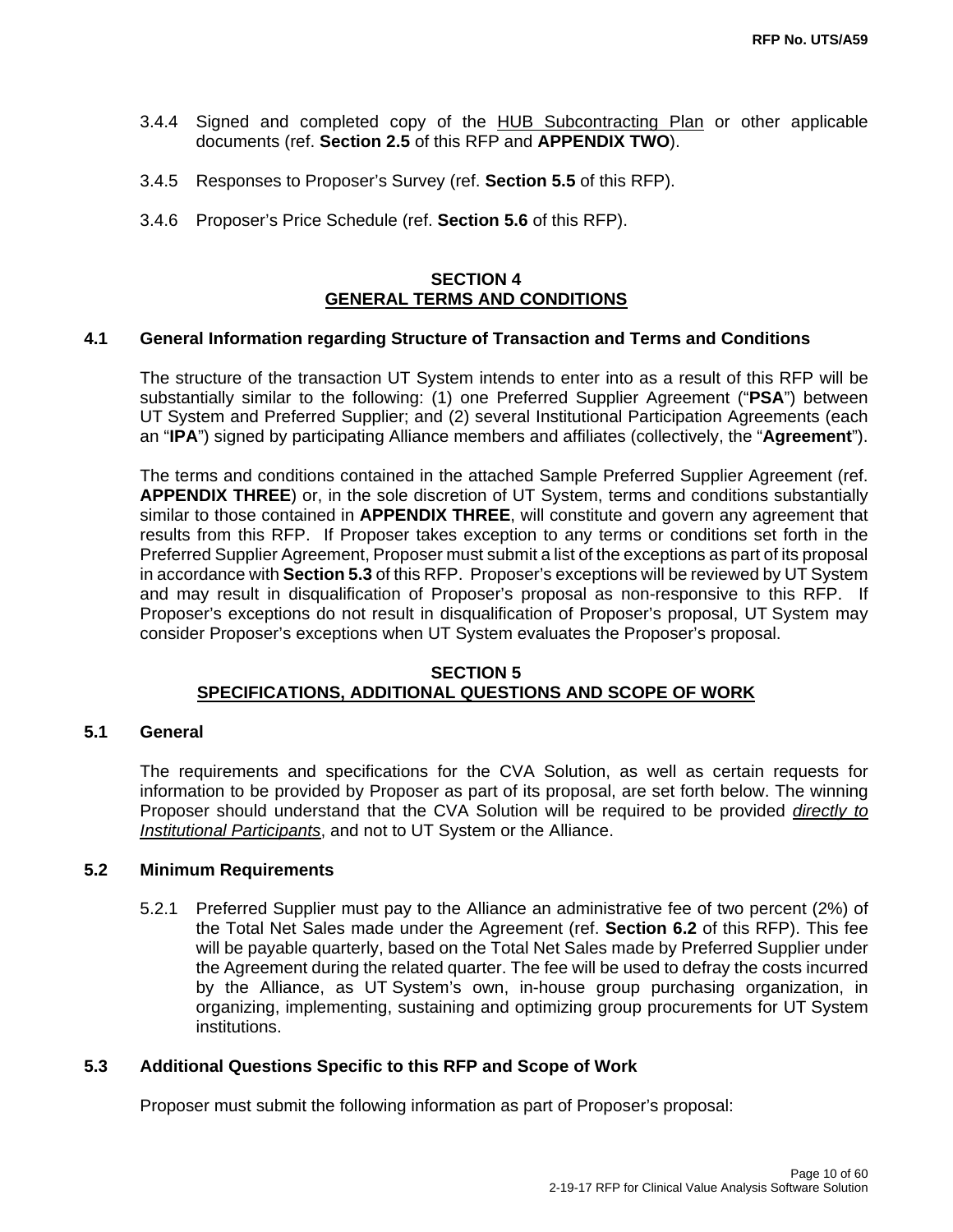- 5.3.1 In its proposal, Proposer must indicate whether it will consent to include in the Agreement the "Access by Individuals with Disabilities" language that is set forth in **APPENDIX FOUR**, Access by Individuals with Disabilities. If Proposer objects to the inclusion of the "Access by Individuals with Disabilities" language in the Agreement, Proposer must, as part of its proposal, specifically identify and describe in detail all of the reasons for Proposer's objection. NOTE THAT A GENERAL OBJECTION IS NOT AN ACCEPTABLE RESPONSE TO THIS QUESTION.
- 5.3.2 If Proposer takes exception to any terms or conditions set forth in **Section 4** of this RFP, Proposer must submit a list of the exceptions.
- 5.3.3 Proposers will provide answers to the questions listed in the Proposer's Survey ("**Proposer's Survey**") (ref. **Section 5.5** of this RFP) to the best of Proposer's knowledge, as responses may be incorporated into the Agreement. The questions in the Proposer's Survey will provide UT System with additional information about Proposer and various efficiencies and economies of scale that Proposer may provide to participating institutions.
- 5.3.4 In its proposal, Proposer must respond to each item listed in **APPENDIX FIVE, Electronic and Information Resources ("EIR") Environment Specifications**. **APPENDIX FIVE** will establish specifications, representations, warranties and agreements related to the EIR that Proposer is offering to provide. Responses to **APPENDIX FIVE** will be incorporated into the Agreement and will be binding on Proposer.
- 5.3.5 In its proposal, Proposer must respond to each item listed in **APPENDIX SIX, Security Characteristics and Functionality of Contractor's Information Resources. APPENDIX SIX** will establish specifications, representations, warranties and agreements related to the EIR that Proposer is offering to provide. Responses to **APPENDIX SIX** will be incorporated into the Agreement and will be binding on Proposer.
- 5.3.6 By signing the Execution of Offer (ref. **Section 2** of **APPENDIX ONE**), Proposer agrees to comply with Section 2252.908, Government Code ("**Disclosure of Interested Parties Statute**"), and 1 Texas Administration Code Sections 46.1 through 46.5 ("**Disclosure of Interested Parties Regulations**"), as implemented by the Texas Ethics Commission ("**TEC**"), including, among other things, providing the TEC and UT System with the information required on the form promulgated by the TEC and set forth in **APPENDIX EIGHT**.Proposers may learn more about these disclosure requirements, including the use of the TEC electronic filing system, by reviewing the information on the TEC website at https://www.ethics.state.tx.us/whatsnew/FAQ\_Form1295.html.

#### **5.4 Scope of Work**

5.4.1 General Description. The details noted below will form the basis for the Scope of Work to be included in the Agreement to be concluded between UT System and Preferred Supplier.

The following outlines the essential requirements for provision of the CVA Solution. The Proposer acknowledges and understands that this RFP provides a general description of the work to be performed and is not intended to be all inclusive. Proposer must be familiar with the requirements and general conditions that are essential to provide the CVA Solution consistent with industry best practices and in accordance with all licensing,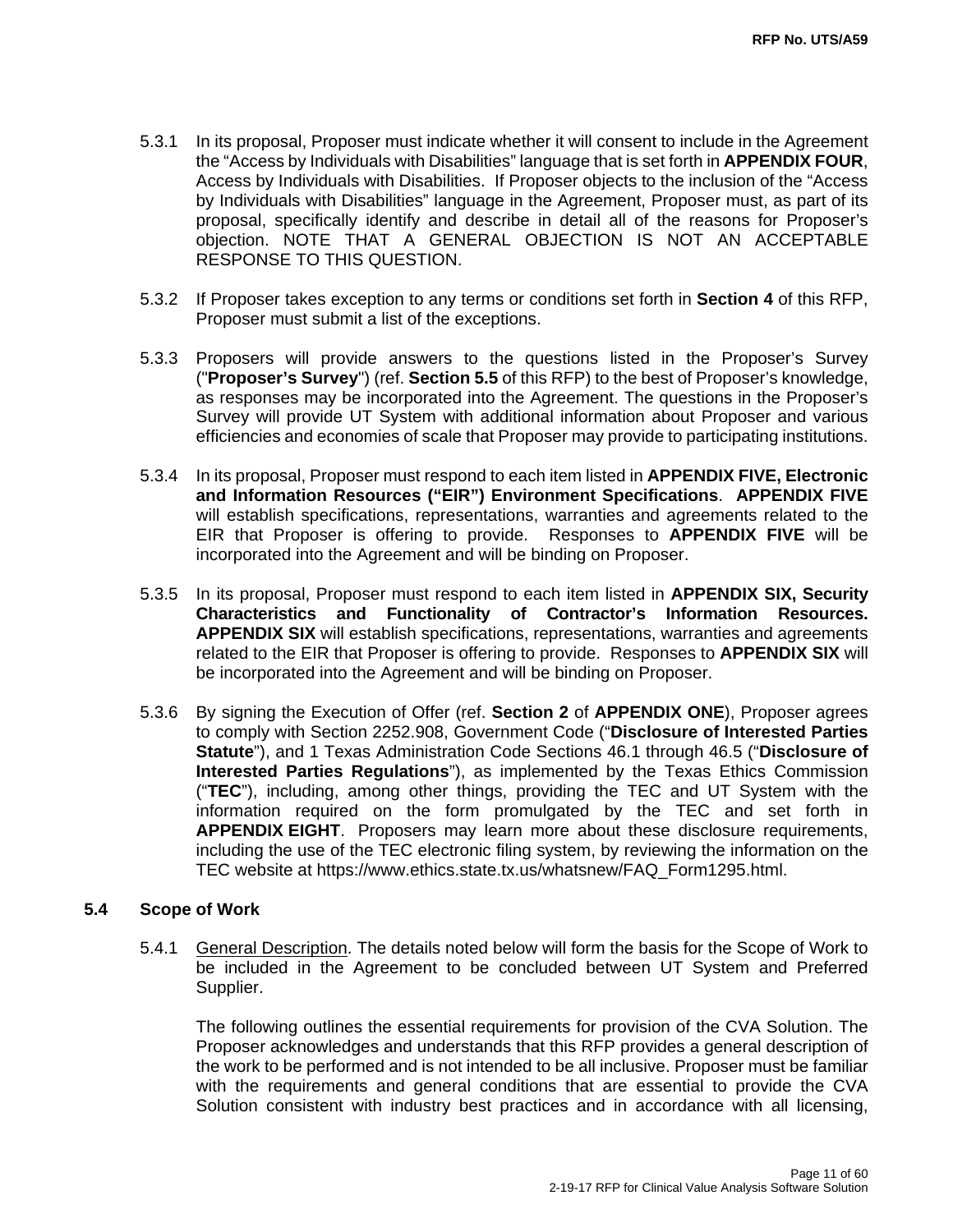regulations, and professional standards. Software and services within the scope of this RFP include, but are not limited to, those described below.

UT System is seeking to enhance the clinical value analysis program to achieve cost savings and best clinical practice, through use of a software platform that can support the UT System and its health institutions' efforts by identifying, processing, and operationalizing value analysis projects across UT System.

UT System wishes to acquire a CVA Solution that provides, but is not limited to, the following functionality:

- Online New Product Request Management
- Value Analysis Team/Committee Management
- Project Tracking and Workflow
- Comprehensive Value Analysis and Savings Reporting
- Clinical Product Evaluation Survey System
- Product Research (clinical trials information, FDA/510K/PMA/Maude, etc.)

The included Proposer's Survey (ref. **Section 5.5** of this RFP) is a series of questions that will provide each Proposer the opportunity to explain how its proposed solution meets UT System's needs. The questions in the Proposer's Survey were created by the group of SMEs assembled from the participating UT System health institutions. Responses to the questions in the Proposer's Survey must detail clearly (1) how the product/solution offered by the Proposer can meet the needs addressed by the questions, (2) whether there is an alternative way of meeting the needs, or (3) whether Proposer cannot meet the needs.

In addition, any submitted proposal must specify all hardware, software, enterprise licensing costs, and sizing specifications to facilitate pricing a solution for a given institution. Detailed descriptions of software and hardware with all associated costs must be itemized, and architectural drawings with explanations must be included.

Proposer must list all the services and pricing options with an unbundled breakdown of costs, including all required travel costs. This would include maintenance and support, software hosting, software installation, interface design, technical support, and training, where applicable.

Proposer is encouraged to specify any special certifications, awards, or other industry recognizable achievements that might set it apart from its competitors.

Proposer must provide financial information about its company, alliance relationships, customer size with business sectors, along with customer references. Lastly, Proposer must explain its product and service support model with pricing options.

#### 5.4.2 Campus Requirements.

 5.4.2.1 Each Institutional Participant will have its own unique set of rules and regulations for conducting business on its campuses. Preferred Supplier will be responsible for compliance with each Institutional Participant's rules and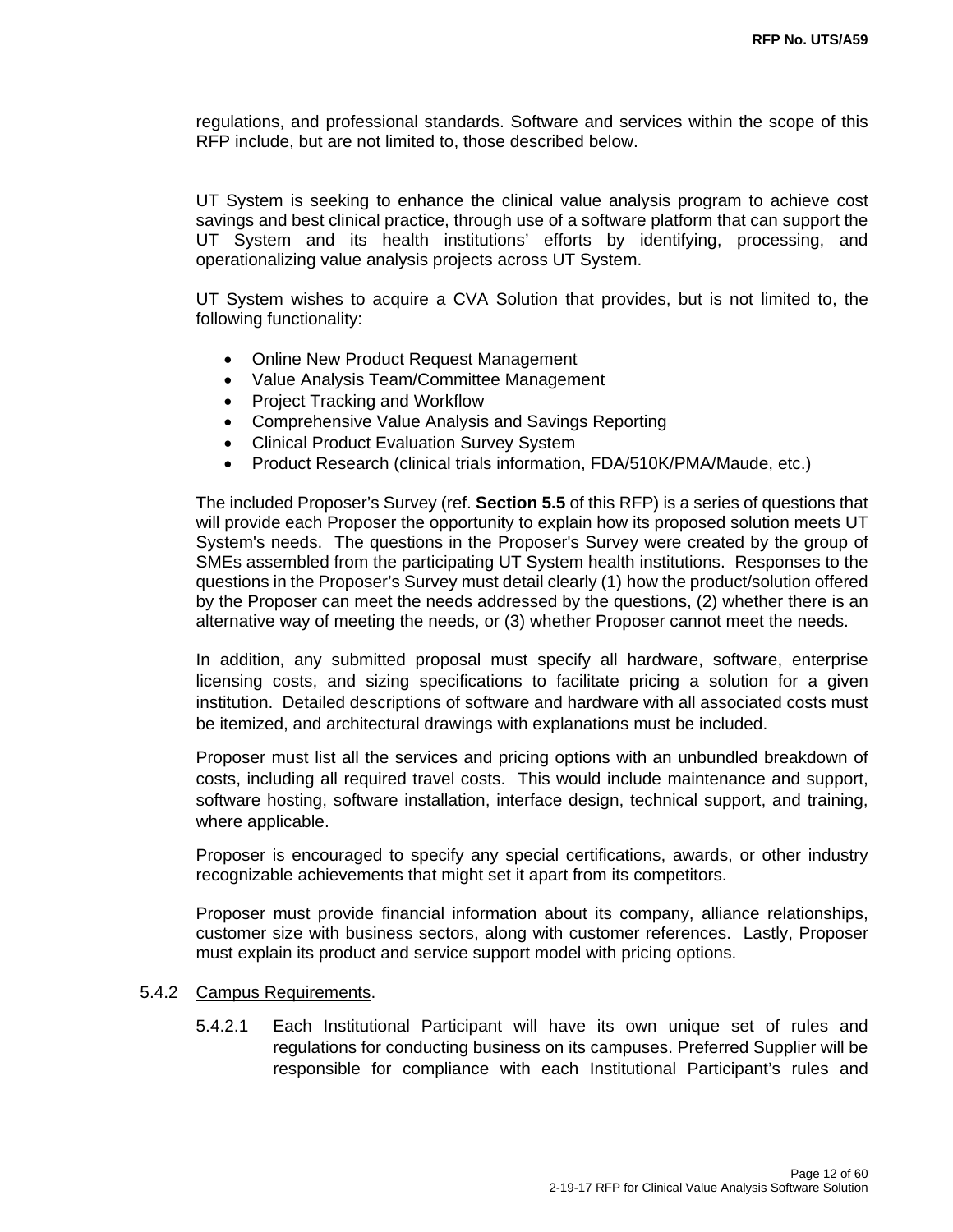regulations, including any and all requirements for background checks, badging/credentialing, and security.

- 5.4.2.2 Preferred Supplier will establish with each Institutional Participant campusspecific delivery methods, delivery schedules, and delivery locations.
- 5.4.2.3 Preferred Supplier will cause its representatives, agents, employees and permitted subcontractors (if any) to become aware of, fully informed about, and in full compliance with all applicable UT System and Institutional Participant rules and policies, including, without limitation, those relative to personal health, security, environmental quality, safety, fire prevention, noise, smoking, and access restrictions; consideration for students, patients and their families as well as employees; parking; and security.
- 5.4.3 Preferred Supplier-Alliance Account Support Team. Preferred Supplier will provide a Senior Management Account Representative with the authority and responsibility for the overall success of the Agreement within Preferred Supplier's organization. The Preferred Supplier also will designate an individual assigned to the Alliance account responsible for: (i) receiving and providing ongoing communications by and between Preferred Supplier and UT System; (ii) monitoring the overall implementation of the Agreement at each Institutional Participant and providing updates and activity/sales reports to the UT System Contract Administrator (who will be designated by UT System as responsible for day-today management of the Preferred Supplier – UT System relationship and who will serve as Preferred Supplier's primary contact for and on behalf of Institutional Participants on all matters relating to the Agreement); (iii) identifying and fostering process improvements; (iv) serving as the liaison to engage resources with Preferred Supplier's organization to troubleshoot and resolve problems; (v) organizing Quarterly Business Reviews ("**QBRs"**); monitoring Key Performance Indicators ("**KPIs"**) and (vi) providing early warning notices of service performance and other concerns to Preferred Supplier's management team and the UT System Contract Administrator.
- 5.4.4 Preferred Supplier-Institutional Participant Account Support Team. Each Institutional Participant will have different support needs. Upon Institutional Participant signing an IPA, Preferred Supplier will develop with Institutional Participant a mutually agreed-upon, customized work plan, to include without limitation: local performance measures; program goals; implementation plan; training plan; ordering method(s); invoicing method(s); and premises rules.

#### 5.4.5 Pricing.

 5.4.5.1 Preferred Supplier's overall price structure and discount levels will remain firm and unchanged for the term of the Agreement, unless otherwise agreed upon in writing by the UT System Contract Administrator and Preferred Supplier; *provided, however,* Preferred Supplier may provide additional discounts above those stated in the Agreement, and Preferred Supplier is encouraged to do so. Preferred Supplier will document all additional discounts in written email correspondence to the UT System Contract Administrator.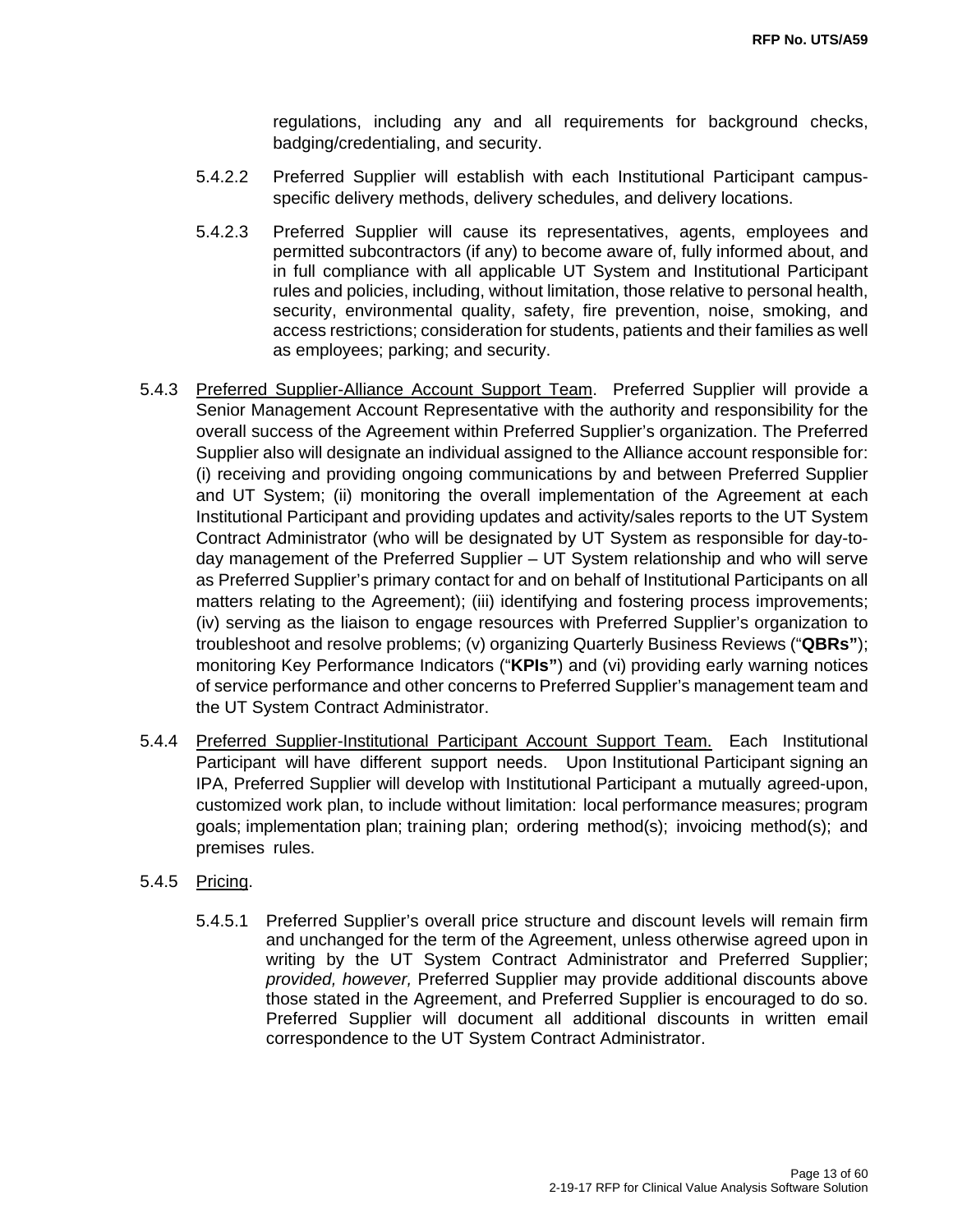- 5.4.5.2 All prices quoted to UT System or Institutional Participants will be inclusive of all fees and charges due and payable to Preferred Supplier by Institutional Participant.
- 5.4.5.3 Preferred Supplier and the UT System Contract Administrator will review all price structures for the Services on a periodic basis as determined by the UT System Contract Administrator. Preferred Supplier's initial and subsequent pricing will be benchmarked by the Strategic Services Group for market competitiveness. Preferred Supplier agrees to negotiate in good faith to adjust pricing if necessary to remain competitive. Should pricing listed in the Agreement change during such periodic reviews, such changes will be documented in a written amendment to the Agreement agreed to by Preferred Supplier and the UT System Contract **Administrator**
- 5.4.6 Management Reports. Preferred Supplier will submit to the UT System Contract Administrator the reports listed below, within thirty (30) days after the close of each calendar quarter. The reports will be provided in electronic format or computer-generated spreadsheets, in accordance with a template to be provided by UT System. At a minimum, the reports will provide:
	- 5.4.6.1 Sales History Report: sales for the current quarter and for total calendar year to date to each Institutional Participant, with sales broken out for by service provided (e.g., contingent workers, payroll services, etc.)
	- 5.4.6.2 HUB Report: information as required by the HUB subcontracting plan, as applicable.
- 5.4.7 Preferred Supplier Relationship Management. Preferred Supplier and the UT System Contract Administrator will meet once each quarter to conduct a Quarterly Business Review ("**QBR**") as further described in **APPENDIX THREE – 400**.

#### **5.5 Proposer's Survey**

The Proposer's Survey contains a list of additional questions the Proposer will answer when responding to this RFP. If Proposer needs to submit additional supporting information, refer to the supporting information in responses to the Proposer's Survey and attach supporting materials in a logical and clear manner. Any supporting information must be included in electronic form via the SciQuest e-Sourcing tool and must follow the following naming convention: (<Proposer Name> - <Question Number> - Response - <File Name>).

#### **SECTION 6 PRICE SCHEDULE AND AFFIRMATION**

#### **6.1 Price Schedule**

 Proposer must submit, as part of its proposal, detailed prices for the CVA Solution described in **Section 5.4** (Scope of Work) of this RFP. The prices must include all charges associated with providing the full scope of work.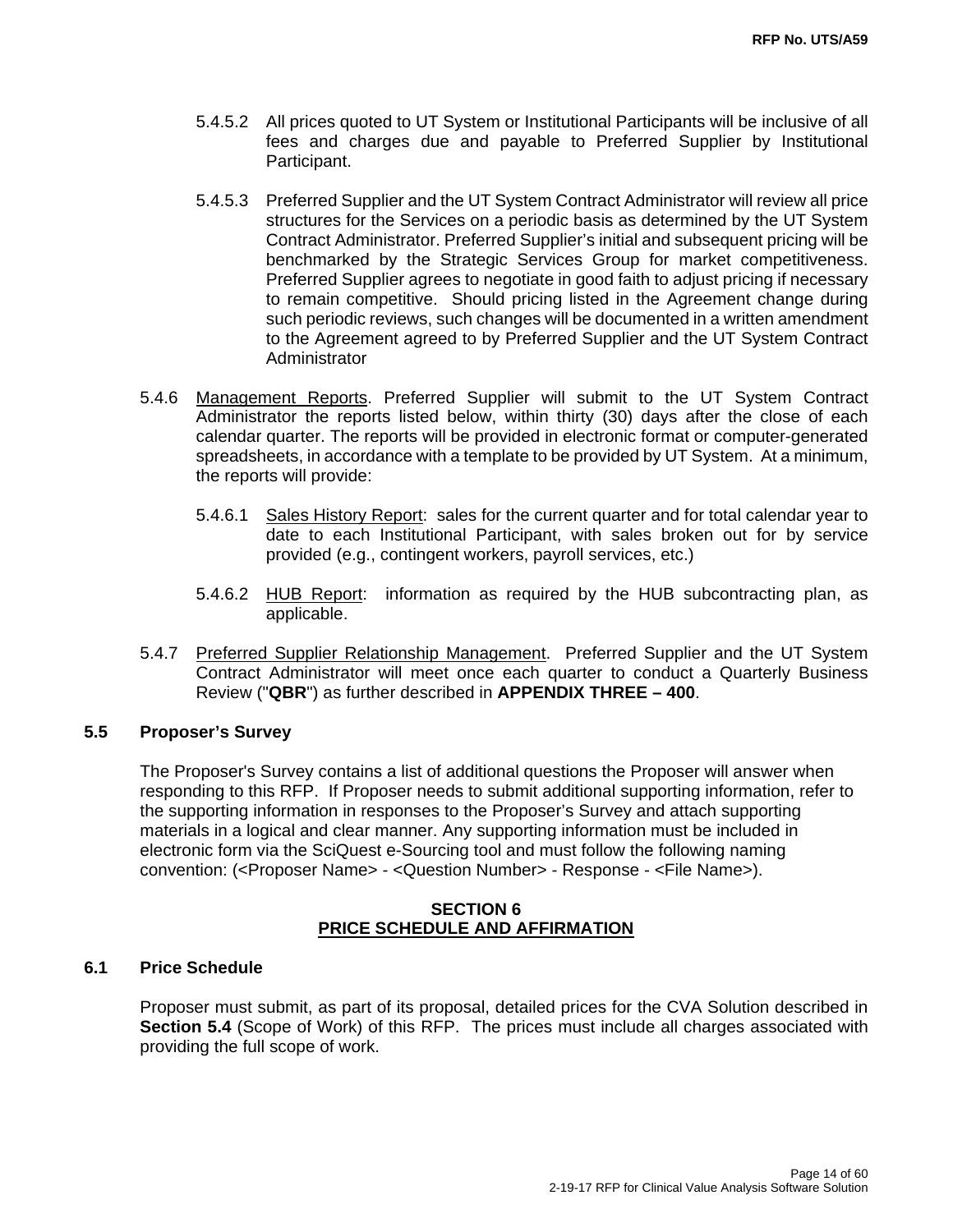#### **6.2 Pricing Affirmation**

#### **THE FOLLOWING FORM MUST BE COMPLETED, SIGNED AND SUBMITTED WITH THE PROPOSER'S PROPOSAL. FAILURE TO DO SO WILL RESULT IN THE REJECTION OF YOUR PROPOSAL.**

Proposal of:

(Proposer Company Name)

**To:** The University of Texas System **Ref.:** Preferred Supplier of Clinical Value Analysis Software Solution **RFP No.:** UTS/A59

Ladies and Gentlemen:

Having carefully examined all the specifications and requirements of this RFP and any attachments thereto, the undersigned proposes to furnish the subject CVA Solution upon the pricing terms quoted below.

The prices quoted in in response to this RFP (see **Section 5.6**) will be Proposer's guaranteed pricing.

Proposer agrees that if Proposer is awarded an agreement under this RFP, it will provide to UT System an administrative fee of two percent (2%) of the Total Net Sales made by Preferred Supplier under the Agreement, as described in **Section 5.2.1** of this RFP. *[Note to Proposer: this will be addressed in the Agreement's Scope of Work.]* "**Total Net Sales**" means the total dollar amount of all sales of the subject CVA Solution that are made by Preferred Supplier to Institutional Participants, less credits, returns, taxes, and unpaid invoices.

Subject to the requirements of the Texas Prompt Payment Act (Chapter 2251, *Texas Government Code*), UT System's standard payment terms are "Net 30 days." Proposer will provide the following prompt payment discount:

Prompt Payment Discount:  $\frac{9}{6}$  days/net 30 days.

Proposer certifies and agrees that all prices proposed in Proposer's proposal have been reviewed and approved by Proposer's executive management.

Respectfully submitted,

| Bv:                                 |
|-------------------------------------|
| (Authorized Signature for Proposer) |
| Name:                               |
| Title:                              |
| Date:                               |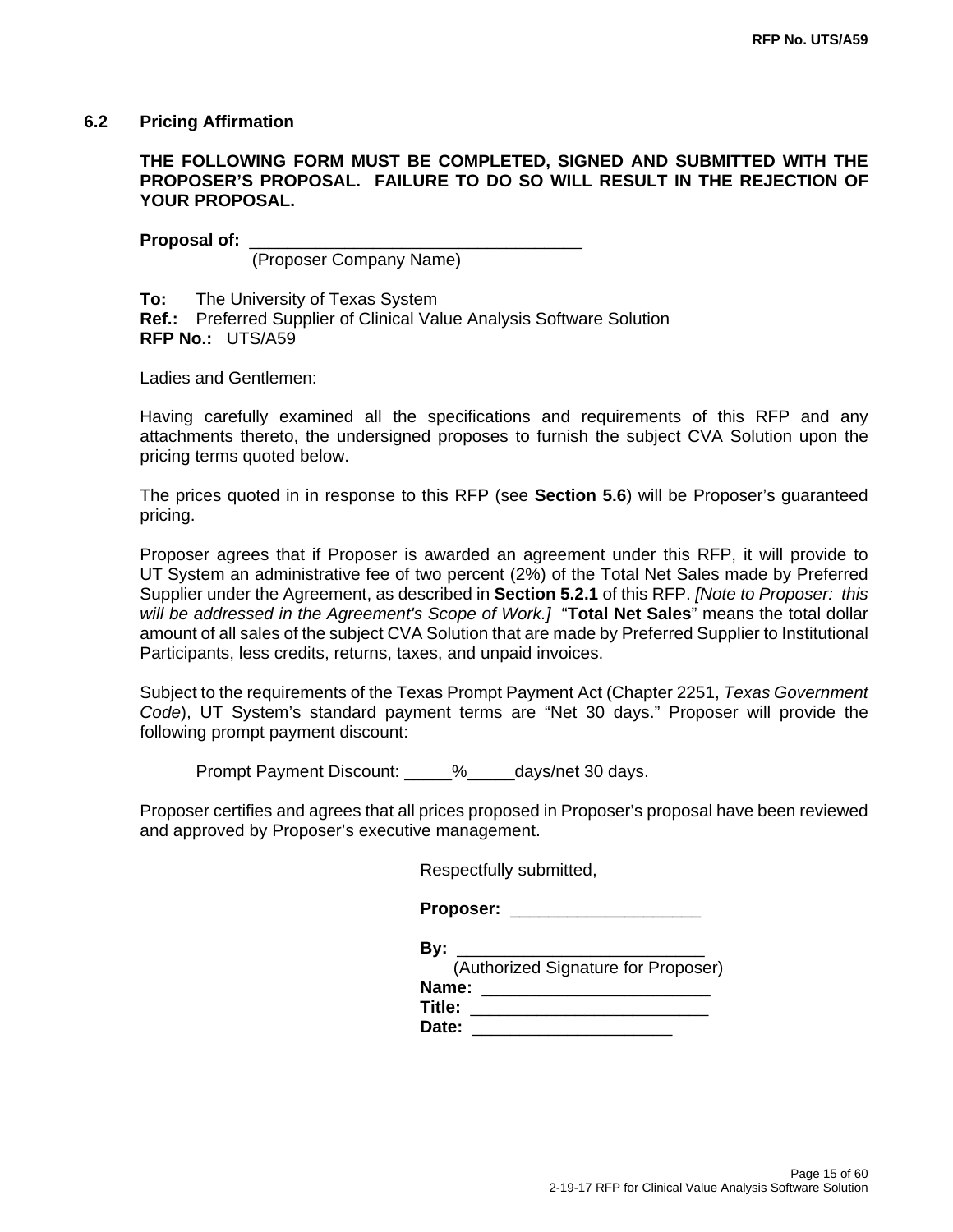### **APPENDIX ONE**

## **PROPOSAL REQUIREMENTS**

#### **SECTION 1 GENERAL INFORMATION**

#### **1.1 Purpose**

UT System is soliciting competitive sealed proposals from Proposers having suitable qualifications and experience providing goods and services in accordance with the terms, conditions and requirements set forth in this RFP. This RFP provides sufficient information for interested parties to prepare and submit proposals for consideration by UT System.

By submitting a proposal, Proposer certifies that it understands this RFP and has full knowledge of the scope, nature, quality, and quantity of the goods and services to be performed, the detailed requirements of the goods and services to be provided, and the conditions under which such goods and services are to be performed. Proposer also certifies that it understands that all costs relating to preparing a response to this RFP will be the sole responsibility of Proposer.

PROPOSER IS CAUTIONED TO READ THE INFORMATION CONTAINED IN THIS RFP CAREFULLY AND TO SUBMIT A COMPLETE RESPONSE TO ALL REQUIREMENTS AND QUESTIONS AS DIRECTED.

#### **1.2 Inquiries and Interpretations**

UT System may in its sole discretion respond in writing to written inquiries concerning this RFP and post its response as an Addendum to all parties recorded by UT System as participating in this RFP. Only UT System's responses that are made by formal written Addenda will be binding on UT System. Any verbal responses, written interpretations or clarifications other than Addenda to this RFP will be without legal effect. All Addenda issued by UT System prior to the Submittal Deadline will be and are hereby incorporated as a part of this RFP for all purposes.

Proposers are required to acknowledge receipt of each Addendum by selecting "acknowledge" in the Addendum section of the RFP in SciQuest. Each Addendum must be acknowledged by Proposer prior to the Submittal Deadline and should accompany Proposer's proposal.

#### **1.3 Public Information**

Proposer is hereby notified that UT System strictly adheres to all statutes, court decisions and the opinions of the Texas Attorney General with respect to disclosure of public information.

UT System may seek to protect from disclosure all information submitted in response to this RFP until such time as a final agreement is executed.

Upon execution of a final agreement, UT System will consider all information, documentation, and other materials requested to be submitted in response to this RFP, to be of a non-confidential and non-proprietary nature and, therefore, subject to public disclosure under the *Texas Public Information Act* (*Government Code*, Chapter 552.001, et seq.). Proposer will be advised of a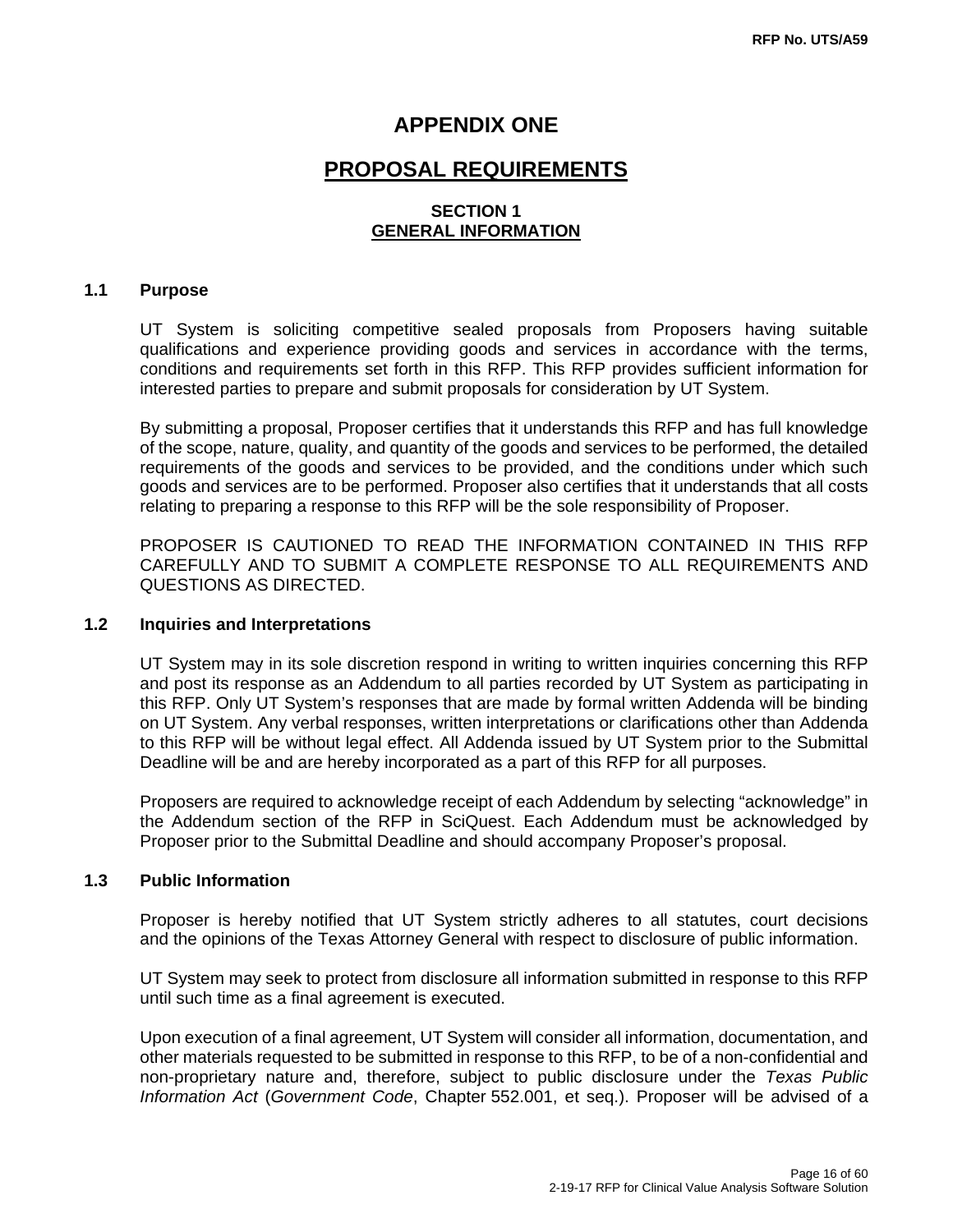request for public information that implicates their materials and will have the opportunity to raise any objections to disclosure to the Texas Attorney General. Certain information may be protected from release under Sections 552.101, 552.110, 552.113, and 552.131, *Government Code*.

#### **1.4 Type of Agreement**

Preferred Supplier, if any, will be required to enter into an agreement with UT System in a form that (i) includes terms and conditions substantially similar to those set forth in **Section 4** of this RFP, and (ii) is otherwise acceptable to UT System in all respects.

#### **1.5 Proposal Evaluation Process**

UT System will select Preferred Supplier by using the competitive sealed proposal process described in this Section. UT System will open the HSP Packet submitted by a Proposer prior to opening Proposer's proposal in order to ensure that Proposer has submitted the completed and signed HUB Subcontracting Plan (also called the HSP) that is required by this RFP (ref. **Section 2.5.4** of the RFP). All proposals submitted by the Submittal Deadline accompanied by the completed and signed HSP required by this RFP will be opened. Any proposals that are not submitted by the Submittal Date or that are not accompanied by the completed and signed HSP required by this RFP will be rejected by UT System as non-responsive due to material failure to comply with advertised specifications. After the opening of the proposals and upon completion of the initial review and evaluation of the proposals, UT System may invite one or more selected Proposers to participate in oral presentations. UT System will use commercially reasonable efforts to avoid public disclosure of the contents of a proposal prior to selection of Preferred Supplier.

UT System may make the selection of Preferred Supplier on the basis of the proposals initially submitted, without discussion, clarification or modification. In the alternative, UT System may make the selection of Preferred Supplier on the basis of negotiation with any of Proposers. In conducting such negotiations, UT System will avoid disclosing the contents of competing proposals.

At UT System's sole option and discretion, UT System may discuss and negotiate all elements of the proposals submitted by selected Proposers within a specified competitive range. For purposes of negotiation, UT System may establish, after an initial review of the proposals, a competitive range of acceptable or potentially acceptable proposals composed of the highest rated proposal(s). In that event, UT System will defer further action on proposals not included within the competitive range pending the selection of Preferred Supplier; provided, however, UT System reserves the right to include additional proposals in the competitive range if deemed to be in the best interests of UT System.

After submission of a proposal but before final selection of Preferred Supplier is made, UT System may permit a Proposer to revise its proposal in order to obtain Proposer's best and final offer. In that event, representations made by Proposer in its revised proposal, including price and fee quotes, will be binding on Proposer. UT System will provide each Proposer within the competitive range with an equal opportunity for discussion and revision of its proposal. UT System is not obligated to select Proposer offering the most attractive economic terms if that Proposer is not the most advantageous to UT System overall, as determined by UT System.

UT System reserves the right to (a) enter into an agreement for all or any portion of the requirements and specifications set forth in this RFP with one or more Proposers, (b) reject any and all proposals and re-solicit proposals, or (c) reject any and all proposals and temporarily or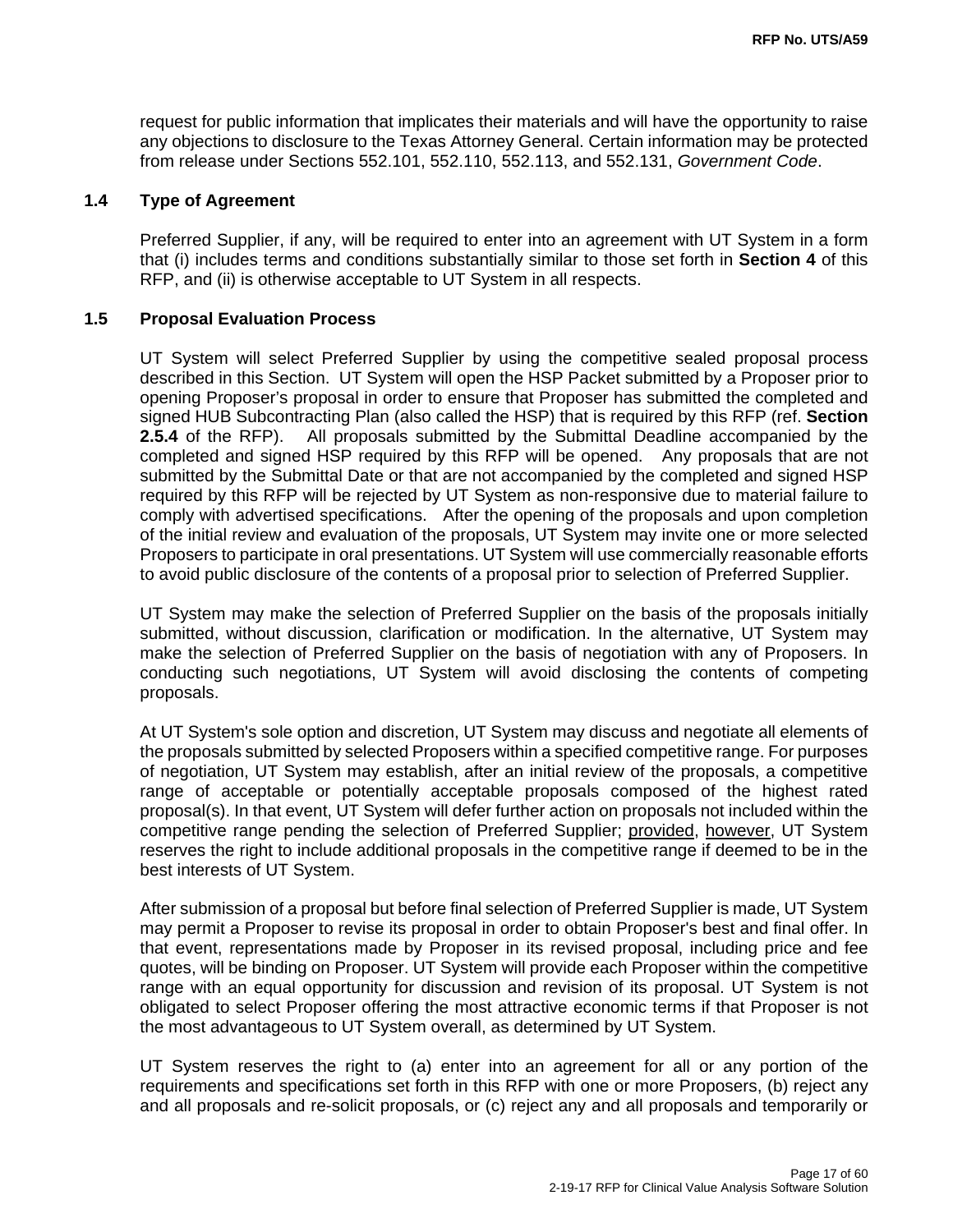permanently abandon this selection process, if deemed to be in the best interests of UT System. Proposer is hereby notified that UT System will maintain in its files concerning this RFP a written record of the basis upon which a selection, if any, is made by UT System.

#### **1.6 Proposer's Acceptance of Evaluation Methodology**

By submitting a proposal, Proposer acknowledges (1) Proposer's acceptance of [a] the Proposal Evaluation Process (ref. **Section 1.5** of **APPENDIX ONE**), [b] the Criteria for Selection (ref. **2.3**  of this RFP), [c] the Specifications, Additional Questions and Scope of Work (ref. **Section 5** of this RFP), [d] the terms and conditions set forth in **Section 4** of this RFP, and [e] all other requirements and specifications set forth in this RFP; and (2) Proposer's recognition that some subjective judgments must be made by UT System during this RFP process.

#### **1.7 Solicitation for Proposal and Proposal Preparation Costs**

Proposer understands and agrees that (1) this RFP is a solicitation for proposals and UT System has made no representation written or oral that one or more agreements with UT System will be awarded under this RFP; (2) UT System issues this RFP predicated on UT System's anticipated requirements for the related goods and services, and UT System has made no representation, written or oral, that any particular goods or services will actually be required by UT System; and (3) Proposer will bear, as its sole risk and responsibility, any cost that arises from Proposer's preparation of a proposal in response to this RFP.

#### **1.8 Proposal Requirements and General Instructions**

- 1.8.1 Proposer should carefully read the information contained herein and submit a complete proposal in response to all requirements and questions as directed.
- 1.8.2 Proposals and any other information submitted by Proposer in response to this RFP will become the property of UT System.
- 1.8.3 UT System will not provide compensation to Proposer for any expenses incurred by Proposer for proposal preparation or for demonstrations or oral presentations that may be made by Proposer, unless otherwise expressly agreed in writing. Proposer submits its proposal at its own risk and expense.
- 1.8.4 Proposals that (i) are qualified with conditional clauses; (ii) alter, modify, or revise this RFP in any way; or (iii) contain irregularities of any kind, are subject to disqualification by UT System, at UT System's sole discretion.
- 1.8.5 Proposals should be prepared simply and economically, providing a straightforward, concise description of Proposer's ability to meet the requirements and specifications of this RFP. Emphasis should be on completeness, clarity of content, and responsiveness to the requirements and specifications of this RFP.
- 1.8.6 UT System makes no warranty or guarantee that an award will be made as a result of this RFP. UT System reserves the right to accept or reject any or all proposals, waive any formalities, procedural requirements, or minor technical inconsistencies, and delete any requirement or specification from this RFP when deemed to be in UT System's best interest. UT System reserves the right to seek clarification from any Proposer concerning any item contained in its proposal prior to final selection. Such clarification may be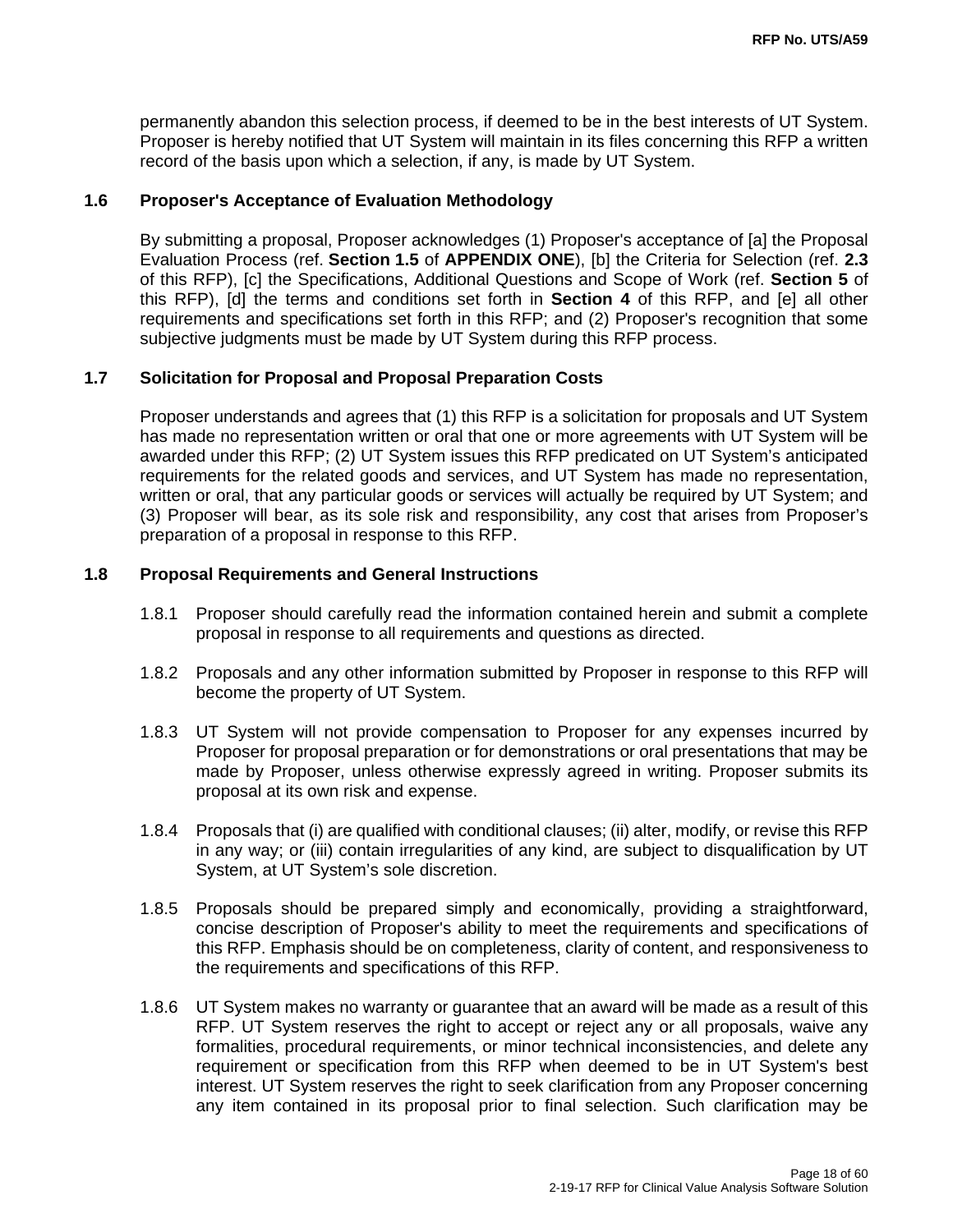provided by telephone conference or personal meeting with or writing to UT System, at UT System's sole discretion. Representations made by Proposer within its proposal will be binding on Proposer.

1.8.7 Any proposal that fails to comply with the requirements contained in this RFP may be rejected by UT System, in UT System's sole discretion.

#### **1.9 Preparation and Submittal Instructions**

#### 1.9.1 Specifications and Additional Questions

Proposals must include responses to the questions referenced in Specifications, Additional Questions and Scope of Work (ref. **Section 5** of this RFP).

#### 1.9.2 Execution of Offer

Proposer must complete, sign and return the attached Execution of Offer (ref. **Section 2**  of **APPENDIX ONE**) as part of its proposal. The Execution of Offer must be signed by a representative of Proposer duly authorized to bind Proposer to its proposal. Any proposal received without a completed and signed Execution of Offer may be rejected by UT System, in its sole discretion.

#### 1.9.3 Pricing Affirmation

Proposer must complete and return the Pricing Affirmation (ref. **Section 6** of this RFP), as part of its proposal.

UT System will not recognize or accept any charges or fees that are not specifically stated in the Pricing Affirmation.

#### 1.9.4 Submission

Proposer should submit all proposal materials via the SciQuest e-sourcing tool. Proposer should ensure that all documents are submitted electronically in accordance with the instructions in **Section 3.1** of this RFP.

Proposer must also submit the HUB Subcontracting Plan (also called the HSP) as required by this RFP (ref. **Section 2.5** of the RFP.)

UT System will not, under any circumstances, consider a proposal that is received after the Submittal Deadline or which is not accompanied by the completed and signed HSP that is required by this RFP.

UT System will not accept proposals submitted by telephone, proposals submitted by Facsimile ("**FAX**") transmission, or proposals submitted by hard copy (i.e., paper form) in response to this RFP.

Except as otherwise provided in this RFP, no proposal may be changed, amended, or modified after it has been submitted to UT System. However, a proposal may be withdrawn and resubmitted at any time prior to the Submittal Deadline. No proposal may be withdrawn after the Submittal Deadline without UT System's consent, which will be based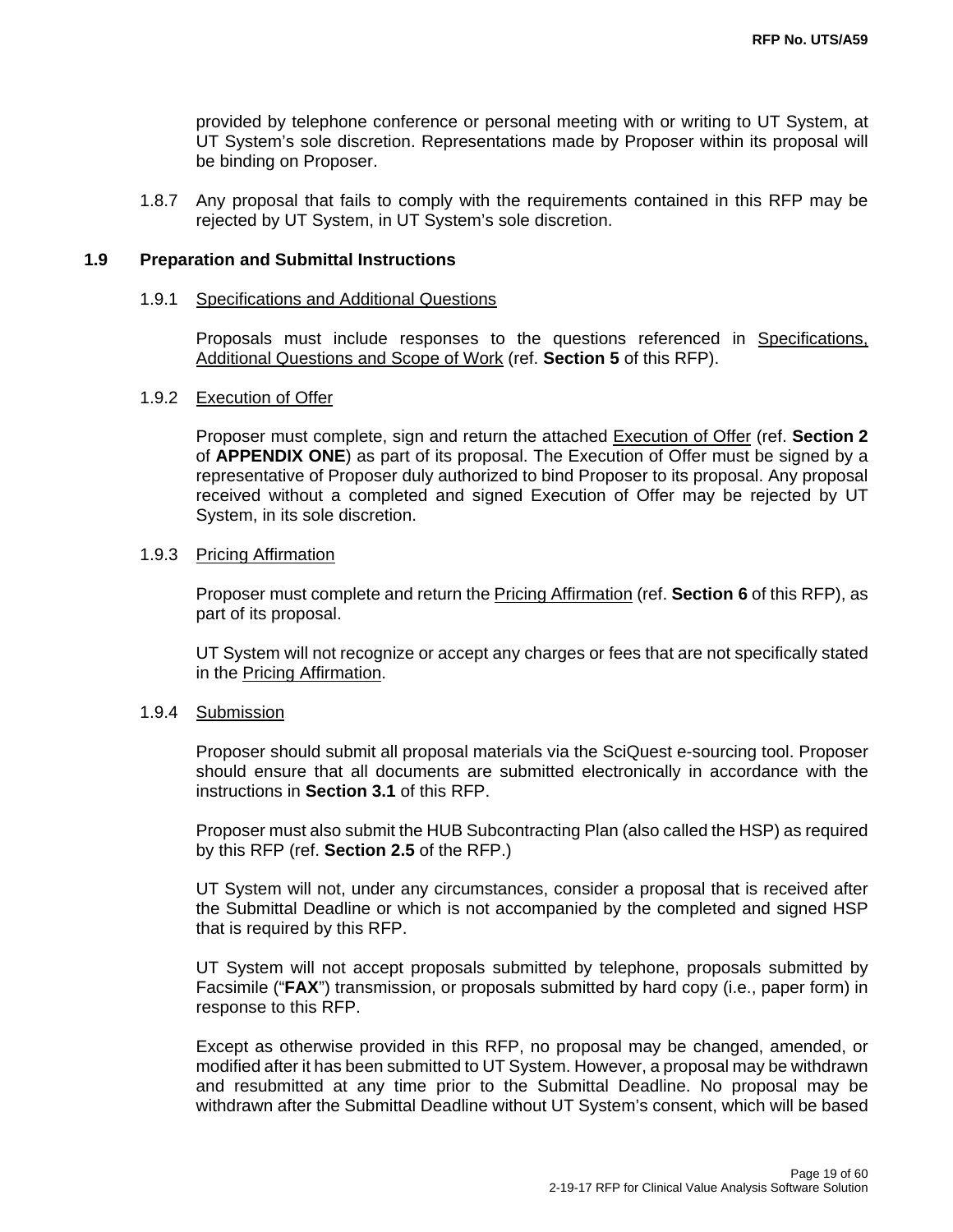on Proposer's submittal of a written explanation and documentation evidencing a reason acceptable to UT System, in UT System's sole discretion.

By signing the Execution of Offer (ref. **Section 2** of **APPENDIX ONE**) and submitting a proposal, Proposer certifies that any terms, conditions, or documents attached to or referenced in its proposal are applicable to this procurement only to the extent that they (a) do not conflict with the laws of the State of Texas or this RFP and (b) do not place any requirements on UT System that are not set forth in this RFP or in the Appendices to this RFP. Proposer further certifies that the submission of a proposal is Proposer's good faith intent to enter into the Agreement with UT System as specified herein and that such intent is not contingent upon UT System's acceptance or execution of any terms, conditions, or other documents attached to or referenced in Proposer's proposal.

#### **SECTION 2 EXECUTION OF OFFER**

#### **THIS EXECUTION OF OFFER MUST BE COMPLETED, SIGNED AND RETURNED WITH PROPOSER'S PROPOSAL. FAILURE TO COMPLETE, SIGN AND RETURN THIS EXECUTION OF OFFER WITH PROPOSER'S PROPOSAL MAY RESULT IN THE REJECTION OF THE PROPOSAL.**

- **2.1** By signature hereon, Proposer represents and warrants the following:
	- 2.1.1 Proposer acknowledges and agrees that (1) this RFP is a solicitation for a proposal and is not a contract or an offer to contract; (2) the submission of a proposal by Proposer in response to this RFP will not create a contract between UT System and Proposer; (3) UT System has made no representation or warranty, written or oral, that one or more contracts with UT System will be awarded under this RFP; and (4) Proposer will bear, as its sole risk and responsibility, any cost arising from Proposer's preparation of a response to this RFP.
	- 2.1.2 Proposer is a reputable company that is lawfully and regularly engaged in providing the subject goods and services.
	- 2.1.3 Proposer has the necessary experience, knowledge, abilities, skills, and resources to perform under the Agreement.
	- 2.1.4 Proposer is aware of, is fully informed about, and is in full compliance with all applicable federal, state and local laws, rules, regulations and ordinances.
	- 2.1.5 Proposer understands (i) the requirements and specifications set forth in this RFP and (ii) the terms and conditions set forth in Section 4 of this RFP, under which Proposer will be required to operate.
	- 2.1.6 If selected by UT System, Proposer will not delegate any of its duties or responsibilities under this RFP or the Agreement to any sub-contractor, except as expressly provided in the Agreement.
	- 2.1.7 If selected by UT System, Proposer will maintain any insurance coverage as required by the Agreement during the term thereof.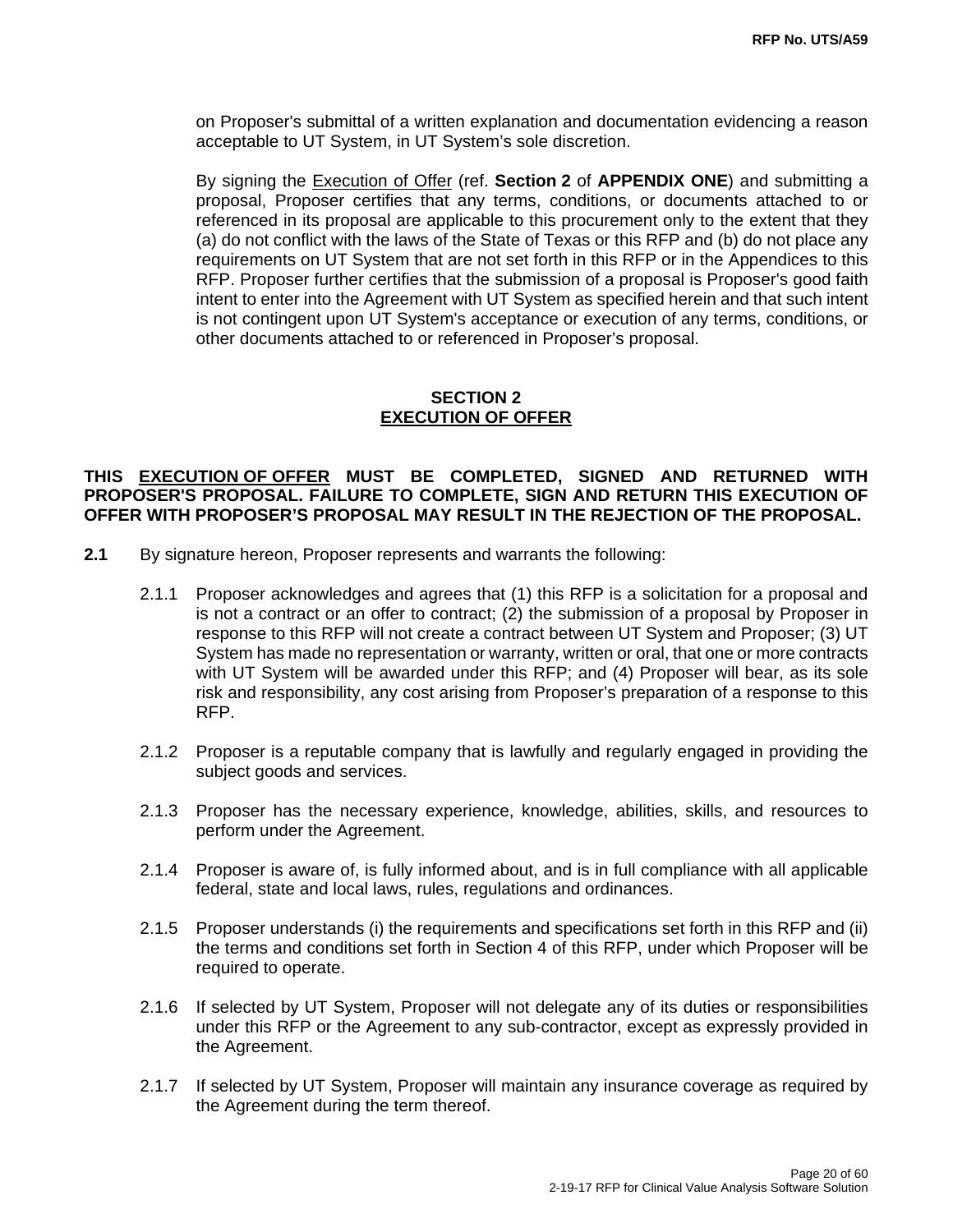- 2.1.8 All statements, information and representations prepared and submitted in response to this RFP are current, complete, true and accurate. Proposer acknowledges that UT System will rely on such statements, information and representations in selecting Preferred Supplier. If selected by UT System, Proposer will notify UT System immediately of any material change in any matters with regard to which Proposer has made a statement or representation or provided information.
- 2.1.9 PROPOSER WILL DEFEND WITH COUNSEL APPROVED BY UT SYSTEM, INDEMNIFY, AND HOLD HARMLESS UT SYSTEM, THE STATE OF TEXAS, AND ALL OF THEIR REGENTS, OFFICERS, AGENTS AND EMPLOYEES, FROM AND AGAINST ALL ACTIONS, SUITS, DEMANDS, COSTS, DAMAGES, LIABILITIES AND OTHER CLAIMS OF ANY NATURE, KIND OR DESCRIPTION, INCLUDING REASONABLE ATTORNEYS' FEES INCURRED IN INVESTIGATING, DEFENDING OR SETTLING ANY OF THE FOREGOING, ARISING OUT OF, CONNECTED WITH, OR RESULTING FROM ANY NEGLIGENT ACTS OR OMISSIONS OR WILLFUL MISCONDUCT OF PROPOSER OR ANY AGENT, EMPLOYEE, SUBCONTRACTOR, OR SUPPLIER OF PROPOSER IN THE EXECUTION OR PERFORMANCE OF ANY CONTRACT OR AGREEMENT RESULTING FROM THIS RFP.
- 2.1.10 Pursuant to Sections 2107.008 and 2252.903, *Government Code*, any payments owing to Proposer under any contract or agreement resulting from this RFP may be applied directly to any debt or delinquency that Proposer owes the State of Texas or any agency of the State of Texas regardless of when it arises, until such debt or delinquency is paid in full.
- **2.2** By signature hereon, Proposer offers and agrees to comply with all terms, conditions, requirements and specifications set forth in this RFP.
- **2.3** By signature hereon, Proposer affirms that it has not given or offered to give, nor does Proposer intend to give at any time hereafter, any economic opportunity, future employment, gift, loan, gratuity, special discount, trip, favor or service to a public servant in connection with its submitted proposal. Failure to sign this Execution of Offer, or signing with a false statement, may void the submitted proposal or any resulting contracts, and Proposer may be removed from all proposal lists at UT System.
- **2.4** By signature hereon, Proposer certifies that it is not currently delinquent in the payment of any taxes due under Chapter 171, *Tax Code*, or that Proposer is exempt from the payment of those taxes, or that Proposer is an out-of-state taxable entity that is not subject to those taxes, whichever is applicable. A false certification will be deemed a material breach of any resulting contract or agreement and, at UT System's option, may result in termination of any resulting contract or agreement.
- **2.5** By signature hereon, Proposer hereby certifies that neither Proposer nor any firm, corporation, partnership or institution represented by Proposer, or anyone acting for such firm, corporation or institution, has violated the antitrust laws of the State of Texas, codified in Section 15.01, et seq., *Business and Commerce Code*, or the Federal antitrust laws, nor communicated directly or indirectly the proposal made to any competitor or any other person engaged in such line of business.
- **2.6** By signature hereon, Proposer certifies that the individual signing this document and the documents made a part of this RFP, is authorized to sign such documents on behalf of Proposer and to bind Proposer under any agreements and other contractual arrangements that may result from the submission of Proposer's proposal.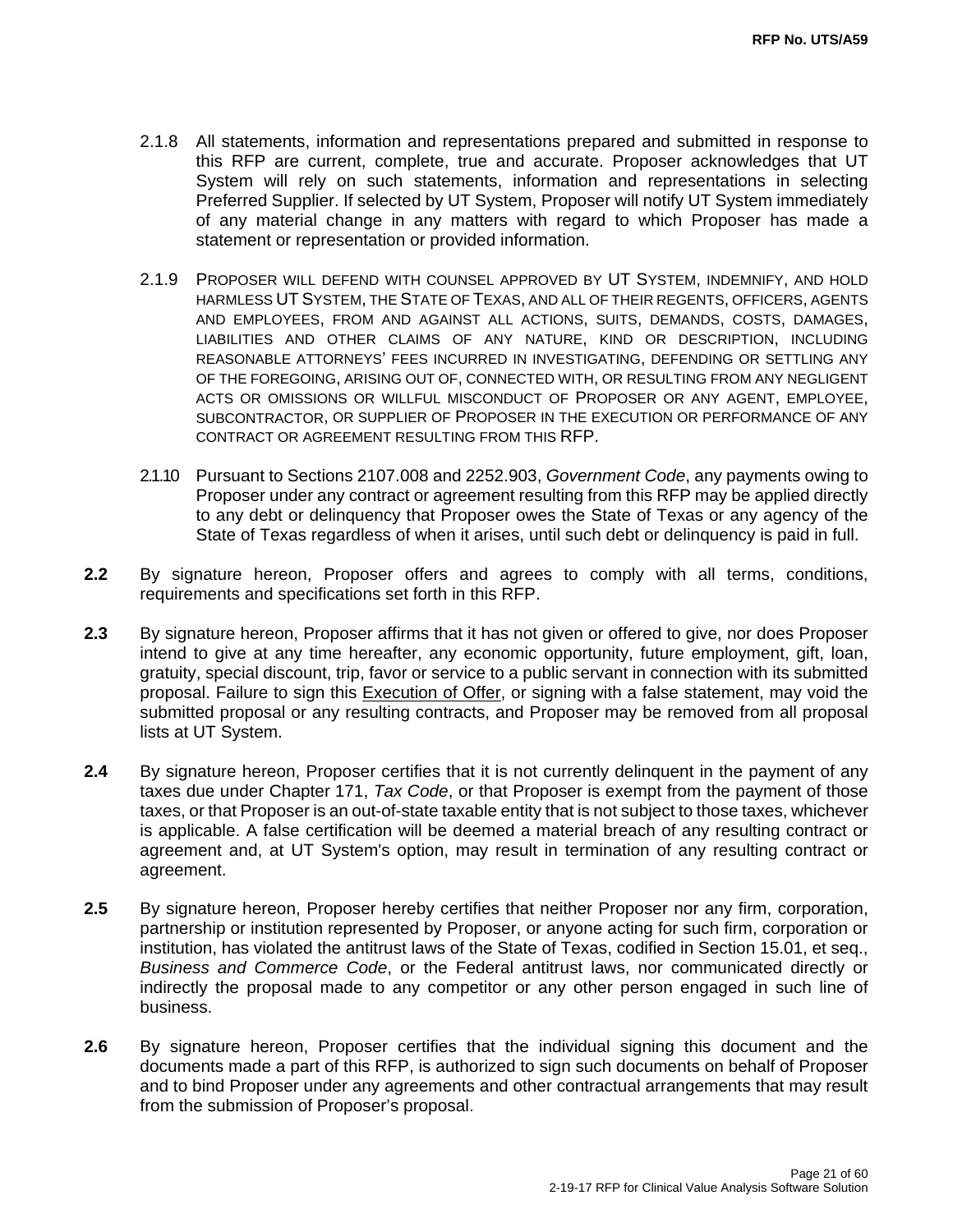**2.7** By signature hereon, Proposer certifies as follows:

"Under Section 231.006, *Family Code,* relating to child support, Proposer certifies that the individual or business entity named in Proposer's proposal is not ineligible to receive the specified contract award and acknowledges that any agreements or other contractual arrangements resulting from this RFP may be terminated if this certification is inaccurate."

- **2.8** By signature hereon, Proposer certifies that (i) no relationship, whether by blood, marriage, business association, capital funding agreement or by any other such kinship or connection exists between the owner of any Proposer that is a sole proprietorship, the officers or directors of any Proposer that is a corporation, the partners of any Proposer that is a partnership, the joint venturers of any Proposer that is a joint venture or the members or managers of any Proposer that is a limited liability company, on one hand, and any member of the Board of Regents of the University of Texas System or an employee of any component of The University of Texas System, on the other hand, other than the relationships which have been previously disclosed to UT System in writing; (ii) Proposer has not been an employee of any component institution of The University of Texas System within the immediate twelve (12) months prior to the Submittal Deadline; and (iii) no person who, in the past four (4) years served as an executive of a state agency was involved with or has any interest in Proposer's proposal or any contract resulting from this RFP (ref. Section 669.003, *Government Code*). All disclosures by Proposer in connection with this certification will be subject to administrative review and approval before UT System enters into a contract or agreement with Proposer.
- **2.9** By signature hereon, Proposer certifies that in accordance with Section 2155.004, *Government Code*, no compensation has been received for its participation in the preparation of the requirements or specifications for this RFP. In addition, Proposer certifies that an award of a contract to Proposer will not violate Section 2155.006, *Government Code*, prohibiting UT System from entering into a contract that involves financial participation by a person who, during the previous five years, has been convicted of violating federal law or assessed a penalty in a federal civil or administrative enforcement action in connection with a contract awarded by the federal government for relief, recovery, or reconstruction efforts as a result of Hurricane Rita, Hurricane Katrina, or any other disaster occurring after September 24, 2005. Pursuant to Sections 2155.004 and 2155.006, *Government Code*, Proposer certifies that Proposer is not ineligible to receive the award of or payments under the Agreement and acknowledges that the Agreement may be terminated and payment withheld if these certifications are inaccurate.
- **2.10** By signature hereon, Proposer certifies its compliance with all federal laws and regulations pertaining to Equal Employment Opportunities and Affirmative Action.
- **2.11** By signature hereon, Proposer represents and warrants that all products and services offered to UT System in response to this RFP meet or exceed the safety standards established and promulgated under the Federal Occupational Safety and Health Law (Public Law 91-596) and the *Texas Hazard Communication Act*, Chapter 502, *Health and Safety Code*, and all related regulations in effect or proposed as of the date of this RFP.
- **2.12** Proposer will and has disclosed, as part of its proposal, any exceptions to the certifications stated in this Execution of Offer. All such disclosures will be subject to administrative review and approval prior to the time UT System makes an award or enters into any contract or agreement with Proposer.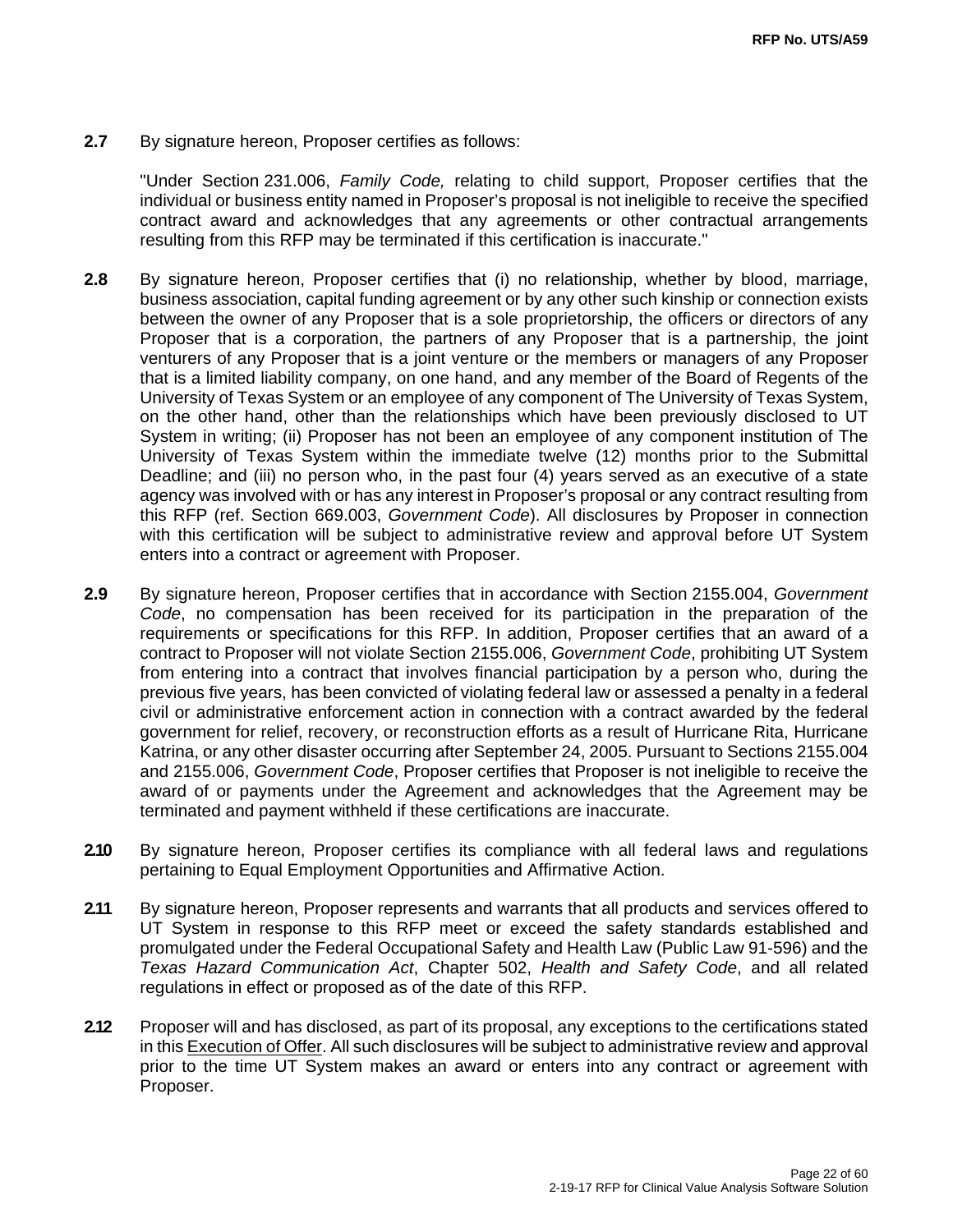**2.13** If Proposer will sell or lease computer equipment to UT System under any agreements or other contractual arrangements that may result from the submission of Proposer's proposal then, pursuant to Section 361.965(c), *Health & Safety Code*, Proposer certifies that it is in compliance with the Manufacturer Responsibility and Consumer Convenience Computer Equipment Collection and Recovery Act set forth in Chapter 361, Subchapter Y, *Health & Safety Code* and the rules adopted by the Texas Commission on Environmental Quality under that Act as set forth in Title 30, Chapter 328, Subchapter I, *Texas Administrative Code*. Section 361.952(2), *Health & Safety Code* states that, for purposes of the Manufacturer Responsibility and Consumer Convenience Computer Equipment Collection and Recovery Act*,* the term "computer equipment" means a desktop or notebook computer and includes a computer monitor or other display device that does not contain a tuner.

#### **2.14 Proposer should complete the following information:**

If Proposer is a Corporation, then State of Incorporation:

If Proposer is a Corporation then Proposer's Corporate Charter Number: \_\_\_\_\_\_

RFP No.: UTS/A-\_\_\_\_

**NOTICE: WITH FEW EXCEPTIONS, INDIVIDUALS ARE ENTITLED ON REQUEST TO BE INFORMED ABOUT THE INFORMATION THAT GOVERNMENTAL BODIES OF THE STATE OF TEXAS COLLECT ABOUT SUCH INDIVIDUALS. UNDER SECTIONS 552.021 AND 552.023,** *GOVERNMENT CODE***, INDIVIDUALS ARE ENTITLED TO RECEIVE AND REVIEW SUCH INFORMATION. UNDER SECTION 559.004,** *GOVERNMENT CODE***, INDIVIDUALS ARE ENTITLED TO HAVE GOVERNMENTAL BODIES OF THE STATE OF TEXAS CORRECT INFORMATION ABOUT SUCH INDIVIDUALS THAT IS INCORRECT.** 

**THIS EXECUTION OF OFFER MUST BE COMPLETED, SIGNED AND RETURNED WITH PROPOSER'S PROPOSAL. FAILURE TO COMPLETE, SIGN AND RETURN THIS EXECUTION OF OFFER WITH PROPOSER'S PROPOSAL MAY RESULT IN THE REJECTION OF THE PROPOSAL.** 

#### **Submitted and Certified By:**

(Proposer Institution's Name)

(Signature of Duly Authorized Representative)

(Printed Name/Title)

(Date Signed)

 $\overline{a}$ 

 $\overline{a}$ 

 $\overline{a}$ 

(Proposer's Street Address)

(City, State, Zip Code)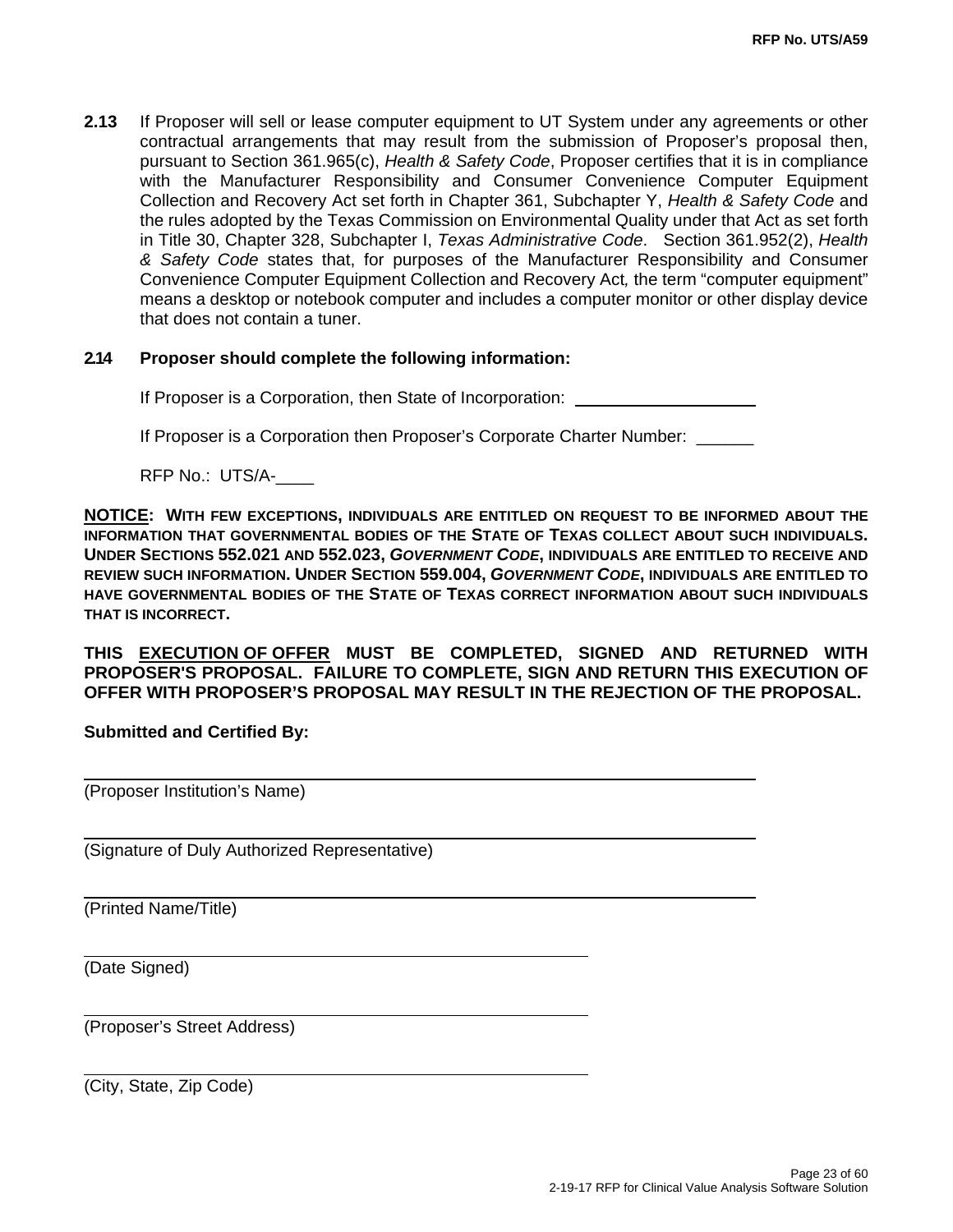(Telephone Number)

(FAX Number)

 $\overline{a}$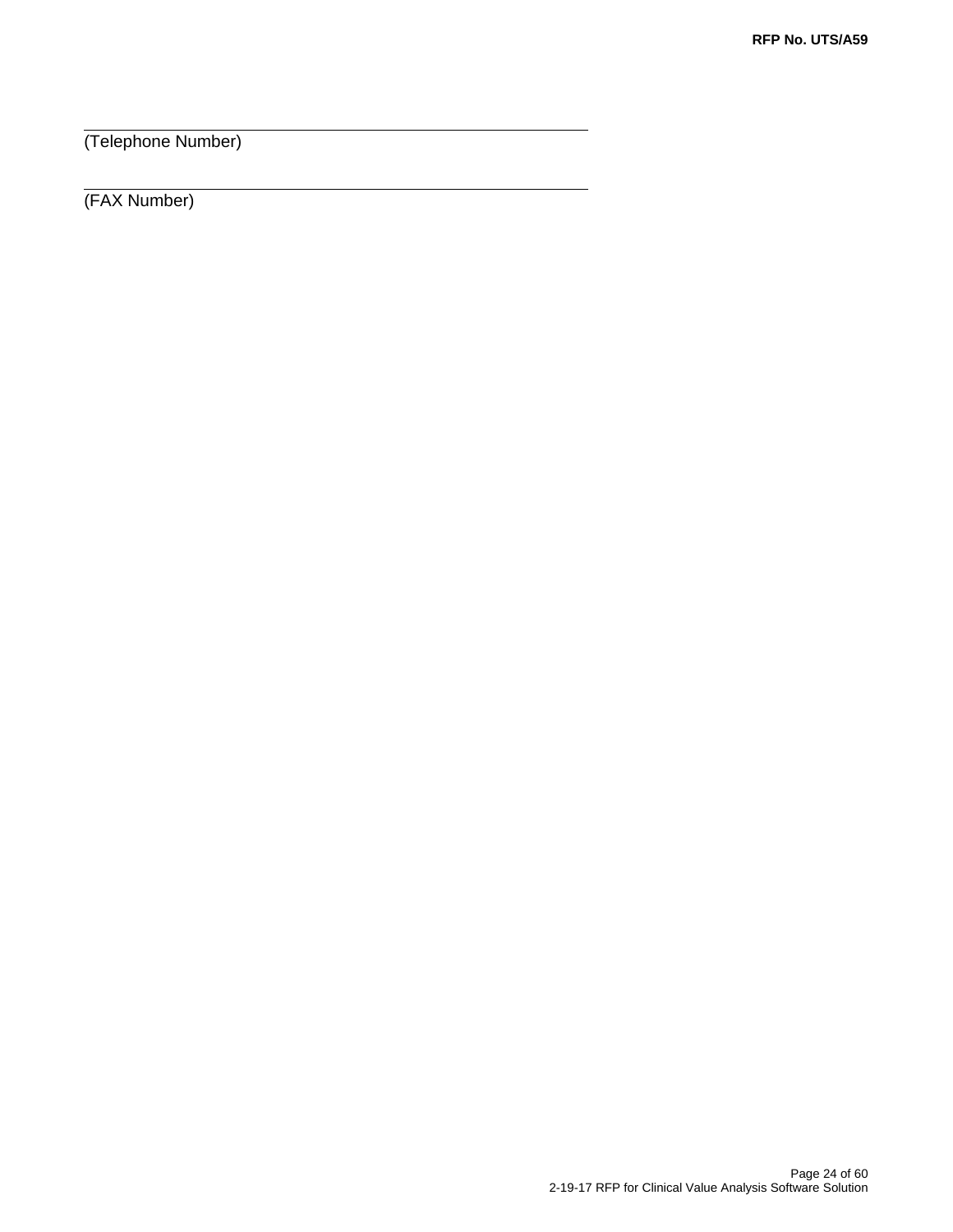## **APPENDIX TWO**

## **UT SYSTEM POLICY ON UTILIZATION OF HISTORICALLY UNDERUTILIZED BUSINESSES**

*[Note: the Alliance should include the most recent edition, obtained from the UT System HUB Office, of the System's Policy on Utilization of Historically Underutilized Businesses.]*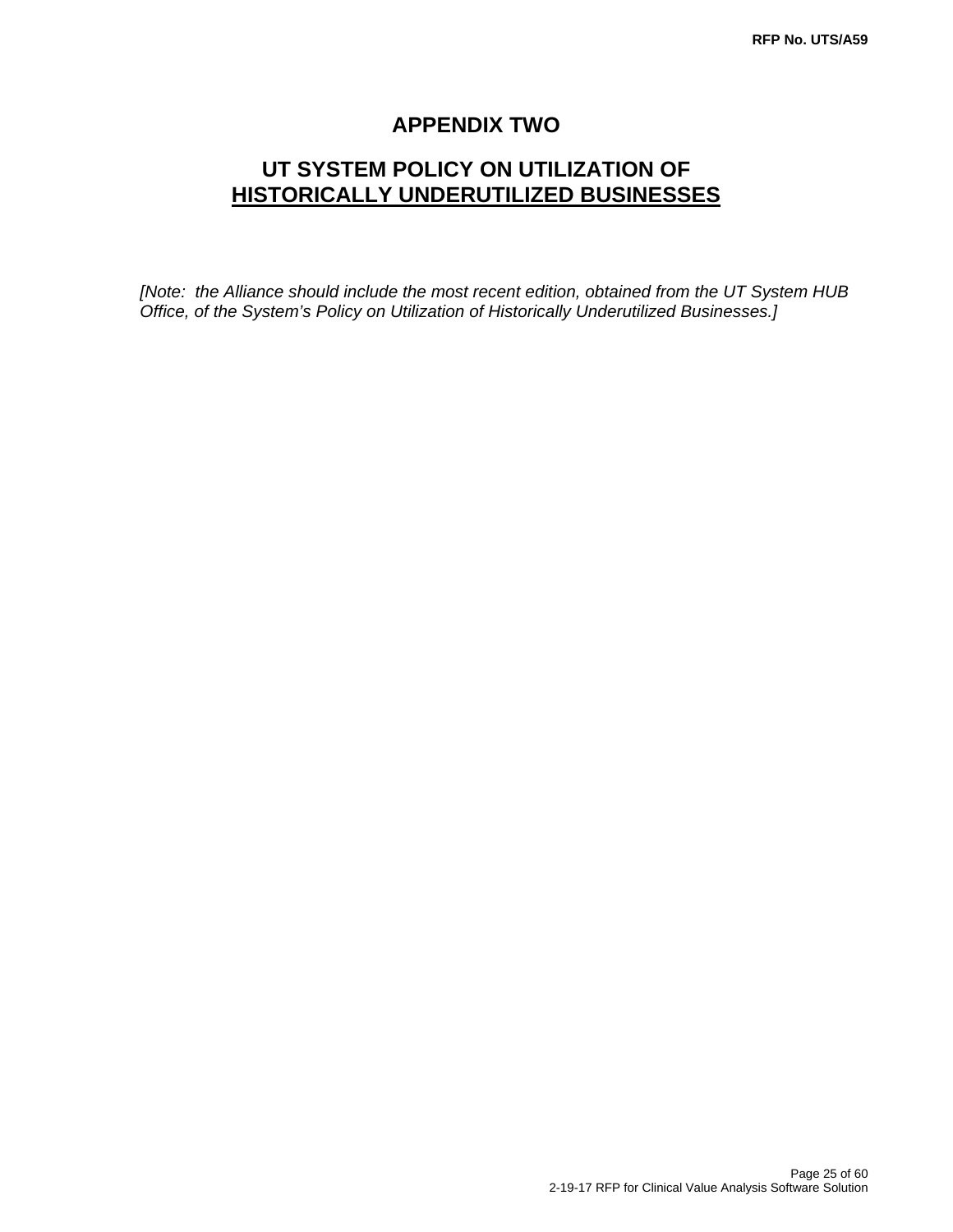## **APPENDIX THREE**

## **SAMPLE PREFERRED SUPPLIER AGREEMENT**

for

## **CLINICAL VALUE ANALYSIS SOFTWARE SOLUTION**

#### between

## THE UNIVERSITY OF TEXAS SYSTEM

and

#### **University of Texas Agreement Number:**

\_\_\_\_\_\_\_\_\_\_\_\_\_\_\_\_\_\_\_\_\_\_\_\_\_\_\_\_\_\_\_

This Preferred Supplier Agreement, dated effective as of \_\_\_\_\_\_\_\_, 2017 ("**Effective Date**"), is made by and between **The University of Texas System** ("**UT System**"), a state agency and institution of higher education authorized under the laws of the State of Texas, and **\_\_\_\_\_\_\_\_\_\_\_\_\_\_\_\_\_\_** ("**Preferred Supplier**"), a corporation, Federal Tax Identification Number \_\_\_\_\_\_\_\_\_\_\_\_\_, with its principal offices located at

This Agreement specifies the terms and conditions applicable to the supply by Preferred Supplier of a certain clinical value analysis software solution to institutional participants, all as further described below.

Now, therefore, the parties, intending to be legally bound, agree as follows:

#### **SECTION 1 – Definitions**

"**Alliance**" means The University of Texas System Supply Chain Alliance, an in-house group purchasing organization established by UT System to conduct and coordinate strategic purchasing initiatives across UT System. UT System health and academic institutions are members of the Alliance. The Alliance is also affiliated with other institutions of higher education that have executed an Alliance affiliate agreement.

"**CVA Solution**" means the clinical value analysis software solution, as described in **Rider 100**, Scope of Work.

"**Institutional Participant**" means an Alliance member or affiliated institution of higher education, as designated by the Alliance, that has executed an Institutional Participation Agreement in connection with this Agreement.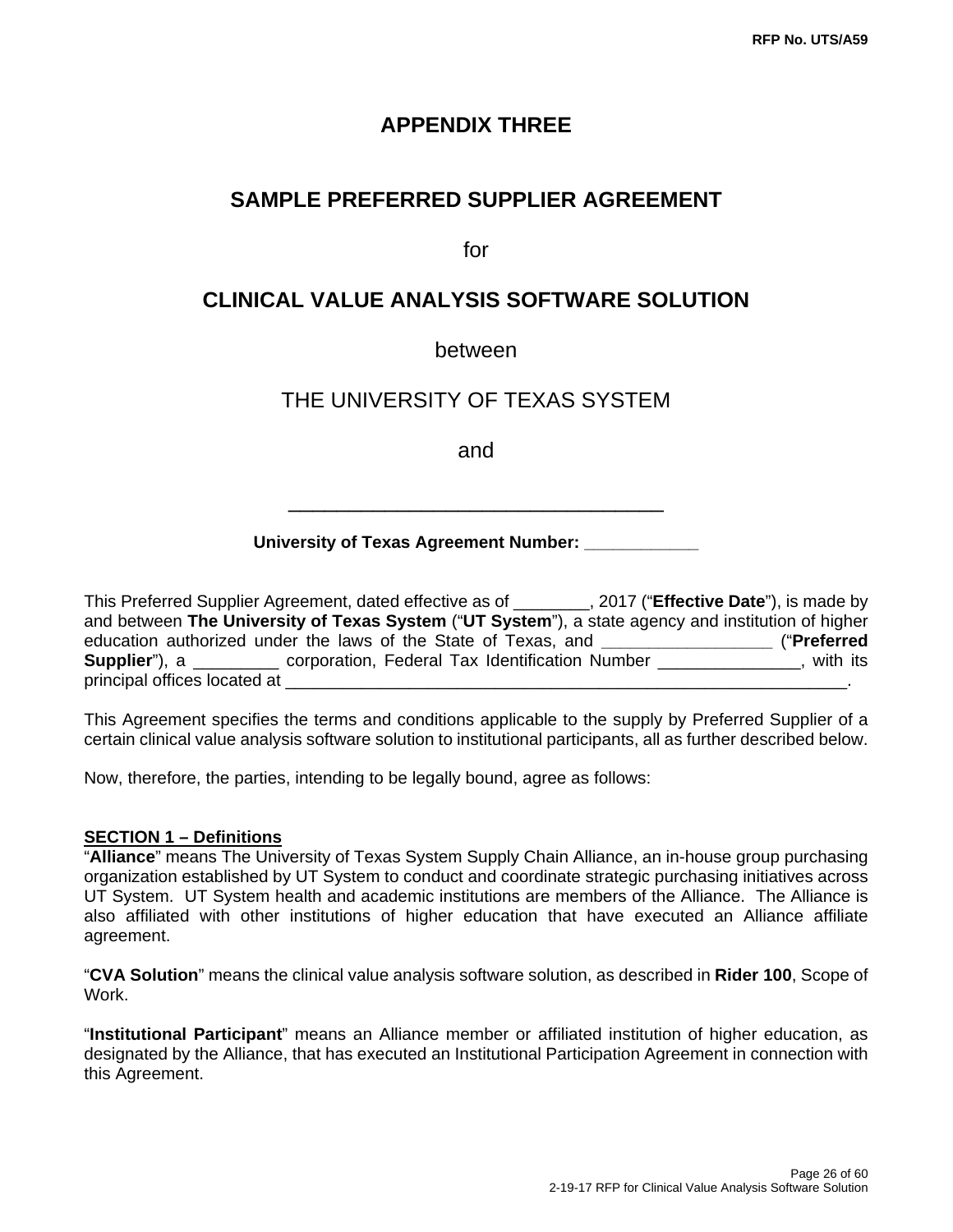"**Institutional Participation Agreement**" or "**IPA**" means the Institutional Participation Agreement attached to this Agreement as **Rider 300** and incorporated for all purposes, to be executed by each Institutional Participant.

"**UT Party**" means, as applicable, UT System and/or the Institutional Participants.

"**UT System Contract Administrator**" means the Director of the Alliance, who will be the initial contact for all contractual concerns related to this Agreement.

#### **SECTION 2 – Term:**

The term of this Agreement will begin on the Effective Date and expire \_\_\_\_\_\_\_\_\_\_\_\_\_\_\_ *[initial fixed term of three years],* unless earlier terminated in accordance with the provisions of this Agreement. UT System will have the option to extend the term of this Agreement for an additional two-year period, upon written notice given to Preferred Supplier at least 90 days in advance of the renewal term.

The Parties acknowledge that, prior to any scheduled expiration of this Agreement, UT System may conduct a competitive procurement for the purchase of products and services comparable to the CVA Solution, for the period following expiration. If Preferred Supplier is not selected as the source for the succeeding period, Institutional Participants may need to transition over a period of time to purchasing the products and services primarily from the new source, rather than from Preferred Supplier. In such event, in order to allow for an orderly transition, Institutional Participants may wish to continue purchasing from Preferred Supplier for a limited period of time after the anticipated expiration of this Agreement. As a result, Preferred Supplier agrees that, notwithstanding any other provision of this Agreement:

- Preferred Supplier will make the CVA Solution available for purchase by Institutional Participants after and all the anticipated expiration date under any extended term of this Agreement), for a transitional period of six months (the "**Transition Period**"), on the same terms and conditions set forth in this Agreement.
- The Administrative Fee provided for in **Rider 100** (Scope of Work) will apply to all products and services purchased hereunder during the Transition Period, and all related obligations of Preferred Supplier under this Agreement (such as to report sales volumes to UT System) will continue during such period.
- The Administrative Fee will apply to all future payments made by Institutional Participants for purchases of products and services initiated during this Agreement, including the Transition Period, even if such payments are made following expiration of this Agreement.
- All incentive / rebate trigger amounts that may be established in this Agreement for any calendar year will be pro-rated automatically on a straight-line basis, to account for partial calendar years during which this Agreement exists, including the Transition Period.

#### **SECTION 3 – Amendment:**

No change, modification, alteration, or waiver of this Agreement will be effective unless it is set forth in a written agreement that is signed by UT System and Preferred Supplier.

#### **SECTION 4 – Performance by Preferred Supplier:**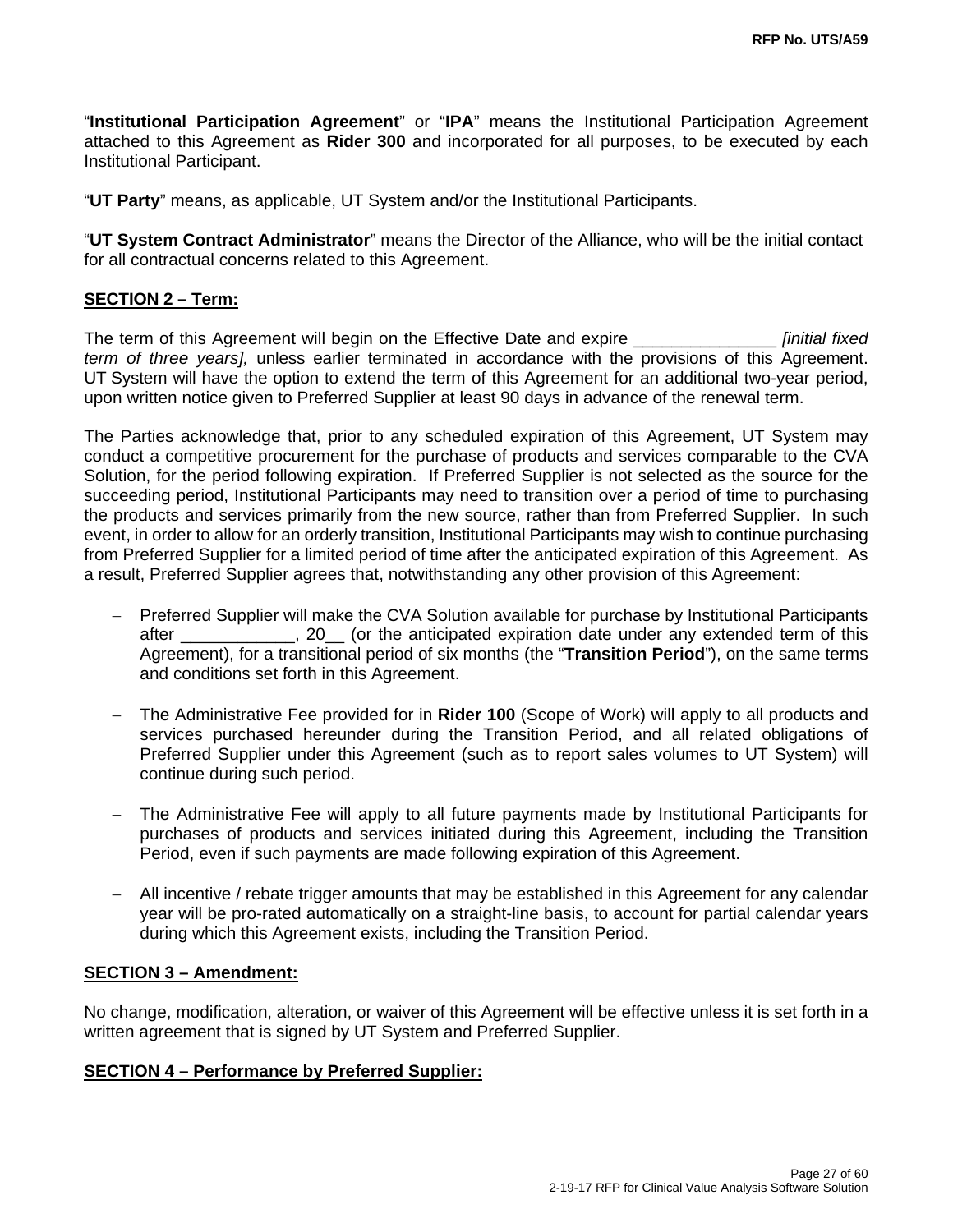Preferred Supplier will perform its obligations under this Agreement to the satisfaction of UT Party. Time is of the essence in connection with this Agreement. UT Party will not have any obligation to accept late performance or waive timely performance by Preferred Supplier. Preferred Supplier will obtain, at its own cost, any and all approvals, licenses, filings, registrations and permits required by federal, state or local laws, regulations or ordinances, for its performance hereunder.

#### **SECTION 5 – Family Code Child Support Certification:**

Pursuant to Section 231.006, *Family Code*, Preferred Supplier certifies that it is not ineligible to receive the award of or payments under this Agreement and acknowledges that this Agreement may be terminated and payment may be withheld if this certification is inaccurate.

#### **SECTION 6 – Eligibility Certifications:**

Pursuant to Sections 2155.004 and 2155.006, *Texas Government Code*, Preferred Supplier certifies that it has not received compensation for participation in the preparation of the Request for Proposal related to this Agreement and is not ineligible to receive the award of or payments under this Agreement; and acknowledges that this Agreement may be terminated and payment withheld if these certifications are inaccurate.

#### **SECTION 7 – Tax Certification:**

If Preferred Supplier is a taxable entity as defined by Chapter 171, Texas Tax Code ("**Chapter 171**"), then Preferred Supplier certifies that it is not currently delinquent in the payment of any taxes due under Chapter 171, or that Preferred Supplier is exempt from the payment of those taxes, or that Preferred Supplier is an out-of-state taxable entity that is not subject to those taxes, whichever is applicable.

#### **SECTION 8 – Payment of Debt or Delinquency to the State:**

Pursuant to Sections 2107.008 and 2252.903, *Texas Government Code*, Preferred Supplier agrees that any payments owing to Preferred Supplier under this Agreement may be applied directly toward any debt or delinquency that Preferred Supplier owes the State of Texas or any agency of the State of Texas regardless of when it arises, until such debt or delinquency is paid in full.

#### **SECTION 9 – Loss of Funding:**

Performance by UT Party under this Agreement may be dependent upon the appropriation and allotment of funds by the Texas State Legislature (the "**Legislature**") and/or allocation of funds by the Board of Regents of The University of Texas System (the "**Board**"). If the Legislature fails to appropriate or allot the necessary funds, or the Board fails to allocate the necessary funds, then UT Party will issue written notice to Preferred Supplier and UT Party may terminate this Agreement without further duty or obligation hereunder, other than payment for goods and services already delivered or provided to Institutional Participant. Preferred Supplier acknowledges that appropriation, allotment, and allocation of funds are beyond the control of UT Party.

#### **SECTION 10 – Force Majeure:**

None of the parties to this Agreement will be liable or responsible to another for any loss or damage or for any delays or failure to perform due to causes beyond its reasonable control including acts of God, strikes, epidemics, war, riots, flood, fire, sabotage, or any other circumstances of like character ("**force majeure occurrence**"). Provided, however, in the event of a force majeure occurrence, Preferred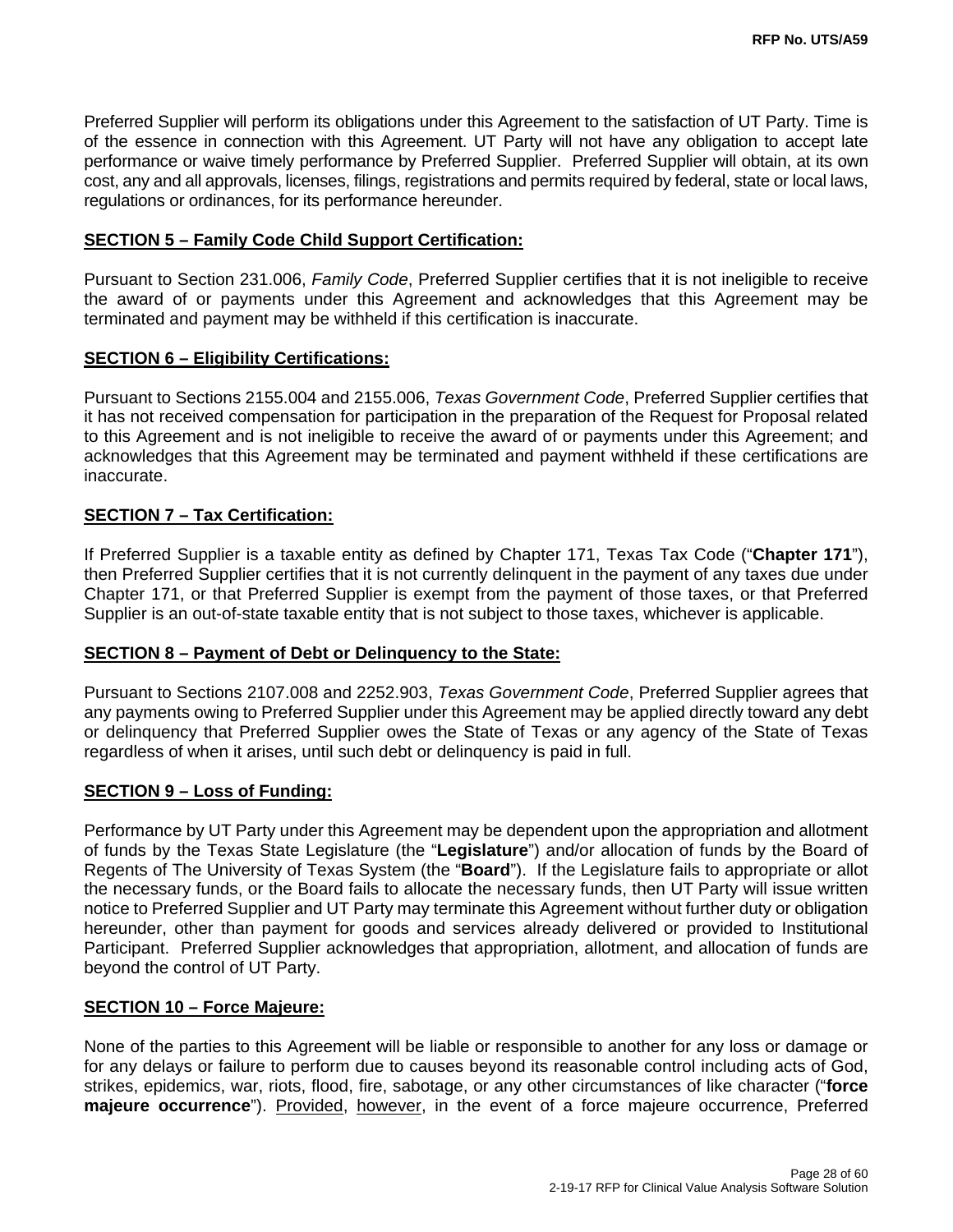Supplier agrees to use its best efforts to mitigate the impact of the occurrence so that UT Party may continue to provide healthcare services during the occurrence.

#### **SECTION 11 – Notices:**

Except as otherwise provided in this Section, all notices, consents, approvals, demands, requests or other communications provided for or permitted to be given under any of the provisions of this Agreement will be in writing and will be sent via registered or certified mail, overnight courier, confirmed facsimile transmission (to the extent a facsimile number is set forth below), or email (to the extent an email address is set forth below), and notice will be deemed given (i) if mailed, when deposited, postage prepaid, in the United States mail, (ii) if sent by overnight courier, one business day after delivery to the courier, (iii) if sent by facsimile (to the extent a facsimile number is set forth below), when transmitted, and (iv) if sent by email (to the extent an email address is set forth below), when received:

| If to UT System:          | <b>Office of Business Affairs</b><br>The University of Texas System<br>201 W. 7th Street<br>Attn: Executive Vice Chancellor for Business Affairs<br>Austin, Texas 78701-2982<br>Fax: 512-499-4289<br>Email: Lloyd@utsystem.edu |
|---------------------------|--------------------------------------------------------------------------------------------------------------------------------------------------------------------------------------------------------------------------------|
| with copy to:             | The University of Texas System Supply Chain Alliance<br>Mid Campus Building<br>7007 Bertner Ave., Suite 11.2339<br>Houston, TX 77030<br><b>Attention: Director</b><br>Fax: 713-792-8084<br>Email: if joshua@mdanderson.org     |
| If to Preferred Supplier: | Fax: ___________________________<br>Email:                                                                                                                                                                                     |

**If to an Institutional Participant:** The contact information for Institutional Participant as set forth in its IPA.

| with copy to: | <b>Office of Business Affairs</b>                    |
|---------------|------------------------------------------------------|
|               | The University of Texas System                       |
|               | 201 W. 7th Street                                    |
|               | Attn: Executive Vice Chancellor for Business Affairs |
|               | Austin, Texas 78701-2982                             |
|               | Fax: 512-499-4289                                    |
|               | Email: LegalNotices@utsystem.edu                     |
| and           |                                                      |
|               | The University of Texas System Supply Chain Alliance |
|               | <b>Mid Campus Building</b>                           |
|               | 7007 Bertner Ave., Suite 11.2339                     |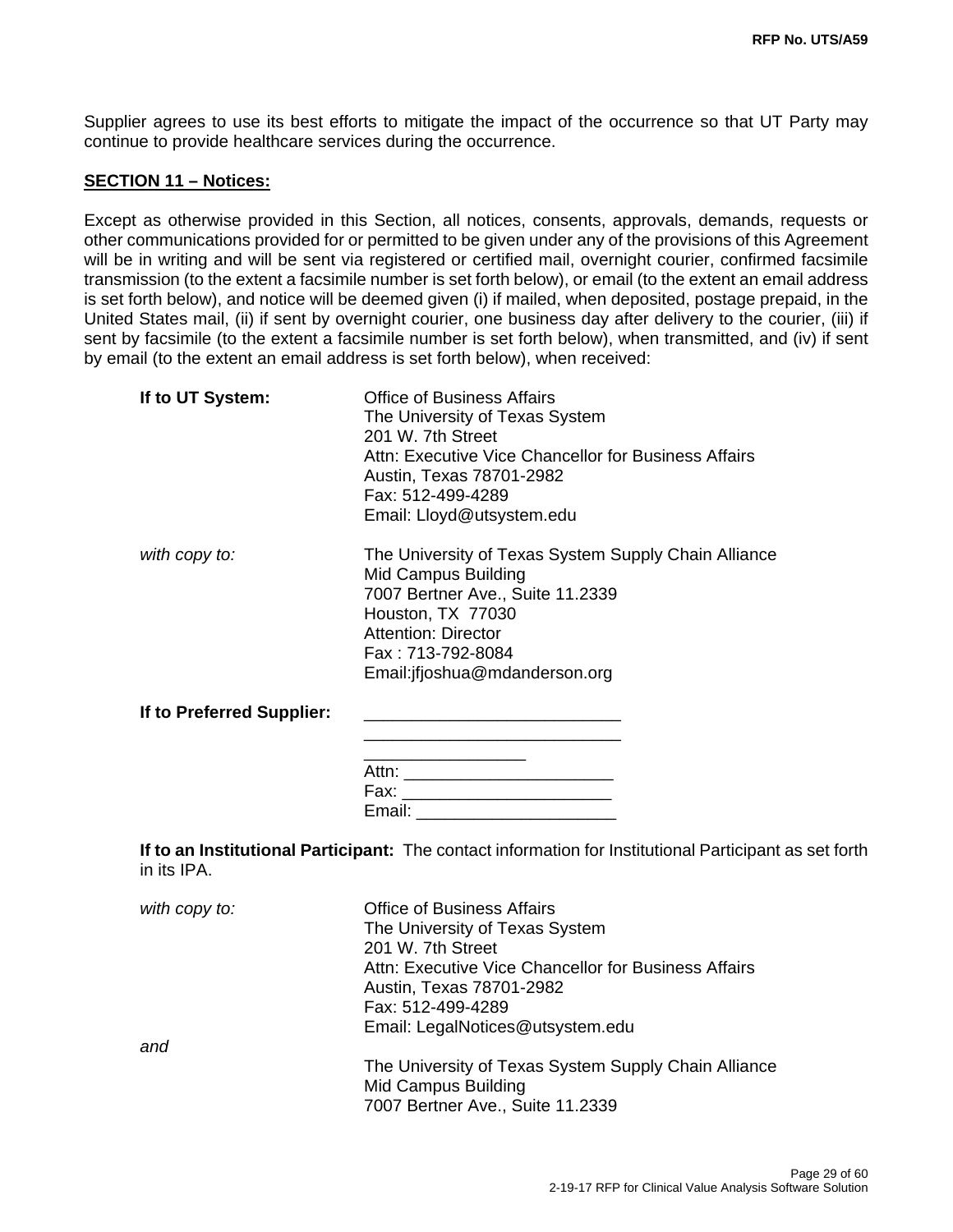Houston, TX 77030 Attention: Director Fax: 713-792-8084 Email:jfjoshua@mdanderson.org

or such other person or address as may be given in writing by either party to the other in accordance with the aforesaid.

#### **SECTION 12 – Preferred Supplier's Obligations**.

**12.1** Preferred Supplier represents that it has the knowledge, ability, skills, and resources to perform its obligations hereunder.

**12.2** Preferred Supplier will maintain a staff of properly trained and experienced personnel to ensure satisfactory performance hereunder. Preferred Supplier will cause all persons connected with the Preferred Supplier directly in charge of performance hereunder to be duly registered and/or licensed under all applicable federal, state and municipal, laws, regulations, codes, ordinances and orders, including the rules, regulations and procedures promulgated by the Board or Institutional Participants, and those of any other body or authority having jurisdiction (collectively, "**Applicable Law**").

**12.3** Preferred Supplier represents, warrants and agrees that (a) it will use commercially reasonable efforts to perform hereunder, in a good and workmanlike manner and in accordance with commercially reasonable standards of Preferred Supplier's profession or business, and (b) all good and services provided hereunder will be of the quality that prevails among similar businesses engaged in providing similar products and services in major United States urban areas under the same or similar circumstances.

**12.4** Preferred Supplier warrants and agrees that the CVA Solution supplied under this Agreement will be accurate and free from any material defects. Preferred Supplier's performance hereunder will at no time be in any way diminished by reason of any approval by UT Party nor will Preferred Supplier be released from any liability by reason of any approval by UT Party, it being agreed that UT Party at all times is relying upon Preferred Supplier's skill and knowledge in performing hereunder. Preferred Supplier will, at its own cost, correct all material defects in the CVA Solution supplied under this Agreement, as soon as practical after Preferred Supplier becomes aware of the defects. If Preferred Supplier fails to correct such material defects within a reasonable time, then UT Party may correct the defect at Preferred Supplier's expense. This remedy is in addition to, and not in substitution for, any other remedy for the defect that UT Party may have at law or in equity.

**12.5** Preferred Supplier will call to the attention of UT Party, in writing, all information in any materials supplied to Preferred Supplier (by UT Party or any other party) that Preferred Supplier regards as unsuitable, improper or inaccurate in connection with the purposes for which the material is furnished.

**12.6** Preferred Supplier represents that if (i) it is a corporation or limited liability company, then it is a corporation duly organized, validly existing and in good standing under the laws of the State of Texas, or a foreign corporation or limited liability company duly authorized and in good standing to conduct business in the State of Texas, that it has all necessary corporate power and has received all necessary corporate approvals to execute and deliver this Agreement, and the individual executing this Agreement on behalf of Preferred Supplier has been duly authorized to act for and bind Preferred Supplier; or (ii) if it is a partnership, limited partnership, limited liability partnership, or limited liability company then it has all necessary power and has secured all necessary approvals to execute and deliver this Agreement and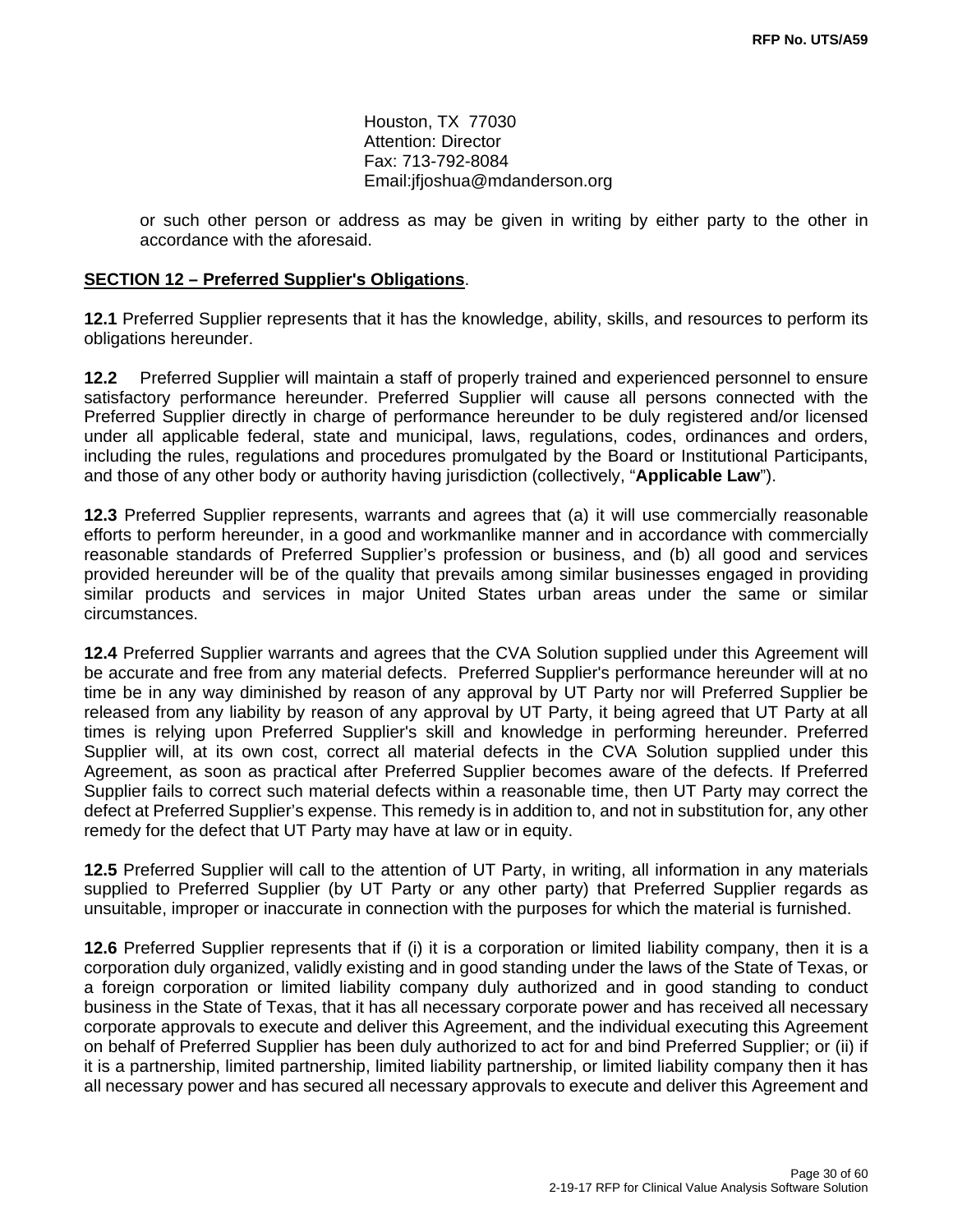perform all its obligations hereunder, and the individual executing this Agreement on behalf of Preferred Supplier has been duly authorized to act for and bind Preferred Supplier.

**12.7** Preferred Supplier will provide the warranties more particularly described in Section of **Rider 100,** Scope of Work.

**12.8** Preferred Supplier represents and warrants that neither the execution and delivery of this Agreement by Preferred Supplier nor Preferred Supplier's performance hereunder will (a) result in the violation of any provision [i] if a corporation, of Preferred Supplier's articles of incorporation or by-laws, [ii] if a limited liability company, of its articles of organization or regulations, or [iii] if a partnership, of any partnership agreement by which Preferred Supplier is bound; (b) result in the violation of any provision of any agreement by which Preferred Supplier is bound; or (c) to the best of Preferred Supplier's knowledge and belief, conflict with any order or decree of any court or other body or authority having jurisdiction.

#### **SECTION 13 – State Auditor's Office:**

Preferred Supplier understands that acceptance of funds under this Agreement constitutes acceptance of the authority of the Texas State Auditor's Office, or any successor agency (collectively, "**Auditor**"), to conduct an audit or investigation in connection with those funds pursuant to Sections 51.9335(c), 73.115(c) and 74.008(c), Education Code. Preferred Supplier agrees to cooperate with the Auditor in the conduct of the audit or investigation, including without limitation providing all records requested. Preferred Supplier will include this provision in all contracts with permitted subcontractors.

#### **SECTION 14 – Governing Law:**

Travis County, Texas, will be the proper place of venue for suit on or in respect of this Agreement. This Agreement and all of the rights and obligations of the parties thereto and all of the terms and conditions thereof will be construed, interpreted and applied in accordance with and governed by and enforced under the internal laws of the State of Texas.

#### **SECTION 15 – Breach of Contract Claims:**

**15.1** To the extent that Chapter 2260, Texas Government Code, as it may be amended from time to time ("**Chapter 2260**"), is applicable to this Agreement and is not preempted by other Applicable Law, the dispute resolution process provided for in Chapter 2260 will be used, as further described herein, by UT Party and Preferred Supplier to attempt to resolve any claim for breach of contract made by Preferred Supplier:

**15.1.1** Preferred Supplier's claims for breach of this Agreement that the parties cannot resolve pursuant to other provisions of this Agreement or in the ordinary course of business will be submitted to the negotiation process provided in subchapter B of Chapter 2260. To initiate the process, Preferred Supplier will submit written notice, as required by subchapter B of Chapter 2260, to UT Party in accordance with the notice provisions in this Agreement. Preferred Supplier's notice will specifically state that the provisions of subchapter B of Chapter 2260 are being invoked, the date and nature of the event giving rise to the claim, the specific contract provision that UT Party allegedly breached, the amount of damages Preferred Supplier seeks, and the method used to calculate the damages. Compliance by Preferred Supplier with subchapter B of Chapter 2260 is a required prerequisite to Preferred Supplier's filing of a contested case proceeding under subchapter C of Chapter 2260. The UT Party's chief business officer, or another officer of UT Party as may be designated from time to time by UT Party by written notice thereof to Preferred Supplier in accordance with the notice provisions in this Agreement, will examine Preferred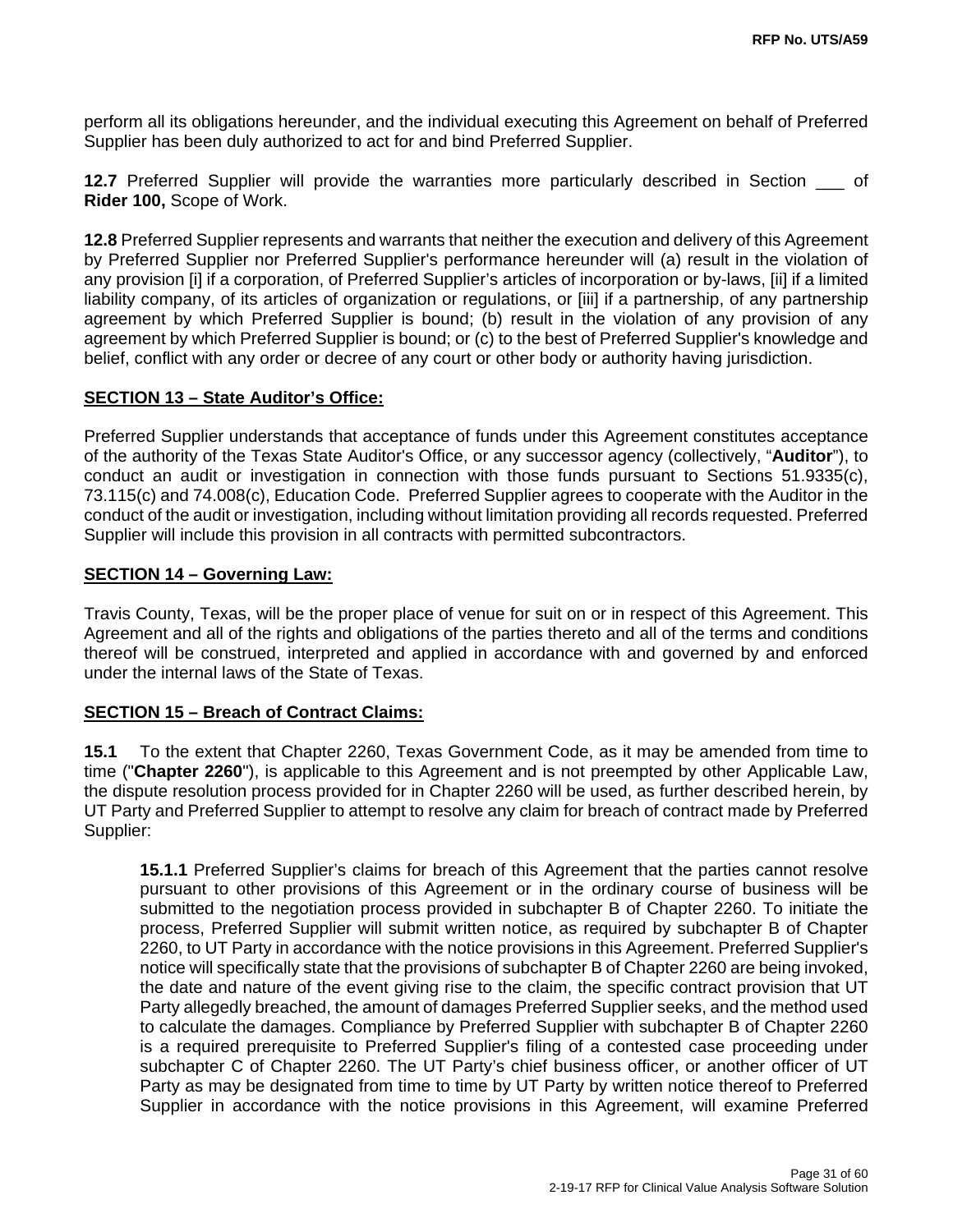Supplier's claim and any counterclaim and negotiate with Preferred Supplier in an effort to resolve the claims.

**15.1.2** If the parties are unable to resolve their disputes under Section 4.11.1.1, the contested case process provided in subchapter C of Chapter 2260 is Preferred Supplier's sole and exclusive process for seeking a remedy for any and all of Preferred Supplier's claims for breach of this Agreement by UT Party.

**15.1.3** Compliance with the contested case process provided in subchapter C of Chapter 2260 is a required prerequisite to seeking consent to sue from the Legislature under Chapter 107, Civil Practices and Remedies Code. The parties hereto specifically agree that (i) neither the execution of this Agreement by UT Party nor any other conduct, action or inaction of any representative of UT Party relating to this Agreement constitutes or is intended to constitute a waiver of UT Party's or the state's sovereign immunity to suit and (ii) UT Party has not waived its right to seek redress in the courts.

**15.2** The submission, processing and resolution of Preferred Supplier's claim is governed by the published rules adopted by the Texas Attorney General pursuant to Chapter 2260, as currently effective, thereafter enacted or subsequently amended.

**15.3** UT Party and Preferred Supplier agree that any periods set forth in this Agreement for notice and cure of defaults are not waived.

#### **SECTION 16 – Compliance with Law:**

Preferred Supplier will perform hereunder in compliance with all Applicable Law. Preferred Supplier represents and warrants that neither Preferred Supplier nor any firm, corporation or institution represented by Preferred Supplier, nor anyone acting for such firm, corporation or institution, (1) has violated the antitrust laws of the State of Texas, Chapter 15, *Texas Business and Commerce Code*, or federal antitrust laws, or (2) has communicated directly or indirectly the content of Preferred Supplier's response to UT System's procurement solicitation to any competitor or any other person engaged in a similar line of business during the procurement process.

#### **SECTION 17 – UT System's Right to Audit:**

At any time during the term of this Agreement and for a period of four (4) years thereafter UT System or a duly authorized audit representative of UT System, or the State of Texas, at its expense and at reasonable times, reserves the right to audit Preferred Supplier's records and books directly related to charges paid for all products and services provided under this Agreement. The right will not extend to any fixed fee component of the charges or to any services performed more than one year prior to the date of request for review. In the event such an audit by UT System reveals any errors or overpayments by UT System which error or overpayment is confirmed by Preferred Supplier, Preferred Supplier will refund UT System the full amount of such overpayments within thirty (30) days of such audit findings, or UT System, at its option, reserves the right to deduct such amounts owing to UT System from any payments due Preferred Supplier

#### **SECTION 18 – Access to Documents:**

To the extent applicable to this Agreement, in accordance with Section 1861(v)(I)(i) of the Social Security Act (42 U.S.C. 1395x) as amended, and the provisions of 42 CFR Section 420.300, et seq., Preferred Supplier agrees to allow, during and for a period of not less than four (4) years after this Agreement term,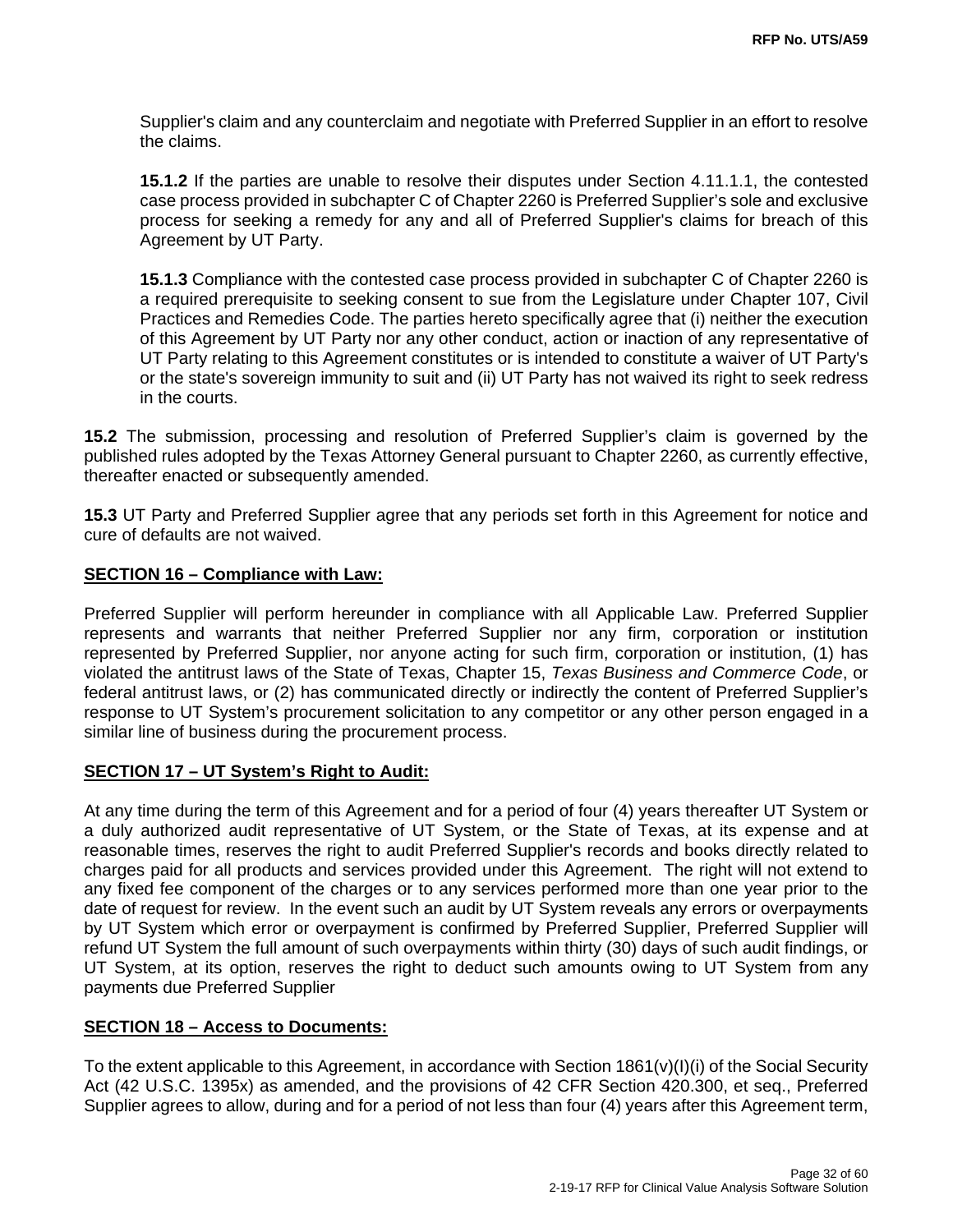access to this Agreement and its books, documents, and records; and contracts between Preferred Supplier and its subcontractors or related organizations, including books, documents and records relating to same, by the Comptroller General of the United States, the U.S. Department of Health and Human Services and their duly authorized representatives.

#### **SECTION 19 – Insurance:**

**19.1** Supplier, consistent with its status as an independent contractor, will carry and will cause its subcontractors to carry, at least the following insurance, with companies authorized to do insurance business in the State of Texas or eligible surplus lines insurers operating in accordance with the Texas Insurance Code, having an A.M. Best Rating of A-:VII or better, and in amounts not less than the following minimum limits of coverage:

**19.1.1** Workers' Compensation Insurance with statutory limits, and Employer's Liability Insurance with limits of not less than \$1,000,000:

| <b>Employers Liability - Each Accident</b> | \$1,000,000 |
|--------------------------------------------|-------------|
| <b>Employers Liability - Each Employee</b> | \$1,000,000 |
| <b>Employers Liability - Policy Limit</b>  | \$1,000,000 |

Workers' Compensation policy must include under Item 3.A. on the information page of the workers' compensation policy the state in which services are to be performed for Institutional Participant.

**19.1.2** Commercial General Liability Insurance with limits of not less than:

| Each Occurrence Limit                     | \$1,000,000 |
|-------------------------------------------|-------------|
| Damage to Rented Premises                 | \$ 300,000  |
| Personal & Advertising Injury             | \$1,000,000 |
| General Aggregate                         | \$2,000,000 |
| Products - Completed Operations Aggregate | \$2,000,000 |

The required Commercial General Liability policy will be issued on a form that insures Supplier's and subcontractor's liability for bodily injury (including death), property damage, personal and advertising injury assumed under the terms of this Agreement.

- **19.1.3** Business Auto Liability Insurance covering all owned, non-owned or hired automobiles, with limits of not less than \$1,000,000 single limit of liability per accident for Bodily Injury and Property Damage. Contractors transporting hazardous materials must provide the MCS-90 endorsement and CA9948 Broadened Pollution Liability endorsement on the Business Auto Liability policy. Policy limits must be in line with Federal requirements.
- **19.1.4** Umbrella/Excess Liability Insurance with limits of not less than \$2,000,000 per occurrence and aggregate with a deductible of no more than \$10,000, and will be excess over and at least as broad as the underlying coverage as required under **Sections 19.1.1** Employer's Liability; **19.1.2** Commercial General Liability; and **19.1.3** Business Auto Liability. Inception and expiration dates will be the same as the underlying policies. Drop-down coverage will be provided for reduction or exhaustion of underlying aggregate limits and will provide a duty to defend for any insured.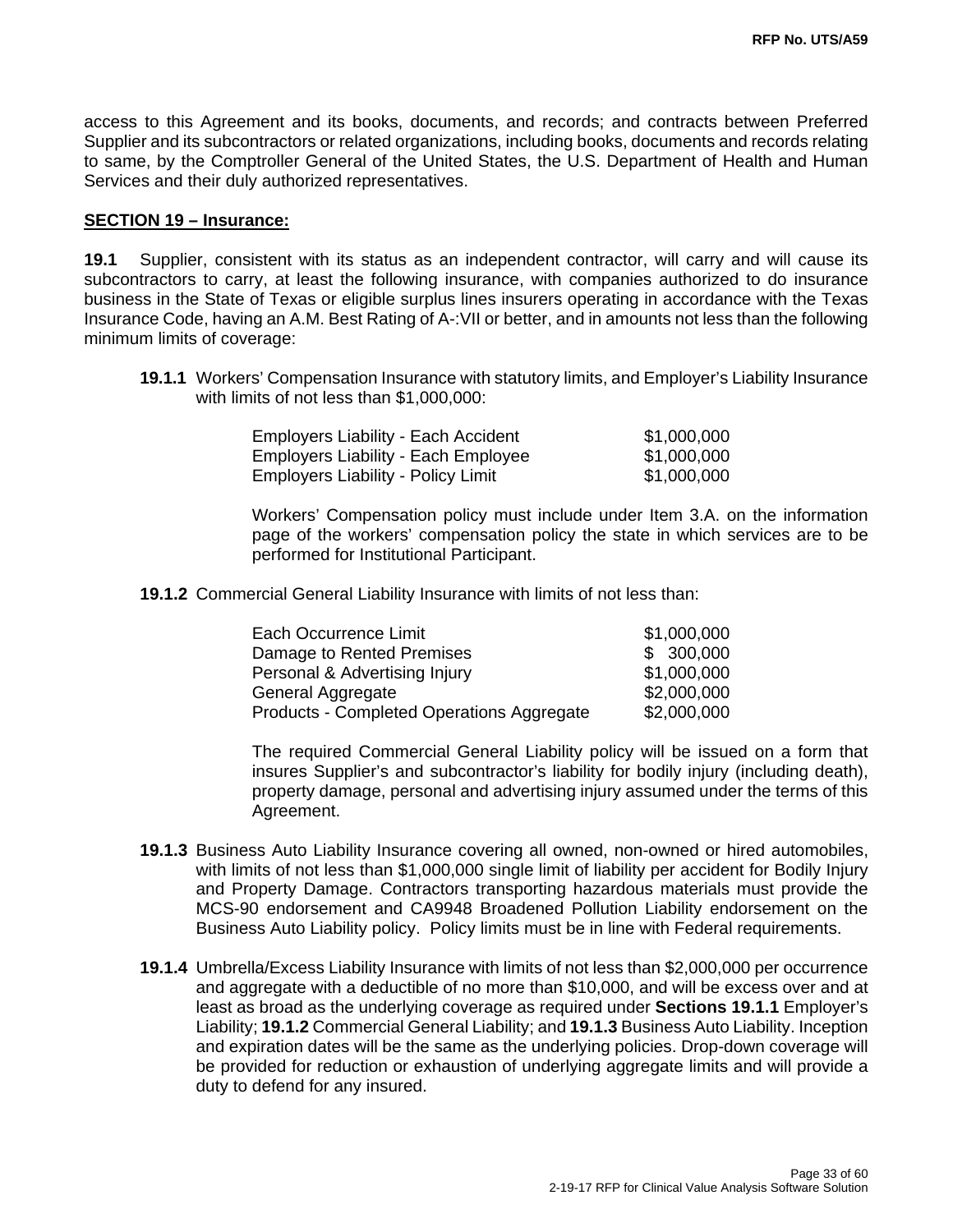- **19.1.5** Directors' and Officers' Liability Insurance with limits of not less than \$1,000,000 per claim. The coverage will be continuous for the duration of this Agreement and for not less than twenty-four (24) months following the expiration or termination of this Agreement.
- **19.2** Supplier will deliver to Institutional Participant:
	- **19.2.1** Evidence of insurance on a Texas Department of Insurance approved certificate form verifying the existence and actual limits of all required insurance policies after the execution and delivery of this Agreement and prior to the performance by Supplier under this Agreement. Additional evidence of insurance will be provided verifying the continued existence of all required insurance no later than thirty (30) days after each annual insurance policy renewal.
	- **19.2.2** *All insurance policies* (with the exception of workers' compensation, employer's liability and professional liability) will be endorsed and name The Board of Regents of The University of Texas System and Institutional Participant as Additional Insureds for liability caused in whole or in part by Supplier's acts or omissions with respect to its on-going and completed operations up to the actual liability limits of the required insurance policies maintained by Supplier. The Commercial General Liability Additional Insured endorsement including on-going and completed operations coverage will be submitted with the Certificates of Insurance. Commercial General Liability and Business Auto Liability will be endorsed to provide primary and non-contributory coverage.
	- **19.2.3** Supplier hereby waives all rights of subrogation against The Board of Regents of The University of Texas System and Institutional Participant. *All insurance policies* will be endorsed to provide a waiver of subrogation in favor of The Board of Regents of The University of Texas System, and Institutional Participant. No policy will be canceled until after thirty (30) days' unconditional written notice to Institutional Participant. *All insurance policies* will be endorsed to require the insurance carrier providing coverage to send notice to Institutional Participant thirty (30) days prior to any cancellation, material change, or nonrenewal relating to any insurance policy required in this **Section 19**.
	- **19.2.4** Supplier will pay any deductible or self-insured retention for any loss. Any self-insured retention must be declared to and approved by Institutional Participant prior to the performance by Supplier under this Agreement. All deductibles and self-insured retentions will be shown on the Certificates of Insurance.
	- **19.2.5** Certificates of Insurance and Additional Insured Endorsements as required by this Agreement will be mailed, faxed, or emailed to the Institutional Participant contact identified in the Institutional Participation Agreement.

**19.3** Supplier's or subcontractor's insurance will be primary to any insurance carried or self-insurance program established by Institutional Participant or The University of Texas System. Supplier's or subcontractor's insurance will be kept in force until all obligations under this Agreement have been fully performed and accepted by Institutional Participant in writing, except as provided in this **Section 19.3**.

**19.3.1** Directors and Officers Liability insurance coverage written on a claims-made basis requires Supplier to purchase an Extended Reporting Period Endorsement, effective for 24 months after the expiration or cancellation of this policy.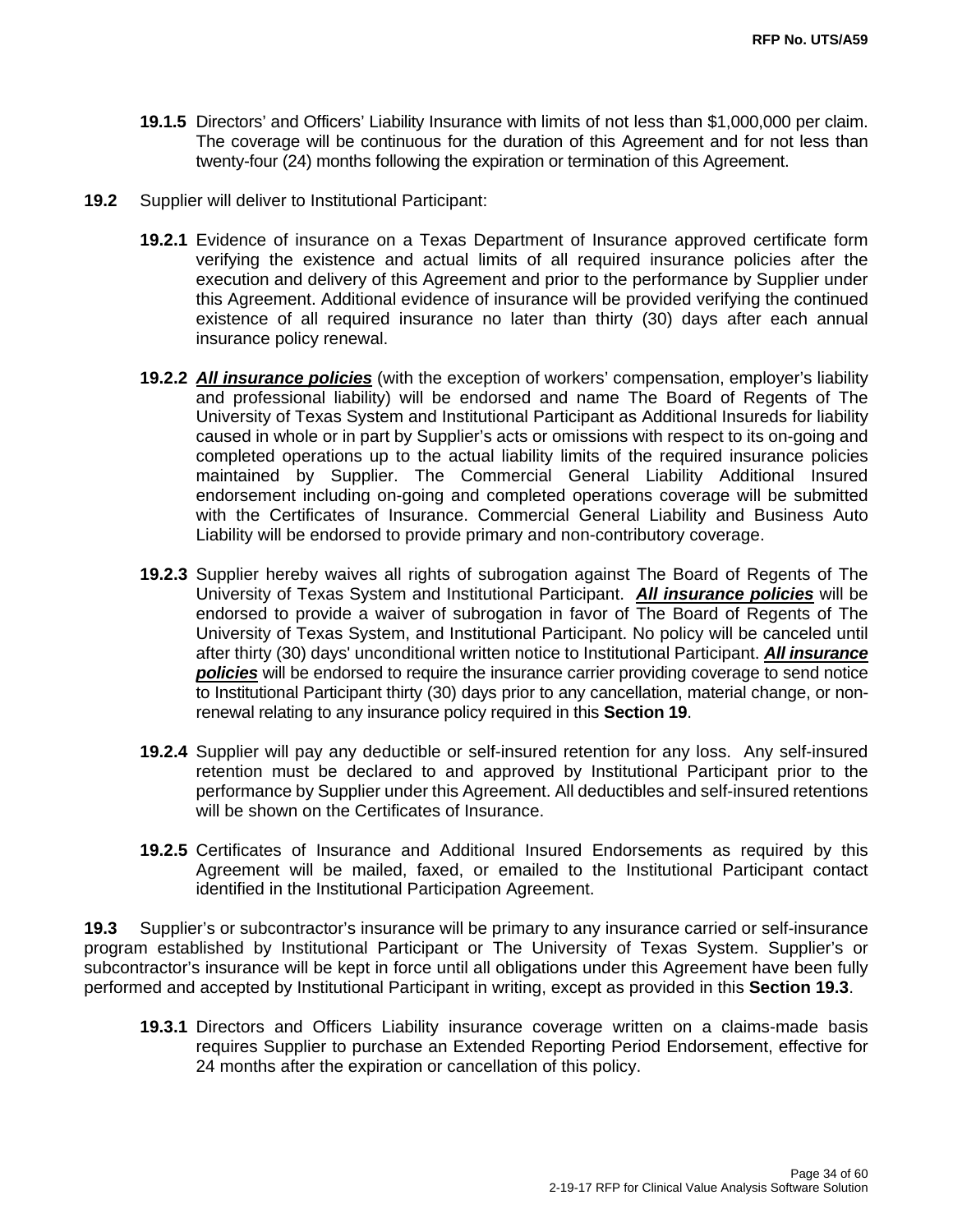#### **SECTION 20 – Indemnification:**

**20.1** TO THE FULLEST EXTENT PERMITTED BY LAW, PREFERRED SUPPLIER WILL AND DOES HEREBY AGREE TO INDEMNIFY, PROTECT, DEFEND WITH COUNSEL APPROVED BY UT PARTY, AND HOLD HARMLESS UT PARTY AND ITS AFFILIATED ENTERPRISES, REGENTS, OFFICERS, DIRECTORS, ATTORNEYS, EMPLOYEES, REPRESENTATIVES AND AGENTS (COLLECTIVELY "**INDEMNITEES**") FROM AND AGAINST ALL DAMAGES, LOSSES, LIENS, CAUSES OF ACTION, SUITS, JUDGMENTS, EXPENSES, AND OTHER CLAIMS OF ANY NATURE, KIND, OR DESCRIPTION, INCLUDING REASONABLE ATTORNEYS' FEES INCURRED IN INVESTIGATING, DEFENDING OR SETTLING ANY OF THE FOREGOING (COLLECTIVELY "**CLAIMS**") BY ANY PERSON OR ENTITY, ARISING OUT OF, CAUSED BY, OR RESULTING FROM PREFERRED SUPPLIER'S PERFORMANCE UNDER OR BREACH OF THIS AGREEMENT, AND THAT ARE CAUSED IN WHOLE OR IN PART BY ANY NEGLIGENT ACT, NEGLIGENT OMISSION OR WILLFUL MISCONDUCT OF PREFERRED SUPPLIER, ANYONE DIRECTLY EMPLOYED BY PREFERRED SUPPLIER OR ANYONE FOR WHOSE ACTS PREFERRED SUPPLIER MAY BE LIABLE. THE PROVISIONS OF THIS SECTION WILL NOT BE CONSTRUED TO ELIMINATE OR REDUCE ANY OTHER INDEMNIFICATION OR RIGHT WHICH ANY INDEMNITEE HAS BY LAW OR EQUITY. ALL PARTIES WILL BE ENTITLED TO BE REPRESENTED BY COUNSEL AT THEIR OWN EXPENSE.

**20.2** IN ADDITION, PREFERRED SUPPLIER WILL AND DOES HEREBY AGREE TO INDEMNIFY, PROTECT, DEFEND WITH COUNSEL APPROVED BY UT PARTY, AND HOLD HARMLESS INDEMNITEES FROM AND AGAINST ALL CLAIMS ARISING FROM INFRINGEMENT OR ALLEGED INFRINGEMENT OF ANY PATENT, COPYRIGHT, TRADEMARK OR OTHER PROPRIETARY INTEREST ARISING BY OR OUT OF THE PERFORMANCE OF SERVICES OR THE PROVISION OF GOODS BY PREFERRED SUPPLIER, OR THE USE BY INDEMNITEES, AT THE DIRECTION OF PREFERRED SUPPLIER, OF ANY ARTICLE OR MATERIAL; PROVIDED, THAT, UPON BECOMING AWARE OF A SUIT OR THREAT OF SUIT FOR INFRINGEMENT, UT PARTIES WILL PROMPTLY NOTIFY PREFERRED SUPPLIER AND PREFERRED SUPPLIER WILL BE GIVEN THE OPPORTUNITY TO NEGOTIATE A SETTLEMENT. IN THE EVENT OF LITIGATION, UT PARTIES AGREE TO REASONABLY COOPERATE WITH PREFERRED SUPPLIER. ALL PARTIES WILL BE ENTITLED TO BE REPRESENTED BY COUNSEL AT THEIR OWN EXPENSE.

#### **SECTION 21 – Ethics Matters; No Financial Interest:**

Preferred Supplier and its employees, agents, representatives and subcontractors have read and understand UT System's Conflicts of Interest Policy available at http://www.utsystem.edu/policy/policies/int160.html, UT System's Standards of Conduct Guide available at http://www.utsystem.edu/systemcompliance/, and applicable state ethics laws and rules available at www.utsystem.edu/ogc/ethics. Neither Preferred Supplier nor its employees, agents, representatives or subcontractors will assist or cause UT Party's employees to violate UT System's Conflicts of Interest Policy, provisions described by UT System's Standards of Conduct Guide, or applicable state ethics laws or rules. Preferred Supplier represents and warrants that no member of the Board has a direct or indirect financial interest in the transaction that is the subject of this Agreement.

#### **SECTION 22 – Assignment of Overcharge Claims:**

Preferred Supplier hereby assigns to UT Party any and all claims for overcharges associated with this Agreement arising under the antitrust laws of the United States, 15 U.S.C.A., Sec. 1 et seq., or arising under the antitrust laws of the State of Texas, Business and Commerce Code, Sec. 15.01, et seq.

#### **SECTION 23 – Assignment and Subcontracting:**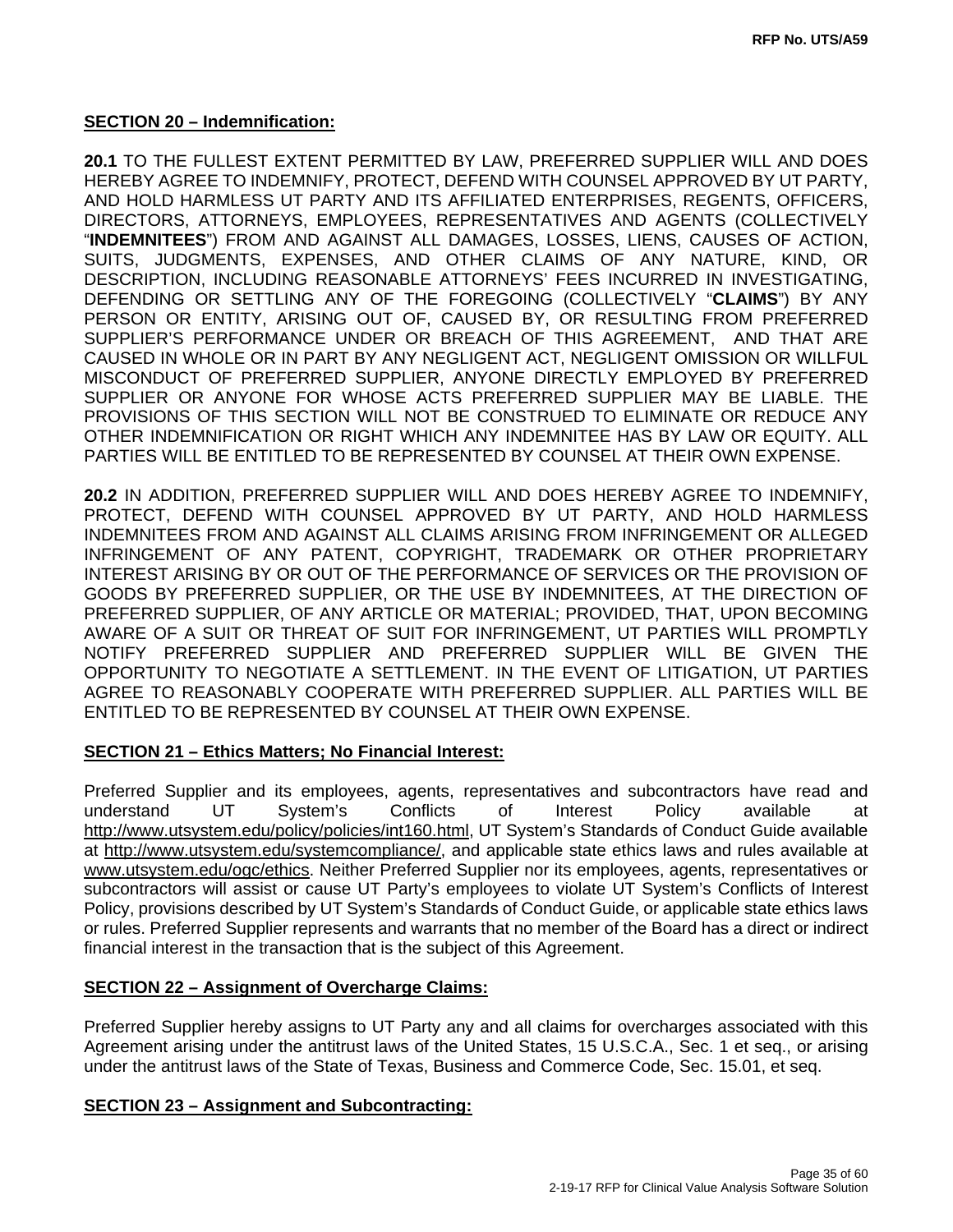Except as specifically provided in any Historically Underutilized Business Subcontracting Plan ("**HSP**") attached as **Rider 500** and incorporated for all purposes, neither Preferred Supplier's interest in this Agreement, its duties and obligations under this Agreement nor fees due to Preferred Supplier under this Agreement may be subcontracted, assigned, delegated or otherwise transferred to a third party, in whole or in part, and any attempt to do so will (1) not be binding on UT Party; and (2) be a breach of this Agreement for which Preferred Supplier will be subject to any remedial actions provided by Texas law, including Chapter 2161, Texas Government Code, and 34 Texas Administrative Code ("**TAC**") Section 20.14. UT Party may report nonperformance under this Agreement to the Texas Procurement and Support Services Division of the Texas Comptroller of Public Accounts or any successor agency (collectively, "**TPSS**") in accordance with 34 TAC Chapter 20, Subchapter F, Vendor Performance and Debarment Program. The benefits and burdens of this Agreement are, however, assignable by UT Party.

#### **SECTION 24 – Historically Underutilized Business Subcontracting Plan:**

**24.1** If an HSP is attached to this Agreement, Preferred Supplier agrees to use good faith efforts to subcontract the scope of work in accordance with the HSP. Preferred Supplier agrees to maintain business records documenting its compliance with the HSP and to submit a monthly compliance report to UT Party in the format required by the TPSS. Submission of compliance reports will be required as a condition for payment under this Agreement. If UT Party determines that Preferred Supplier has failed to subcontract as set out in the HSP, UT Party will notify Preferred Supplier of any deficiencies and give Preferred Supplier an opportunity to submit documentation and explain why the failure to comply with the HSP should not be attributed to a lack of good faith effort by Preferred Supplier. If UT Party determines that Preferred Supplier failed to implement the HSP in good faith, UT Party, in addition to any other remedies, may report nonperformance to the TPSS in accordance with 34 TAC Chapter 20, Subchapter F, Vendor Performance and Debarment Program. UT Party may also revoke this Agreement for breach and make a claim against the Preferred Supplier.

**24.2** If at any time during the term of this Agreement, Preferred Supplier desires to change the HSP, before the proposed changes become effective (1) Preferred Supplier must comply with 34 TAC Section 20.14; (2) the changes must be reviewed and approved by UT Party; and (3) if UT Party approves changes to the HSP, this Agreement must be amended in accordance with Section 2.5.3 to replace the HSP with the revised subcontracting plan.

**24.3** If UT Party expands the scope of this Agreement through a change order or any other amendment, UT Party will determine if the additional scope of work contains probable subcontracting opportunities not identified in the initial solicitation for the scope of work. If UT Party determines additional probable subcontracting opportunities exist, Preferred Supplier will submit an amended subcontracting plan covering those opportunities. The amended subcontracting plan must comply with the provisions of 34 TAC Section 20.14 before (1) this Agreement may be amended to include the additional scope of work; or (2) Preferred Supplier may perform the additional scope of work. If Preferred Supplier subcontracts any of the additional subcontracting opportunities identified by UT Party without prior authorization and without complying with 34 TAC Section 20.14, Preferred Supplier will be deemed to be in breach of this Agreement under Section 4.19 and will be subject to any remedial actions provided by Texas law including Chapter 2161, Texas Government Code, and 34 TAC Section 20.14. UT Party may report nonperformance under this Agreement to the TPSS in accordance with 34 TAC Chapter 20, Subchapter F, Vendor Performance and Debarment Program.

#### **SECTION 25 – Payment and Invoicing:**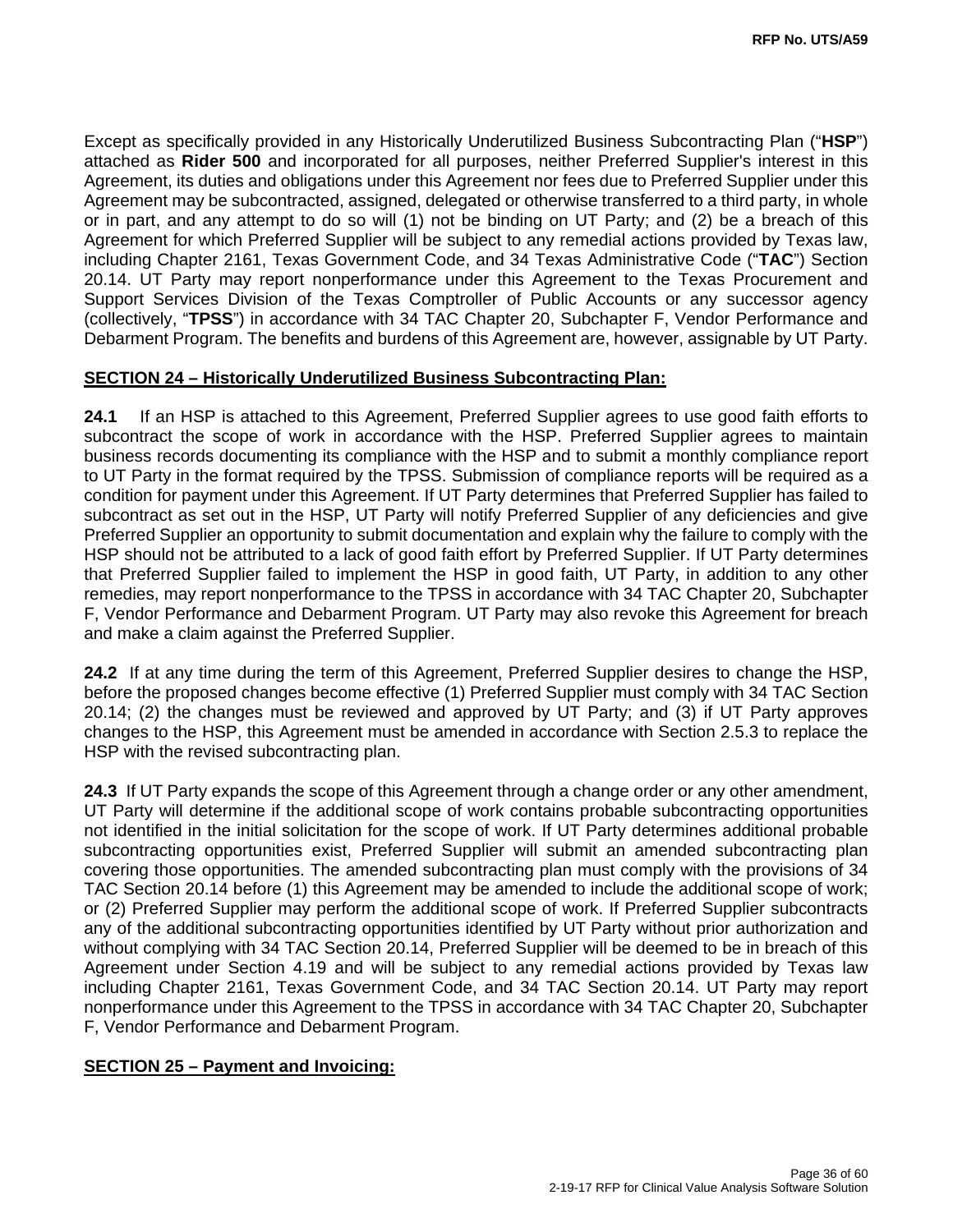Institutional Participant agrees to pay fees due under this Agreement in accordance with the Texas Prompt Payment Act ("**Act**"), Chapter 2251, *Texas Government Code*. Pursuant to the Act, payment will be deemed late on the 31<sup>st</sup> day after the later of: 1) the date the performance is completed, or 2) the date Institutional Participant receives an invoice for the related goods or services. Institutional Participant will be responsible for interest on overdue payments equal to the sum of: 1) one percent, plus 2) the prime rate as published in the Wall Street Journal on the first day of July of the preceding fiscal year (Institutional Participant's fiscal year begins September 1) that does not fall on a Saturday or Sunday. Institutional Participant will have the right to verify the details set forth in Preferred Supplier's invoices and supporting documentation, either before or after payment, by (a) inspecting the books and records of Preferred Supplier at mutually convenient times; (b) examining any reports with respect to the related goods or services; and (c) other reasonable action.

Section 51.012, *Texas Education Code*, authorizes UT Party to make any payment through electronic funds transfer methods. Preferred Supplier agrees to receive payments from UT Party through electronic funds transfer methods, including the automated clearing house system (also known as ACH). Prior to the first payment under this Agreement, UT Party will confirm Preferred Supplier's banking information. Any changes to Preferred Supplier's banking information will be communicated by Preferred Supplier to UT Party in writing at least thirty (30) days in advance of the effective date of the change.

#### **SECTION 26 – Limitations:**

The parties to this Agreement are aware that there are constitutional and statutory limitations on the authority of UT Party (a state agency) to enter into certain terms and conditions of this Agreement, including, but not limited to, those terms and conditions relating to disclaimers and limitations of warranties; disclaimers and limitations of liability for damages; waivers, disclaimers and limitations of legal rights, remedies, requirements and processes; limitations of periods to bring legal action; granting control of litigation or settlement to another party; liability for acts or omissions of third parties; payment of attorneys' fees; dispute resolution; indemnities; and confidentiality (collectively, the "**Limitations**"), and terms and conditions related to the Limitations will not be binding on UT Party except to the extent authorized by the laws and Constitution of the State of Texas.

#### **SECTION 27 – Affirmative Action:**

Preferred Supplier agrees that either a written copy of Preferred Supplier's Civil Rights "Affirmative Action Compliance Program" or, if Preferred Supplier is not required to have such a written program, the reason Preferred Supplier is not subject to such requirement, is attached to this Agreement as **Rider 600** and incorporated for all purposes.

#### **SECTION 28 – OSHA Compliance:**

Preferred Supplier represents and warrants that all products and services furnished under this Agreement meet or exceed the safety standards established and promulgated under the Federal Occupational Safety and Health Law (Public Law 91-598) and its regulations in effect or proposed as of the date of this Agreement.

#### **SECTION 29 - Certifications of Nonsegregated Facilities and Equal Employment Opportunities Compliance:**

Preferred Supplier certifies that, except for restrooms and wash rooms and one (1) or more lactation rooms each of which is segregated on the basis of sex: (1) it does not maintain or provide for its employees any segregated facilities at any of its establishments and that it does not permit its employees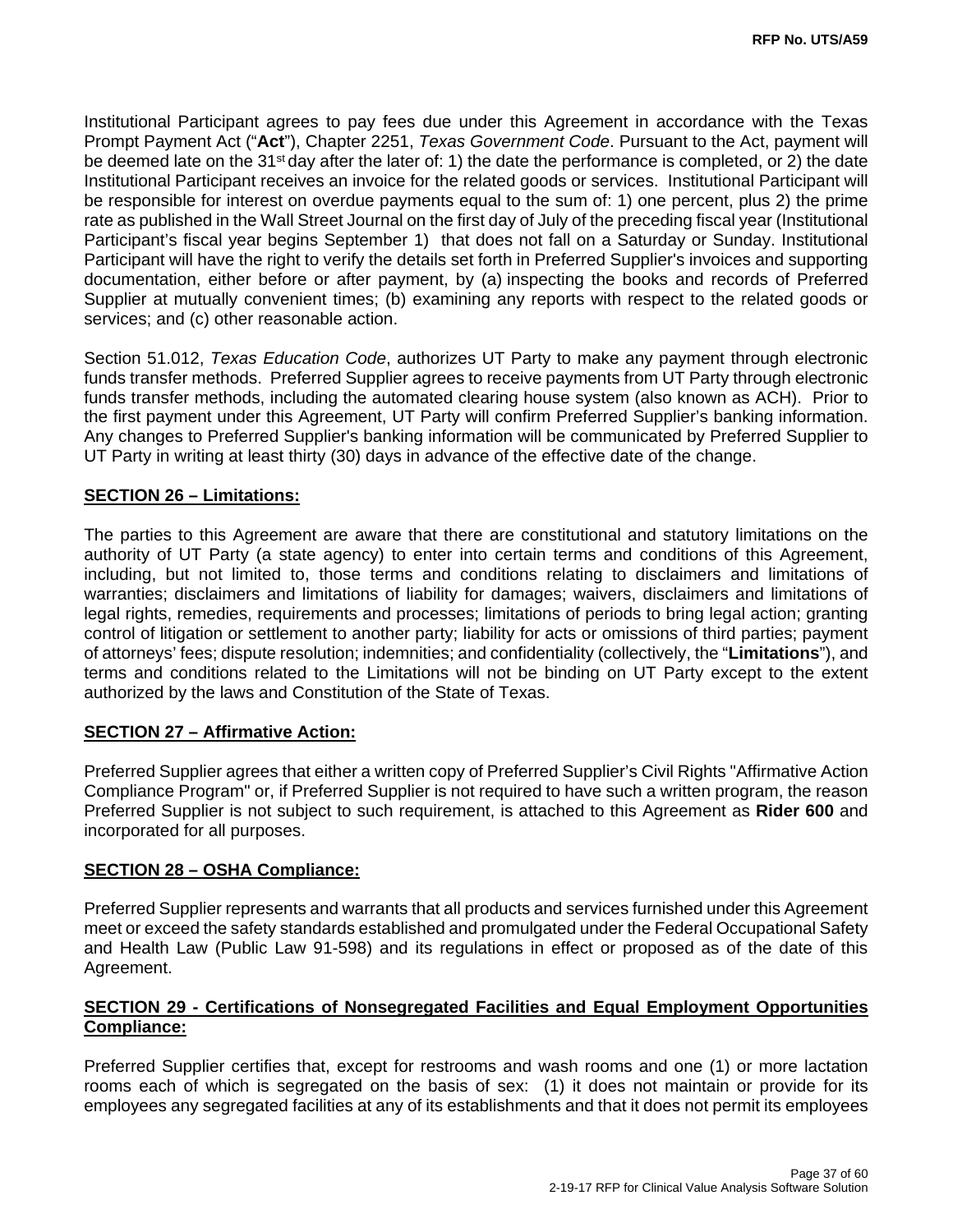to perform their services at any location under its control where segregated facilities are maintained; (2) it will not maintain or provide for its employees any segregated facilities at any of its establishments; and (3) it will not permit its employees to perform their services at any location under its control where segregated facilities are maintained. Preferred Supplier agrees that a breach of this certification is a violation of the Equal Opportunity clause in this Agreement. The term "**segregated facilities**" means any waiting rooms, work area, rest rooms and wash rooms, entertainment areas, transportation, or housing facilities provided for employees which are segregated by explicit directive or are in fact segregated on the basis of race, color, religion, sex, or national origin, because of habit, local custom, or otherwise. Preferred Supplier further agrees that, except where it has contracts prior to the award with subcontractors exceeding \$10,000.00 which are not exempt from the provisions of the Equal Opportunity clause, Preferred Supplier will retain such certifications for each one of its subcontractors in Preferred Supplier's' files, and that it will forward the following notice to all proposed subcontractors (except where the proposed subcontractors have submitted identical certifications for specific time periods):

NOTICE TO PROSPECTIVE SUBCONTRACTORS OF REQUIREMENTS FOR CERTIFICATIONS OF NONSEGREGATED FACILITIES - A Certification on Nonsegregated Facilities must be submitted prior to the award of any subcontract exceeding \$10,000.00 which is not exempt from the provisions of the Equal Opportunity clause. The certification may be submitted either for each subcontract or for all subcontracts during a period (i.e. quarterly, semiannually, or annually).

Preferred Supplier understands that the penalty for making false statements regarding the subject matters of this Section is prescribed in 18 U.S.C. 1001.

#### **SECTION 30 – Premises Rules:**

If this Agreement requires Preferred Supplier's presence on UT Party's premises or in UT Party's facilities, Preferred Supplier agrees to cause its representatives, agents, employees and permitted subcontractors (if any) to become aware of, fully informed about, and in full compliance with all applicable UT Party rules and policies, including, without limitation, those relative to personal health, security, environmental quality, safety, fire prevention, noise, smoking, and access restrictions; consideration for students, patients and their families as well as employees; parking; and security.

#### **SECTION 31 – Debarment:**

Preferred Supplier confirms that neither Preferred Supplier nor its Principals are suspended, debarred, proposed for debarment, declared ineligible, or voluntarily excluded from the award of contracts from United States ("**U.S.**") federal government procurement or nonprocurement programs, or are listed in the List of Parties Excluded from Federal Procurement or Nonprocurement Programs issued by the U.S. General Services Administration. "**Principals**" means officers, directors, owners, partners, and persons having primary management or supervisory responsibilities within a business entity (e.g. general manager, plant manager, head of a subsidiary, division or business segment, and similar positions). Preferred Supplier will provide immediate written notification to UT Party if, at any time prior to award, Preferred Supplier learns that this certification was erroneous when submitted or has become erroneous by reason of changed circumstances. This certification is a material representation of fact upon which reliance will be placed when UT Party executes this Agreement. If it is later determined that Preferred Supplier knowingly rendered an erroneous certification, in addition to the other remedies available to UT Party, UT Party may terminate this Agreement for default by Preferred Supplier.

#### **SECTION 32 – Office of Inspector General Certification:**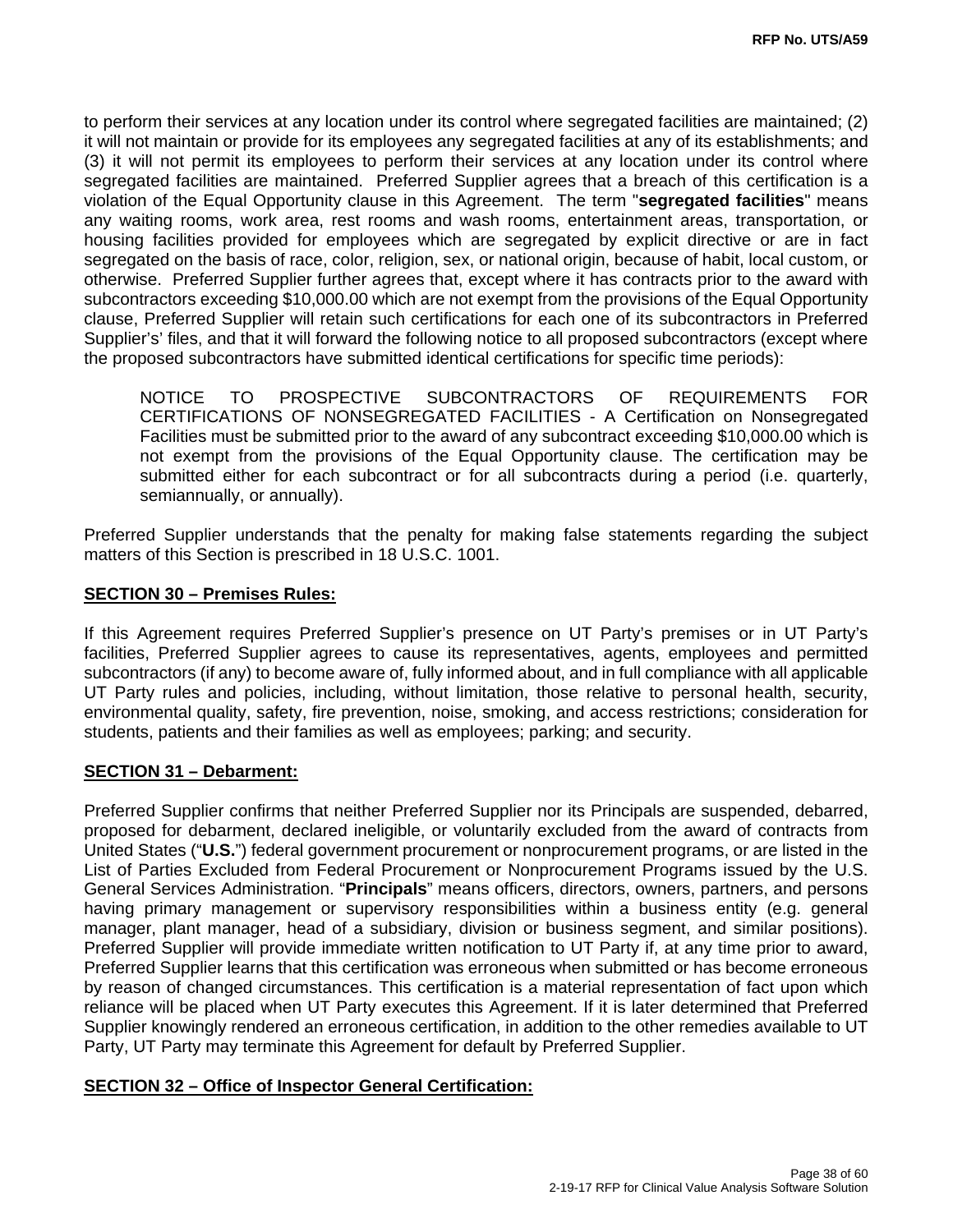Preferred Supplier acknowledges that UT Party is prohibited by federal regulations from allowing any employee, subcontractor, or agent of Preferred Supplier to work on site at UT Party premises or facilities if that individual is not eligible to work on federal healthcare programs such as Medicare, Medicaid, or other similar federal programs. Therefore, Preferred Supplier will not assign any employee, subcontractor or agent that appears on the List of Excluded Individuals issued by the United States Office of the Inspector General ("**OIG**") to work on site at UT Party premises or facilities. Preferred Supplier will perform an OIG sanctions check quarterly on each of its employees, subcontractors and agents during the time such employees, subcontractors and agents are assigned to work on site at UT Party premises or facilities. Preferred Supplier acknowledges that UT Party will require immediate removal of any employee, subcontractor or agent of Preferred Supplier assigned to work at UT Party premises or facilities if such employee, subcontractor or agent is found to be on the OIG's List of Excluded Individuals. The OIG's List of Excluded Individuals may be accessed through the following Internet website: http://www.dhhs.gov/progorg/oig/cumsan/index.htm.

#### **SECTION 33 – Termination:**

**33.1** In the event of a material failure by either party to perform in accordance with the terms of this Agreement ("**default**"), the other, non-defaulting party may terminate this Agreement upon thirty (30) days' written notice of termination setting forth the nature of the material failure. The termination will not be effective if the material failure is fully cured prior to the end of the 30-day period. No such termination will relieve the defaulting party from liability for the underlying default or breach of this Agreement or any other act or omission.

**33.2** UT System may terminate this Agreement, without cause, upon written notice to Preferred Supplier; provided, however, this Agreement will not terminate until the later of (1) 90 days after receipt of notice of termination, or (2) the date that performance is complete under all purchase orders issued by Institutional Participant to Preferred Supplier prior to receipt of notice of termination. Institutional Participant may not issue any purchase orders after receipt of notice of termination. Termination of this Agreement will not relieve any party from liability for its default under or breach of this Agreement or any other act or omission of that party. In the event that this Agreement is terminated, then within thirty (30) days after termination, Preferred Supplier will reimburse UT Party for all fees paid by UT Party to Preferred Supplier that were (a) not earned by Preferred Supplier prior to termination, or (b) for goods or services that UT Party did not receive from Preferred Supplier prior to termination.

**33.3** UT System or Institutional Participant may terminate an IPA, without cause, upon written notice to Preferred Supplier; provided, however, the IPA will not terminate until the later of (1) thirty (30) days after receipt of notice of termination, or (2) the date that performance is complete under all purchase orders issued by Institutional Participant to Preferred Supplier prior to receipt of notice of termination. Institutional Participant may not issue any purchase orders after receipt of notice of termination. Termination of an IPA will not relieve any party from liability for its default under or breach of the IPA or any other act or omission of that party. In the event that an IPA is terminated, then within thirty (30) days after termination, Preferred Supplier will reimburse Institutional Participant for all fees paid by Institutional Participant to Preferred Supplier that were (a) not earned by Preferred Supplier prior to termination, or (b) for goods or services that Institutional Participant did not receive from Preferred Supplier prior to termination.

**33.4** If Preferred Supplier undergoes a Change of Control, UT System may, in its sole discretion, terminate this Agreement upon written notice to Preferred Supplier, effective immediately or, at UT System's option, upon conclusion of a reasonable transition period. For purposes of this Section, "**Change of Control**" means the sale of all or substantially all the assets of Preferred Supplier; any merger, consolidation or acquisition of Preferred Supplier with, by or into another corporation, entity or person; or any change in the ownership of more than fifty percent (50%) of the voting capital stock of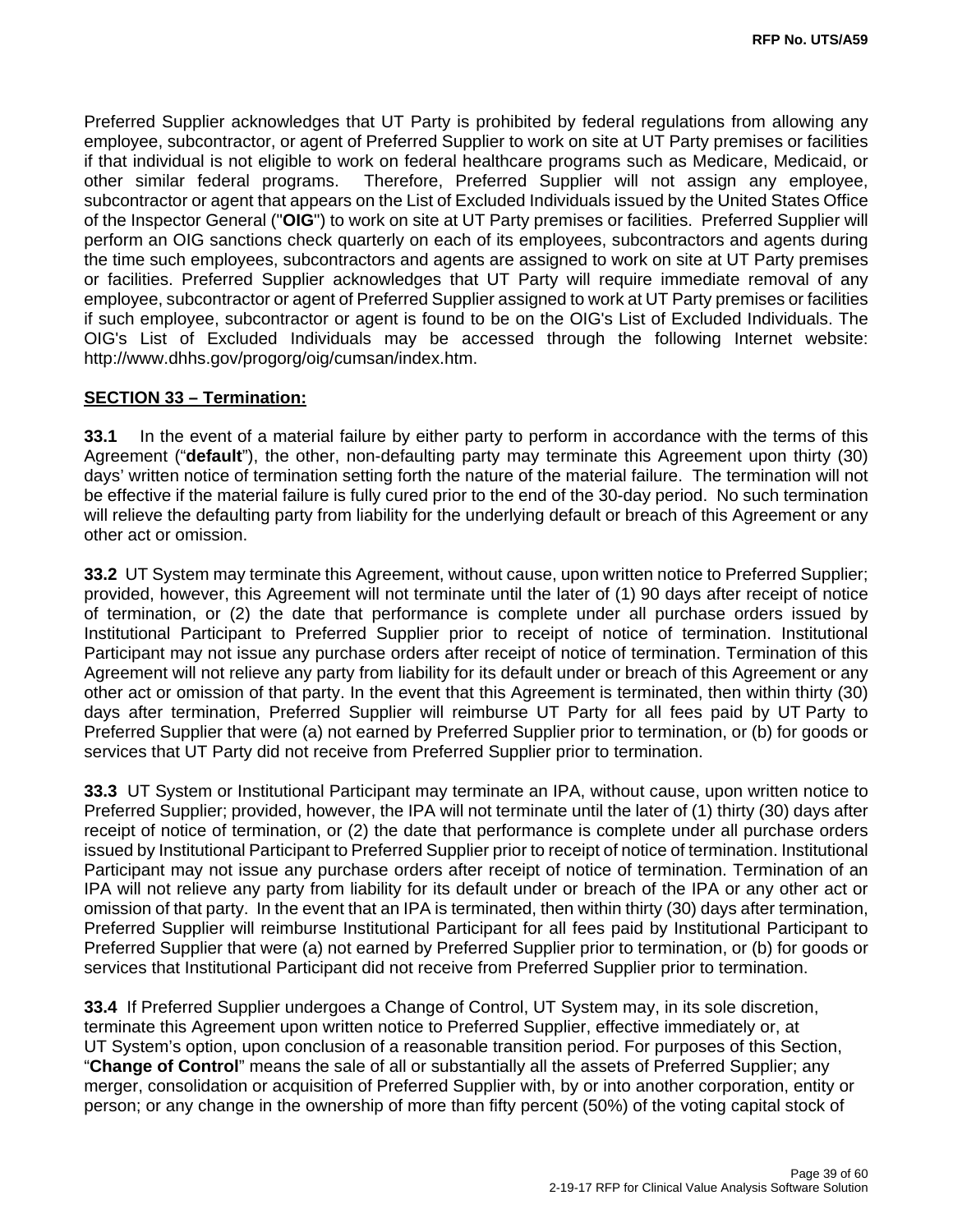Preferred Supplier in one or more related transactions. Upon any such termination of this Agreement, no UT Party will have any further liability or obligation to Preferred Supplier, or to any successor, employee, agent or representative of Preferred Supplier, except to pay for services actually rendered to the effective date of termination. If UT System provides any such notice of termination, Preferred Supplier and UT System will work together diligently to bring to a logical and orderly conclusion the business arrangements that are the subject of this Agreement.

#### **SECTION 34 – Authority:**

The individuals executing this Agreement on behalf of each party have been duly authorized to act for and bind the party they represent.

#### **SECTION 35 – Survival of Provisions:**

Expiration or termination of this Agreement will not relieve either party of any obligations under this Agreement that by their nature survive such expiration or termination.

#### **SECTION 36 – Confidentiality; Press Releases; Public Information:**

**36.1 Confidentiality and Safeguarding of UT Party Records.** Under this Agreement, Preferred Supplier may (1) create, (2) receive from or on behalf of UT Party, or (3) have access to, UT Party's records or record systems (collectively, "**UT Party Records**"). Among other things, UT Party Records may contain social security numbers, credit card numbers, or data protected or made confidential or sensitive by applicable federal, state and local, laws, regulations, and ordinances. Preferred Supplier represents, warrants, and agrees that it will: (1) hold UT Party Records in strict confidence and will not use or disclose UT Party Records except as (a) permitted or required by this Agreement, (b) required by law, or (c) otherwise authorized by UT Party in writing; (2) safeguard UT Party Records according to reasonable administrative, physical and technical standards commonly in effect within Preferred Supplier's industry and that are no less rigorous than the standards by which Preferred Supplier protects its own confidential information; (3) continually monitor its operations in accordance with reasonable standards commonly in effect within Preferred Supplier's industry and take any action necessary to ensure that UT Party Records are safeguarded and that the confidentiality of UT Party Records is maintained in accordance with all applicable federal, state and local, laws, regulations, and ordinances, and the terms of this Agreement; and (4) comply with UT Party's rules, policies, and procedures regarding access to and use of UT Party's computer systems. At the request of UT Party, Preferred Supplier will provide UT Party with a written summary of the procedures Preferred Supplier uses to safeguard and maintain the confidentiality of UT Party Records.

**36.2 Notice of Impermissible Use.** If an impermissible use or disclosure of any UT Party Records occurs, Preferred Supplier will provide written notice to UT Party within one (1) business day after Preferred Supplier's discovery of that use or disclosure. Preferred Supplier will promptly provide UT Party with all information requested by UT Party regarding the impermissible use or disclosure.

**36.3 Return of UT Party Records.** Preferred Supplier agrees that within thirty (30) days after the expiration or termination of this Agreement, for any reason, all UT Party Records created or received from or on behalf of UT Party will be (1) returned to UT Party, with no copies retained by Preferred Supplier; or (2) if return is not feasible, destroyed. Twenty (20) days before destruction of any UT Party Records, Preferred Supplier will provide UT Party with written notice of Preferred Supplier's intent to destroy UT Party Records. Within five (5) days after destruction, Preferred Supplier will confirm to UT Party in writing the destruction of UT Party Records.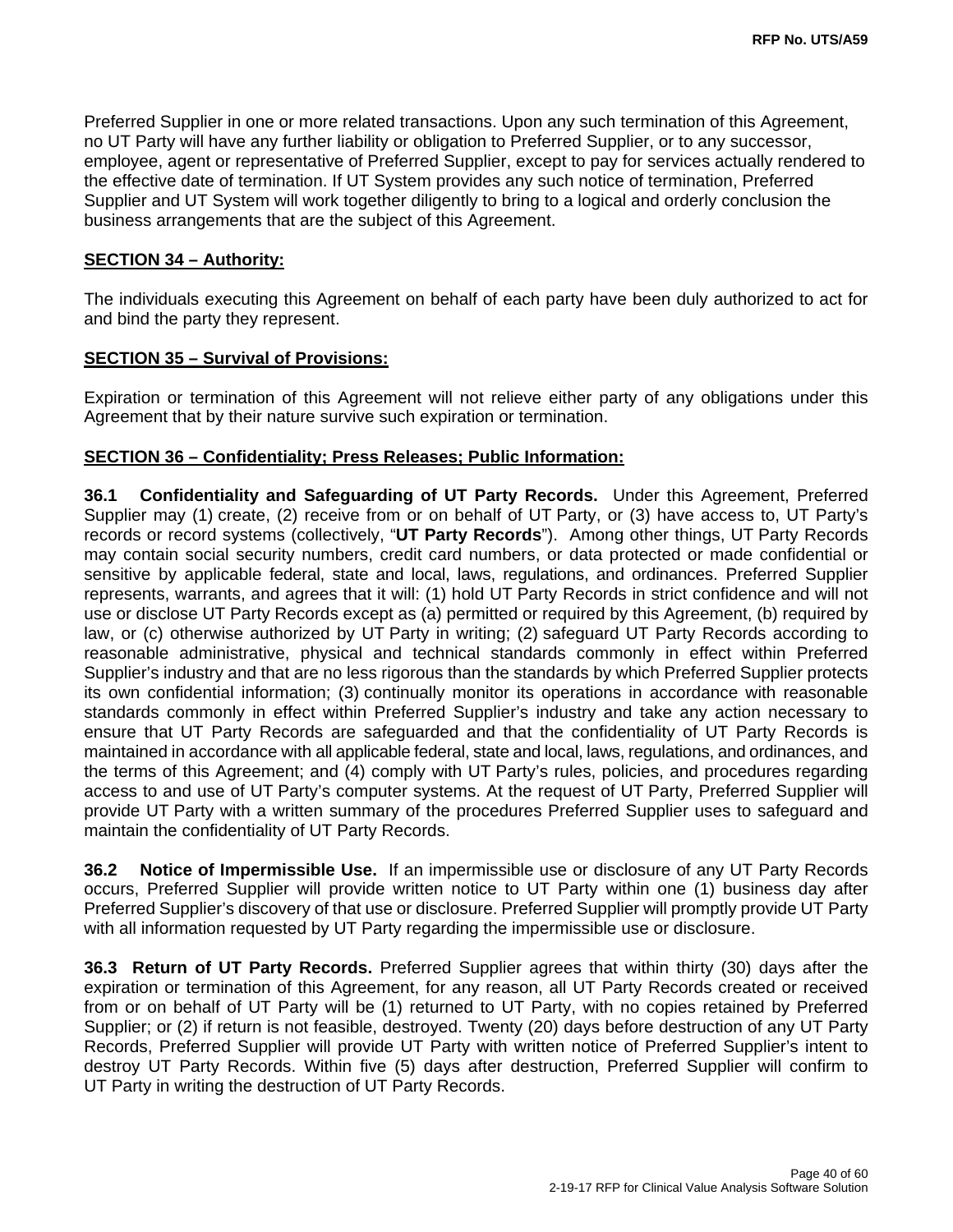**36.3 Disclosure.** If Preferred Supplier discloses any UT Party Records to a subcontractor or agent, Preferred Supplier will require the subcontractor or agent to comply with the same restrictions and obligations as are imposed on Preferred Supplier by this **Section 36**.

**36.4 Press Releases.** Preferred Supplier will not make any press releases, public statements, or advertisement referring to this Agreement, or release any information relative to this Agreement for publication, advertisement or any other purpose, without the prior written approval of UT Party.

**36.5 Public Information.** UT Party strictly adheres to all statutes, court decisions and the opinions of the Texas Attorney General with respect to disclosure of public information under the *Texas Public Information Act* ("**TPIA**"), Chapter 552, *Texas Government Code*. In accordance with Section 552.002 of TPIA and Section 2252.907, *Texas Government Code*, and at no additional charge to UT Party, Preferred Supplier will make any information created or exchanged with UT Party pursuant to this Agreement (and not otherwise exempt from disclosure under TPIA) available in a format reasonably requested by UT Party that is accessible by the public**.** 

**36.6 Termination.** In addition to any other termination rights set forth in this Agreement, and any other rights at law or equity, if UT Party reasonably determines that Preferred Supplier has breached any of the restrictions or obligations set forth in this Section, UT Party may immediately terminate this Agreement without notice or opportunity to cure.

**36.7 Duration.** The restrictions and obligations under this Section will survive expiration or termination of this Agreement for any reason.

#### **SECTION 37 – Tax Exemption**

UT Party may be an agency of the State of Texas or other non-profit entity and may be exempt from certain state taxes under various exemption statutes, including Texas Sales & Use Tax in accordance with Section 151.309, *Tax Code,* and Title 34 *Texas Administrative Code* ("**TAC**") Section 3.322. Notwithstanding its exemption from certain state taxes, UT Party will be responsible for any taxes (except corporate income taxes, franchise taxes, and taxes on Preferred Supplier's personnel, including personal income tax and social security taxes) from which UT Party is not exempt. Preferred Supplier will provide reasonable cooperation and assistance to UT Party in obtaining any tax exemptions to which UT Party is entitled.

#### **SECTION 38 – Undocumented Workers:**

The *Immigration and Nationality Act* (8 *United States Code* 1324a) ("**Immigration Act**") makes it unlawful for an employer to hire or continue employment of undocumented workers. The United States Immigration and Customs Enforcement Service has established the Form I-9 Employment Eligibility Verification Form ("**I-9 Form**") as the document to be used for employment eligibility verification (8 *Code of Federal Regulations* 274a). Among other things, Preferred Supplier is required to: (1) have all employees complete and sign the I-9 Form certifying that they are eligible for employment; (2) examine verification documents required by the I-9 Form to be presented by the employee and ensure the documents appear to be genuine and related to the individual; (3) record information about the documents on the I-9 Form, and complete the certification portion of the I-9 Form; and (4) retain the I-9 Form as required by law. It is illegal to discriminate against any individual (other than a citizen of another country who is not authorized to work in the United States) in hiring, discharging, or recruiting because of that individual's national origin or citizenship status. If Preferred Supplier employs unauthorized workers during performance of this Agreement in violation of the Immigration Act then, in addition to other remedies or penalties prescribed by law, UT Party may terminate this Agreement in accordance with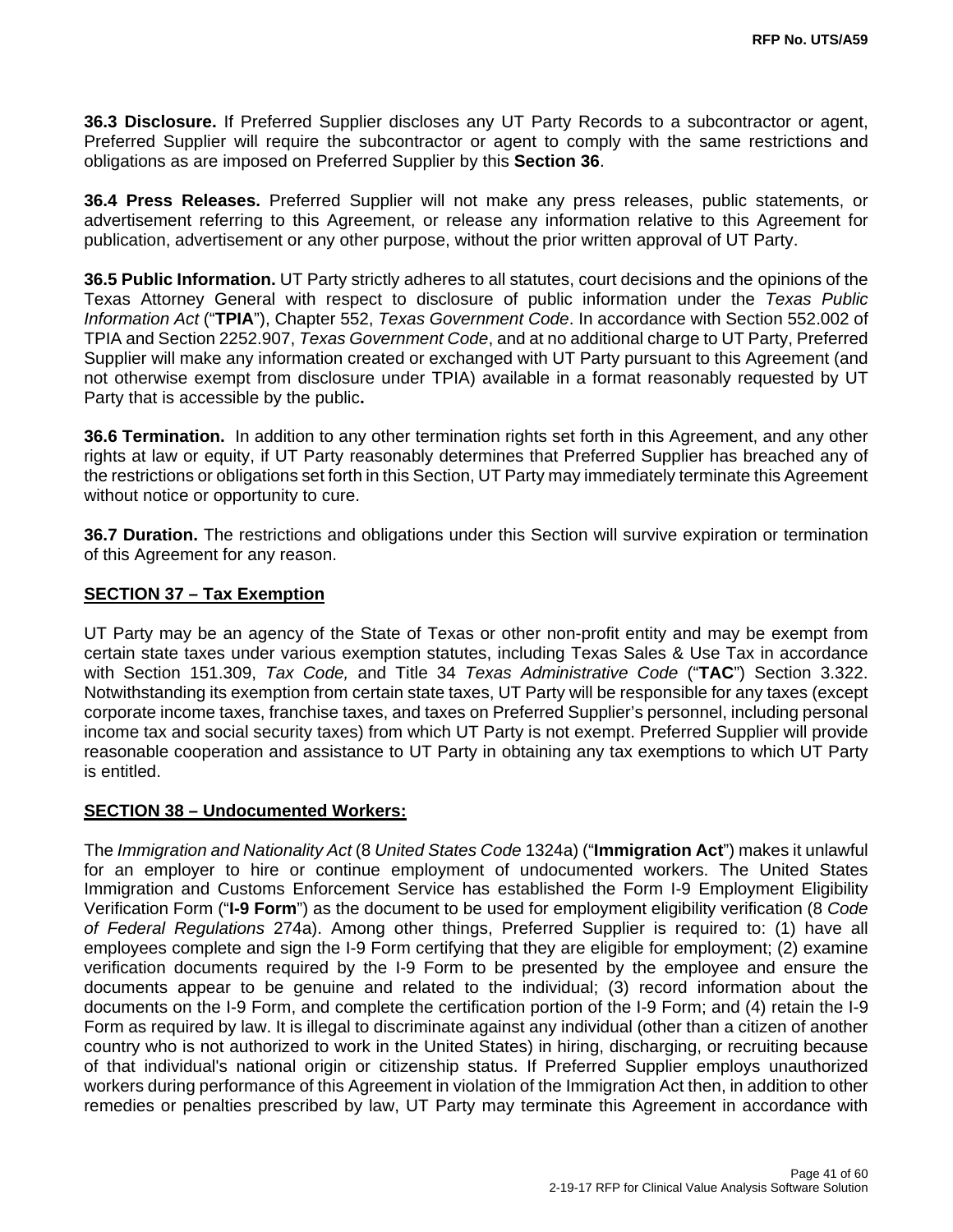Section 4.31. Preferred Supplier represents and warrants that it is in compliance with and agrees that it will remain in compliance with the provisions of the Immigration Act.

#### **SECTION 39 – No Required Quantities or Minimum Amounts:**

Preferred Supplier understands that this Agreement does not obligate UT Party to purchase any specific amount of goods or services from Preferred Supplier under this Agreement or otherwise. For example, this Agreement does not establish any minimum quantity or minimum dollar amount of goods or services that UT Party must purchase from Preferred Supplier during the term of this Agreement.

#### **SECTION 40 – Access by Individuals with Disabilities:**

Preferred Supplier represents and warrants ("**EIR Accessibility Warranty**") that the electronic and information resources and all associated information, documentation, and support that it provides under this Agreement (collectively, the "**EIRs**") comply with the applicable requirements set forth in Title 1, Chapter 213, *Texas Administrative Code,* and Title 1, Chapter 206, Rule §206.70, *Texas Administrative Code* (as authorized by Chapter 2054, Subchapter M, *Government Code*). To the extent Preferred Supplier becomes aware that the EIRs, or any portion thereof, do not comply with the EIR Accessibility Warranty, then Preferred Supplier represents and warrants that it will, at no cost to UT Party, either (1) perform all necessary remediation to make the EIRs satisfy the EIR Accessibility Warranty or (2) replace the EIRs with new EIRs that satisfy the EIR Accessibility Warranty. In the event Preferred Supplier fails or is unable to do so, UT Party may terminate this Agreement, and Preferred Supplier will refund to UT Party all amounts UT Party has paid under this Agreement within thirty (30) days after the termination date.

#### **SECTION 41 – Background Checks:**

Preferred Supplier will not knowingly assign any individual to provide services on a UT Party's campus if the individual has a history of criminal conduct unacceptable for a university campus or healthcare center, including violent or sexual offenses. If requested by any UT Party to comply with its policy, Preferred Supplier will perform appropriate criminal background checks on each individual who will provide such services on the UT Party's campus.

#### **SECTION 42 – Entire Agreement; Modifications:**

This Agreement supersedes all prior agreements, written or oral, between Preferred Supplier and UT System and will constitute the entire agreement and understanding between the parties with respect to the subject matter of this Agreement. This Agreement and each of its provisions will be binding upon the parties and may not be waived, modified, amended or altered except by a writing signed by UT System and Preferred Supplier.

#### **SECTION 43 – Captions:**

The captions of sections and subsections in this Agreement are for convenience only and will not be considered or referred to in resolving questions of interpretation or construction.

#### **SECTION 44 – Waivers:**

No delay or omission in exercising any right accruing upon a default in performance of this Agreement will impair any right or be construed to be a waiver of any right. A waiver of any default under this Agreement will not be construed to be a waiver of any subsequent default under this Agreement.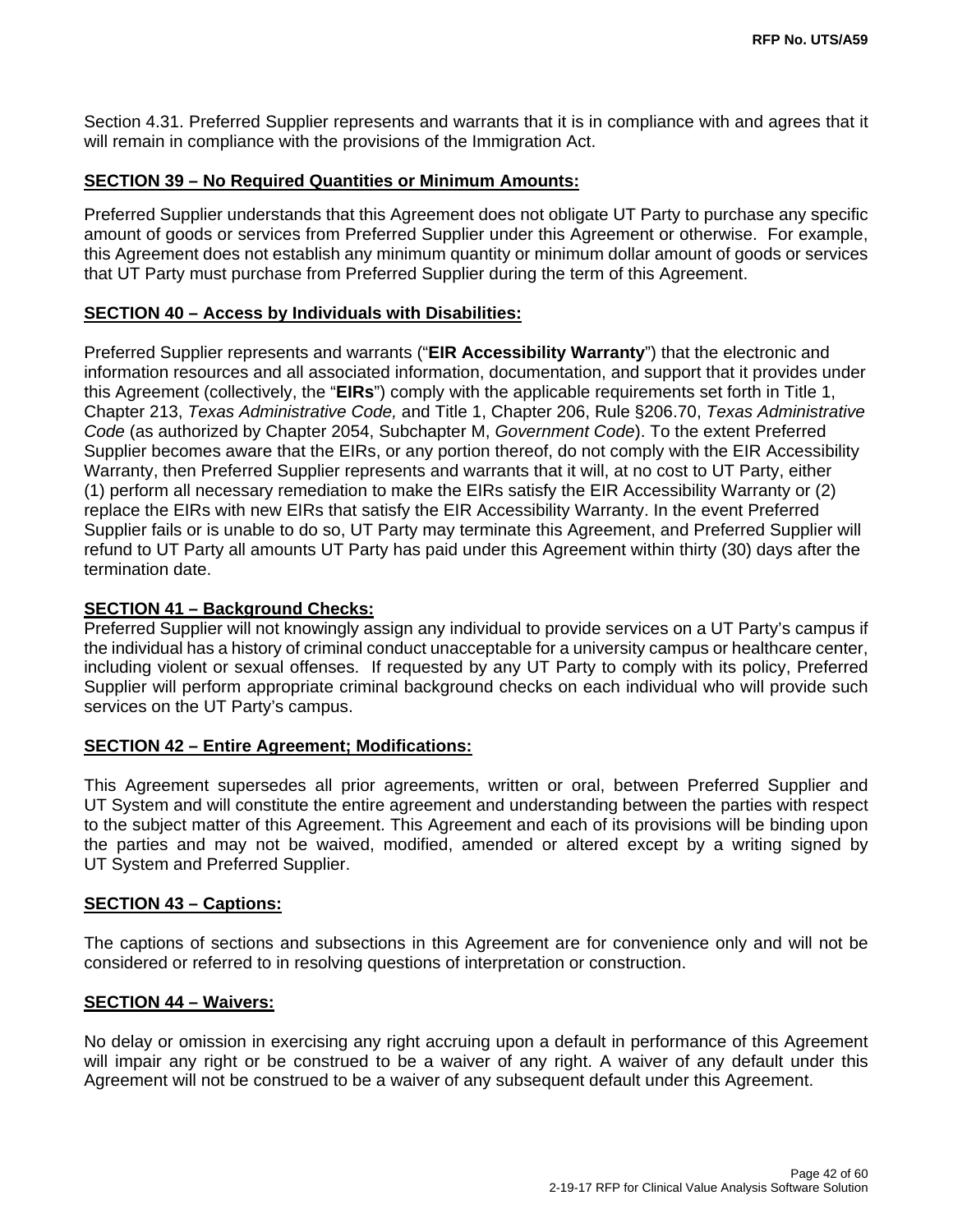#### **SECTION 45 – Binding Effect:**

This Agreement will be binding upon and inure to the benefit of the parties hereto and their respective permitted assigns and successors.

#### **SECTION 46 – Limitations of Liability:**

Except for UT Party's obligation (if any) to pay Preferred Supplier certain fees and expenses, UT Party will have no liability to Preferred Supplier or to anyone claiming through or under Preferred Supplier by reason of the execution or performance of this Agreement. Notwithstanding any duty or obligation of UT Party to Preferred Supplier or to anyone claiming through or under Preferred Supplier, no present or future affiliated enterprise, subcontractor, agent, officer, director, employee, representative, attorney or regent of UT Party, or anyone claiming under UT Party has or will have any personal liability to Preferred Supplier or to anyone claiming through or under Preferred Supplier by reason of the execution or performance of this Agreement.

#### **SECTION 47 – Relationship of the Parties:**

For all purposes of this Agreement and notwithstanding any provision of this Agreement to the contrary, Preferred Supplier is an independent contractor and is not a state employee, partner, joint venturer, or agent of UT Party. Preferred Supplier will not bind nor attempt to bind UT Party to any agreement or contract. As an independent contractor, Preferred Supplier is solely responsible for all taxes, withholdings, and other statutory or contractual obligations of any sort, including workers' compensation insurance.

#### **SECTION 48 – Severability:**

In case any provision of this Agreement will, for any reason, be held invalid or unenforceable in any respect, the invalidity or unenforceability will not affect any other provision of this Agreement, and this Agreement will be construed as if the invalid or unenforceable provision had not been included.

#### **SECTION 49 – External Terms:**

This Agreement completely supplants, replaces, and overrides all other terms and conditions or agreements, written or oral ("**External Terms**"), concerning Preferred Supplier's performance under this Agreement. Such External Terms are null and void and will have no effect under this Agreement, regardless of whether UT Party or any of its employees, contractors, or agents consents or agrees to External Terms. External Terms include any shrinkwrap, clickwrap, browsewrap, web-based terms and conditions of use, and any other terms and conditions displayed in any format that UT Party, or its employees, contractors, or agents are required to accept or agree to before or in the course of accessing or using any goods or services provided solely by Preferred Supplier.

#### **SECTION 50 – Conflicts:**

In the event of a conflict between the terms and conditions of this Agreement and those of an IPA, the terms of this Agreement will control and govern.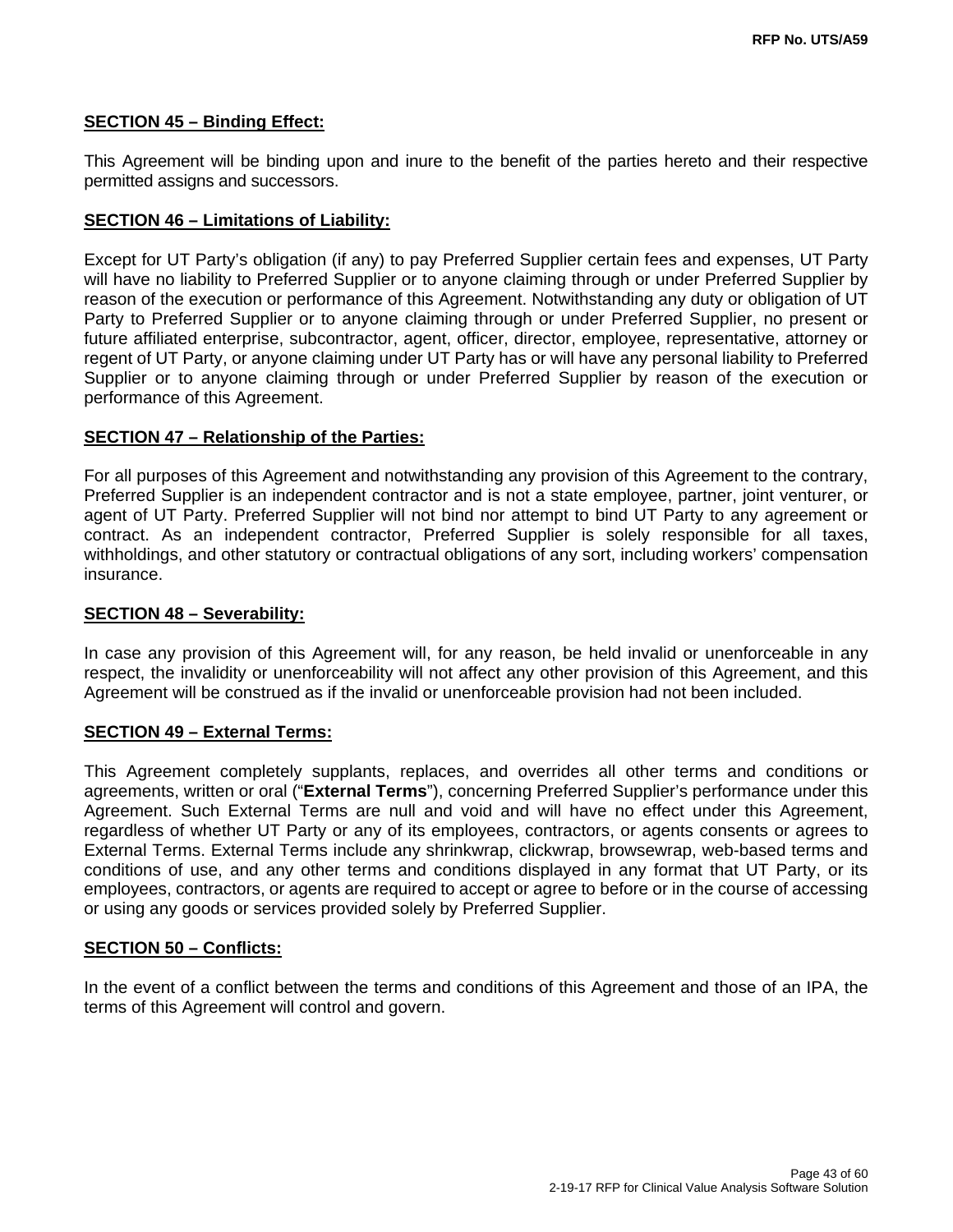#### **SECTION 51 – Attachments:**

The Riders listed below are attached to and fully incorporated into this Agreement as substantive parts of this Agreement:

**Rider 100** – Scope of Work **Rider 200** – Price Schedule **Rider 300** – Institutional Participation Agreement Form **Rider 400** – Supplier Relationship Management **Rider 500** – HUB Subcontracting Plan **Rider 600** – Affirmative Action Compliance Program

Having agreed to the foregoing terms, and with the intention of being legally bound, the parties have executed this Agreement on the dates shown below.

### **THE UNIVERSITY OF TEXAS SYSTEM [PREFERRED SUPPLIER]**

| Scott C. Kelley, Executive Vice<br><b>Chancellor for Business Affairs</b> |       |  |
|---------------------------------------------------------------------------|-------|--|
|                                                                           |       |  |
|                                                                           |       |  |
|                                                                           |       |  |
|                                                                           | Date: |  |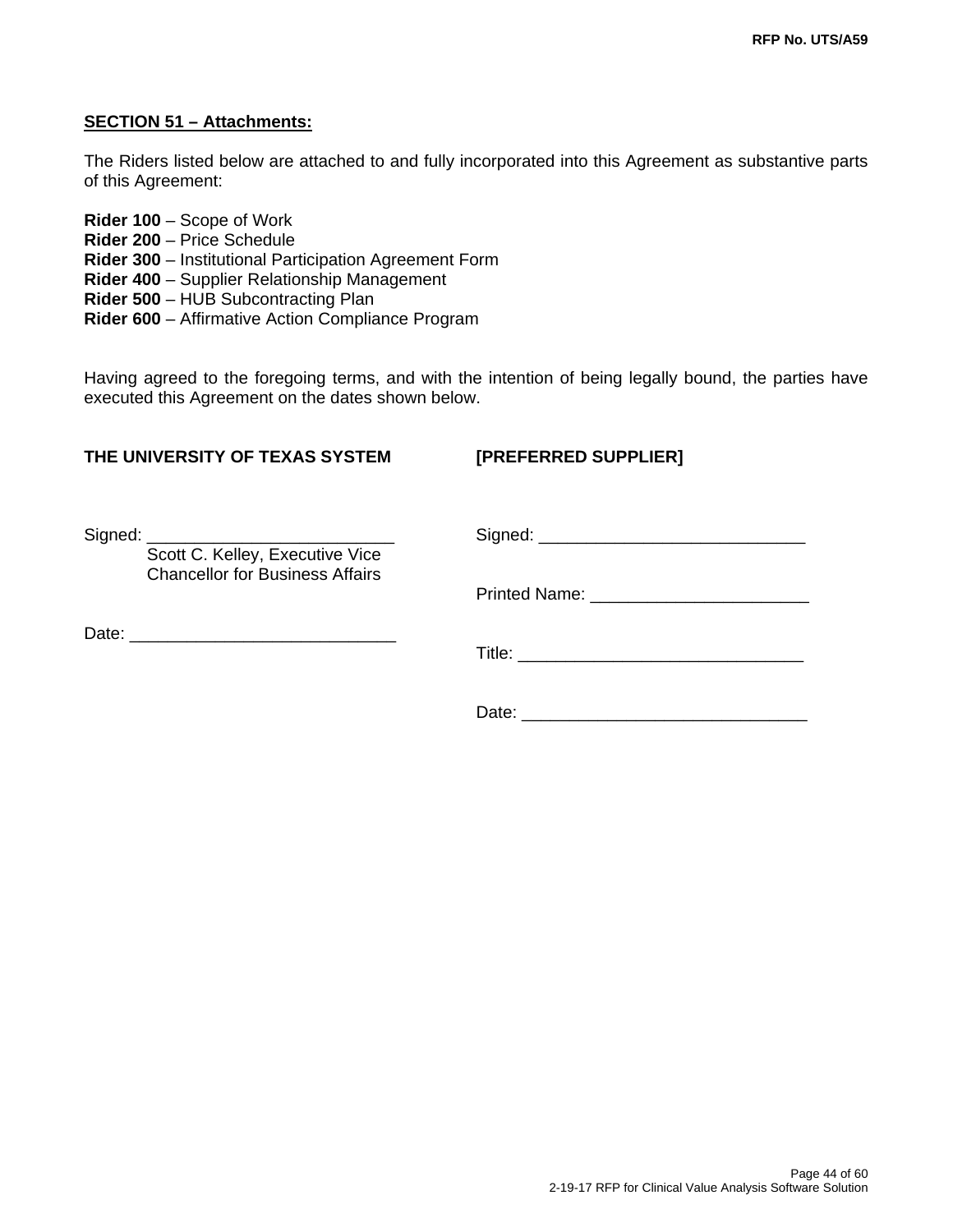## **APPENDIX THREE- 300**

## **INSTITUTIONAL PARTICIPATION AGREEMENT**

By entering into this Institutional Participation Agreement ("**Institutional Participation Agreement**"), the undersigned institution ("**Institutional Participant**") agrees to the terms and conditions set forth in the Preferred Supplier Agreement between The University of Texas System and Agreement Number UTSSCA\_\_\_\_\_, dated effective \_\_\_\_\_\_\_\_\_\_\_\_\_\_\_\_\_\_, 20\_\_ (the "**Preferred Supplier Agreement**" or "**PSA**"). All of the terms and conditions of the PSA are incorporated into this Institutional Participation Agreement for all purposes. Unless otherwise specified in this Institutional Participation Agreement, all defined terms used in this Institutional Participation Agreement have the same meaning as assigned to those terms in the PSA.

By entering into this Institutional Participation Agreement, Institutional Participant is authorized to take full advantage of all of the benefits and provisions set forth in the PSA including, but not limited to, the benefits listed below, which are specified in detail in the PSA:

#### Benefits from Preferred Supplier Agreement:

To obtain a broad range of clinical value analysis software solution services at discounted prices.

#### Institutional Participant's Responsibilities

To the extent authorized by applicable law and relevant rules and regulations of UT System and Institutional Participant, Institutional Participant will use commercially reasonable efforts to perform the following responsibilities:

- o Identify Preferred Supplier as the primary supplier of clinical value analysis software solution services.
- o Organize and share benefits of the PSA at one or more "kick-off" events.
- o Facilitate and promote at least one (1) Preferred Supplier products show per year, involving the services available for purchase under the PSA.
- o Assist in the organization of technical presentations by Preferred Supplier.
- o Permit Preferred Supplier, at its sole cost, to create and distribute sales and technical materials involving services available for purchase under the PSA and that may include updates on: pricing, new services information, technical developments, and special promotions. All such communications will be subject to prior approval by Institutional Participant.
- o Periodically provide information to Preferred Supplier on current and projected opportunities for supply of Preferred Supplier's services under the PSA.
- o On an ongoing basis, make Institutional Participant's end-users aware of the business relationship with Preferred Supplier and value-generation opportunities.
- o Conduct quarterly business reviews to review reports and commitments.
- o Facilitate resolution of customer/supplier conflicts.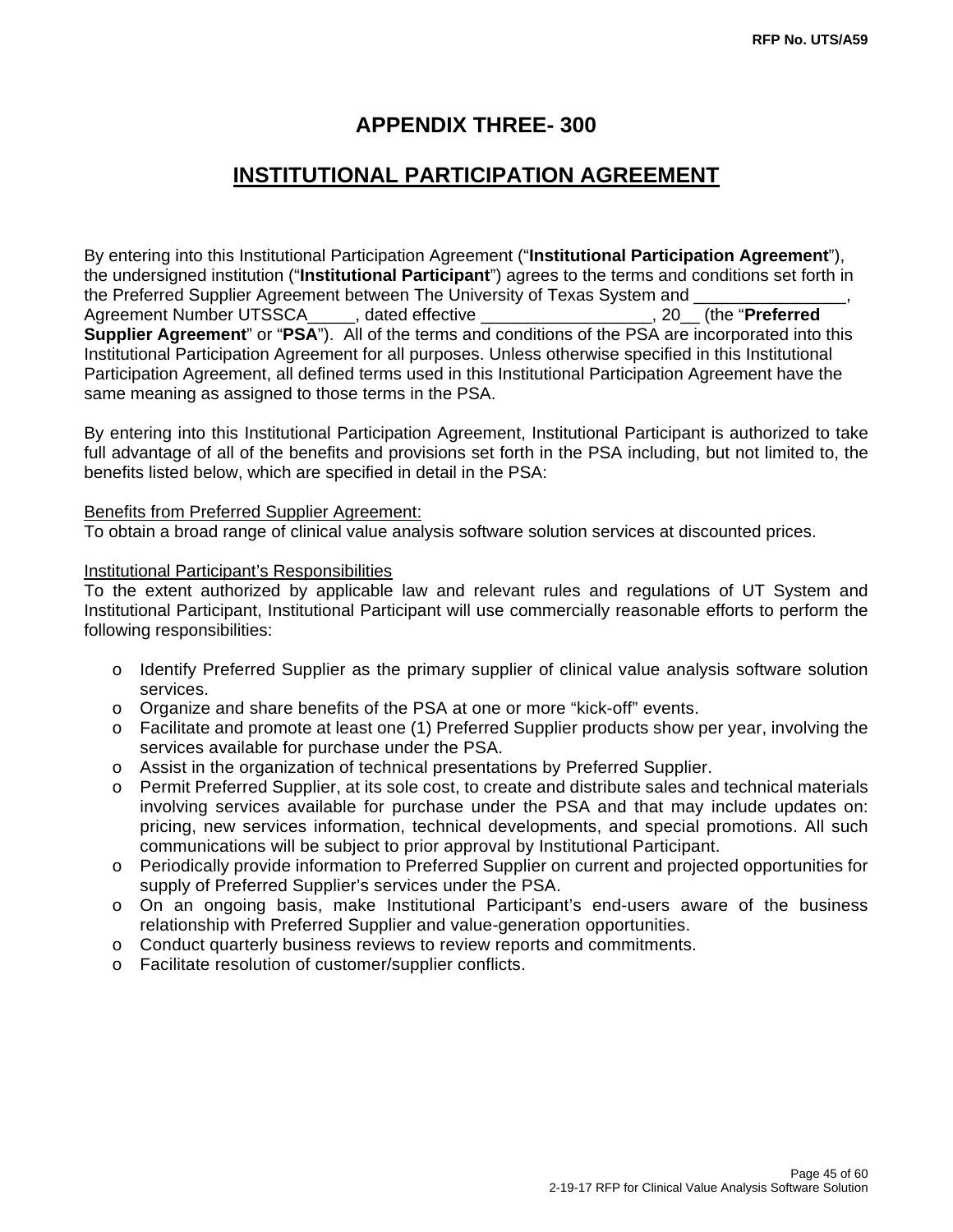Institutional Participant's notice address and contact information is:

#### *[Name of Institutional Participant]*

| Street Address: |  |
|-----------------|--|
| Fax:            |  |
| Email:          |  |
| Attention:      |  |

Institutional Participant designates the following contacts who will be responsible for facilitating this Institutional Participation Agreement:

#### **INSTITUTIONAL PARTICIPANT: Primary Contact:**

| Name:      |  |  |  |
|------------|--|--|--|
| Title:     |  |  |  |
| Telephone: |  |  |  |
| Fax:       |  |  |  |
| Email:     |  |  |  |

#### **INSTITUTIONAL PARTICIPANT: HUB Contact:**

| Name:  |  |                                       |  |
|--------|--|---------------------------------------|--|
| Title: |  |                                       |  |
|        |  | Telephone: __________________________ |  |
| Fax:   |  |                                       |  |
| Email: |  |                                       |  |

Preferred Supplier designates the following contact who will be responsible for facilitating this Institutional Participation Agreement:

#### **PREFERRED SUPPLIER Primary Contact:**

| Name:  |                                |  |
|--------|--------------------------------|--|
| Title: |                                |  |
|        | Telephone: ___________________ |  |
| Fax:   |                                |  |
| Email: |                                |  |

**Insurance Paperwork**. The insurance provisions of this Agreement require certain certificates and endorsements to be mailed, faxed, or emailed to Institutional Participant. Contact information for the Institutional Participant's representative authorized to receive such certificates and endorsements is as follows:

| Name:    |  |
|----------|--|
| Title:   |  |
| Address: |  |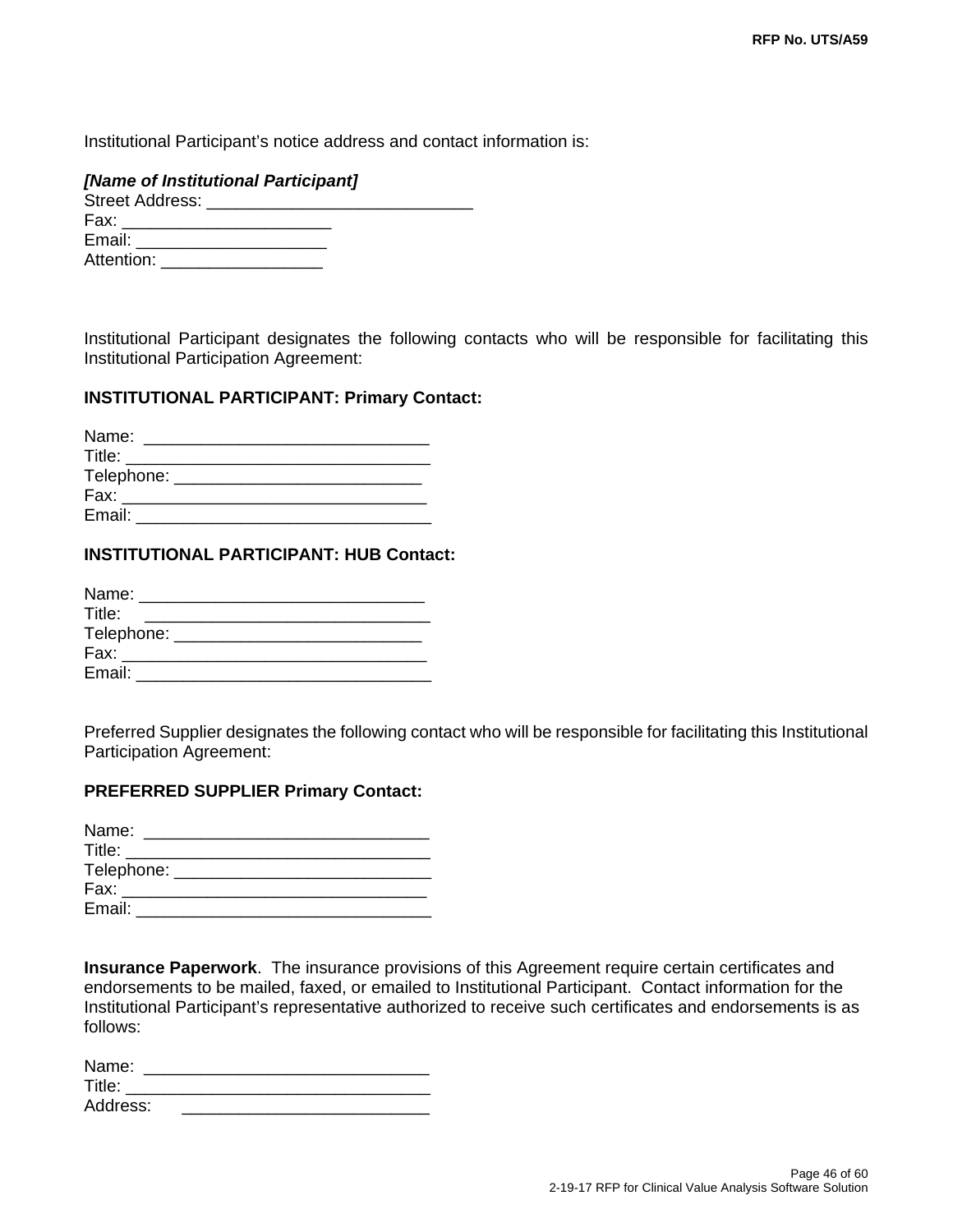| Fax:   |  |  |  |
|--------|--|--|--|
| Email: |  |  |  |

#### **Institutional Participant agrees to the terms of this Institutional Participation Agreement:**

#### *[Name of Institutional Participant]*

| By.                         |                                         |  |
|-----------------------------|-----------------------------------------|--|
|                             |                                         |  |
|                             |                                         |  |
| Street: <b>Example 2018</b> |                                         |  |
|                             | State: $\frac{1}{2}$ Zip: $\frac{1}{2}$ |  |
| Date:                       |                                         |  |

**Upon activation of this Institutional Participation Agreement, Institutional Participant's Primary Contact will receive notification of activation via email. Please return signed completed form to the UT System Supply Chain Alliance Strategic Services Group at utsscainfo@mdanderson.org.**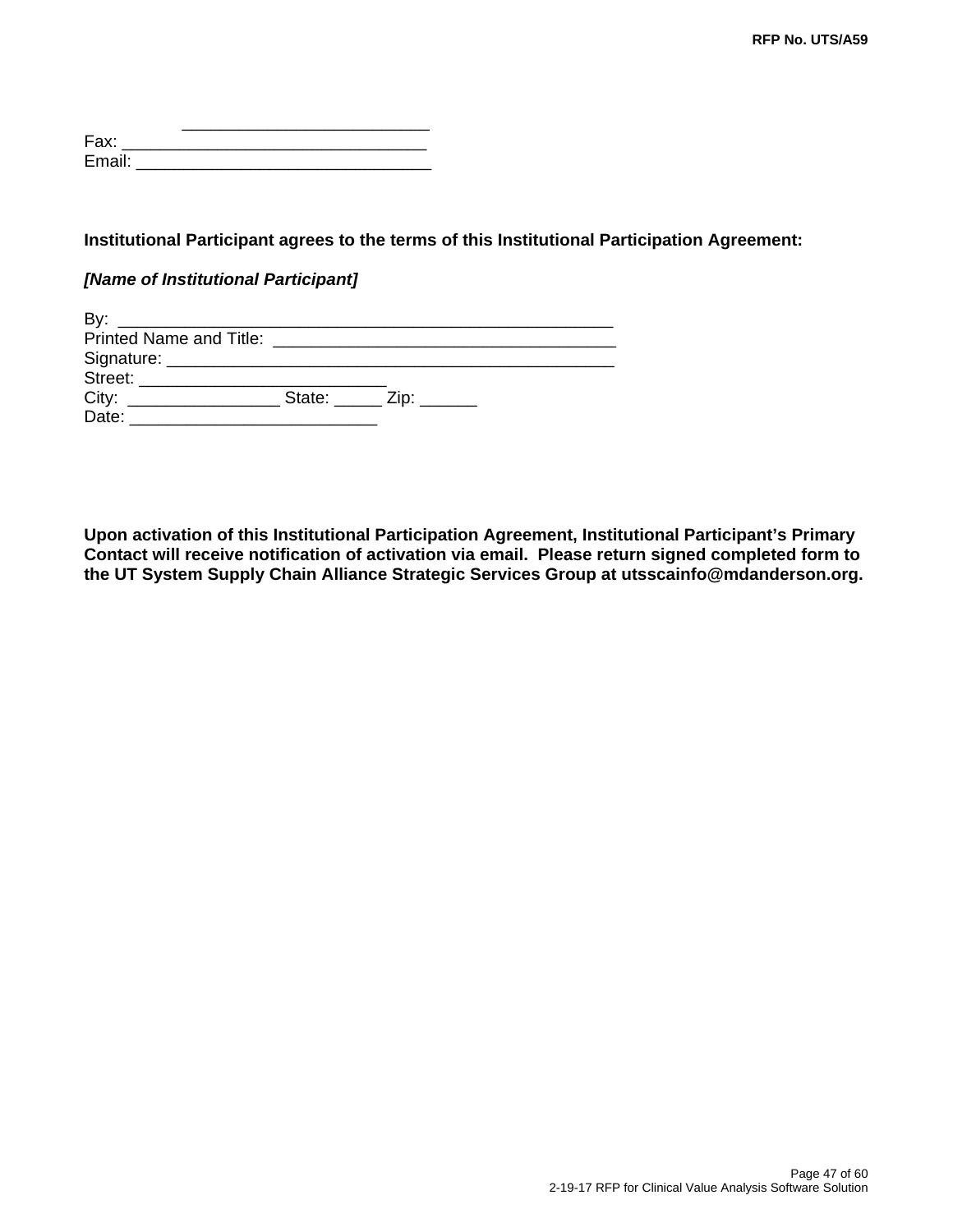## **APPENDIX THREE - 400**

## **SUPPLIER RELATIONSHIP MANAGEMENT**

#### *[Note: this is a Sample for Discussion]*

#### **1.0 Supplier Relationship Management ("SRM") Program Requirements**

Quality Business Reviews ("**QBRs**") of Preferred Supplier's performance under this Agreement will be conducted by the UT System Contract Administrator on behalf of UT System beginning four (4) times annually with each QBR scheduled within sixty (60) days after the close of the calendar year quarter (March, June, September, December). Institutional Participants may elect to establish a local level SRM program by a separate mutual agreement with Preferred Supplier.

#### **2.0 Quarterly Business Reviews**

- 2.1 QBRs will consist of two major components:
	- (a) Key Performance Indicators: Preferred Supplier's performance will be determined as measured against the Service Level for each Performance Measure set forth in **Table 1** below.
	- (b) Business Relationship Indicators: The Business Relationship Indicators (defined and set forth in **Table 2** below) are designed to confirm that the objectives and goals of the relationship between Preferred Supplier and the Alliance remain aligned and moving in a mutually beneficial direction.

| <b>Performance</b>                             | <b>Service</b>                  | Variance     | <b>Maximum</b> | <b>Definition and Measurement</b>                                                                                 |
|------------------------------------------------|---------------------------------|--------------|----------------|-------------------------------------------------------------------------------------------------------------------|
| <b>Measure</b>                                 | Level                           | from Service | <b>Score</b>   |                                                                                                                   |
|                                                |                                 | Level        | (TBD)          |                                                                                                                   |
| System<br>Availability                         | TBD                             | <b>TBD</b>   | <b>TBD</b>     | The ratio of time the software is<br>accessible to the total time to be had<br>within the defined Business Hours. |
| System<br><b>Malfunctions</b>                  | TBD                             | <b>TBD</b>   | <b>TBD</b>     | A failure of the software to perform in<br>accordance with the Agreement.                                         |
| Project Manager<br><b>Responsiveness</b>       | TBD                             | TBD          | TBD            | <b>TBD</b>                                                                                                        |
| Administrative<br>Fees & Incentive<br>Payments | Not more<br>than 5<br>days late | Υ<br>N       | TBD            | Paid accurately and on time within<br>contract schedules                                                          |

#### **Table 1: Key Performance Indicators**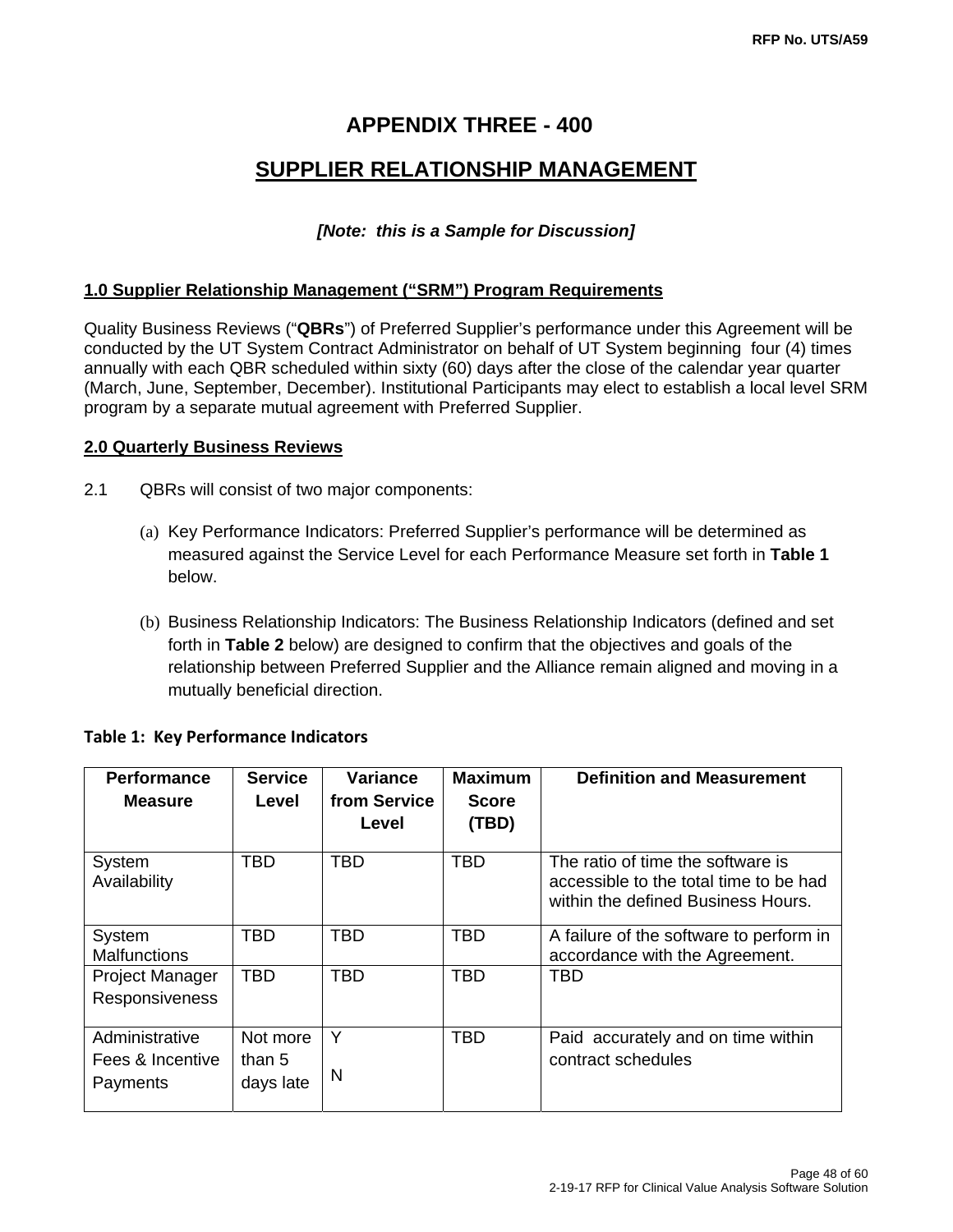| <b>Alliance Reports</b>  | Not more<br>than 5<br>days late | Y<br>N                                                  | TBD | Submitted within contract schedule<br>each month to the Alliance                                                                                                                                           |
|--------------------------|---------------------------------|---------------------------------------------------------|-----|------------------------------------------------------------------------------------------------------------------------------------------------------------------------------------------------------------|
| Customer<br>Satisfaction | 90% of<br>metric                | $< 3\%$<br>$>3\% < 8\%$<br>>8%- <u>&lt;</u> 15%<br>>15% | TBD | Preferred Supplier will attain<br>customer satisfaction score of 90%<br>or greater. Survey content and<br>distribution to be agreed with<br>Preferred Supplier to ensure<br>appropriate measures recorded. |

#### **Table 2: Business Relationship Indicators**

| <b>Performance Measure</b> | Goal                                                                                                       | <b>Definition</b>                                                                                                                                                                                                                                                                                                                     |
|----------------------------|------------------------------------------------------------------------------------------------------------|---------------------------------------------------------------------------------------------------------------------------------------------------------------------------------------------------------------------------------------------------------------------------------------------------------------------------------------|
| Campus Outreach            | Number and type<br>of communications<br>and events as<br>defined in the<br><b>Strategic Action</b><br>Plan | Implement targeted communications and<br>educational programs for end-users and<br>purchasing personnel at each Institutional<br>Participant to: a) foster cooperation and<br>collaboration, b) increase understanding of the<br>value of this Agreement, and c) create greater<br>awareness of savings and savings<br>opportunities. |
| Value Proposition          | <b>TBD</b>                                                                                                 | Report on savings, process changes,<br>Improvements, and or innovations that have<br>created increased value for the Institutional<br>Participants                                                                                                                                                                                    |

#### 2.2 Business Relationship Indicators

Within sixty (60) days after the Effective Date of this Agreement, Preferred Supplier will submit for approval to the UT System Contractor Administrator a written Strategic Action Plan to achieve the goals in **Table 2** above. At a minimum the Strategic Action Plan will define the specific strategies, tasks, responsibilities, reports, and timelines to be executed to achieve each goal.

#### 2.3 QBR Meeting Reports and Metrics

Preferred Supplier will prepare and deliver to the UT System Contract Administrator for review at each QBR a report of the Key Performance Indicators and Business Relationship Indicators. The Key Performance Indicator report will be provided both in the aggregate, reflecting the total score for all Institutional Participants, and also will be reported separately for each Institutional Participant.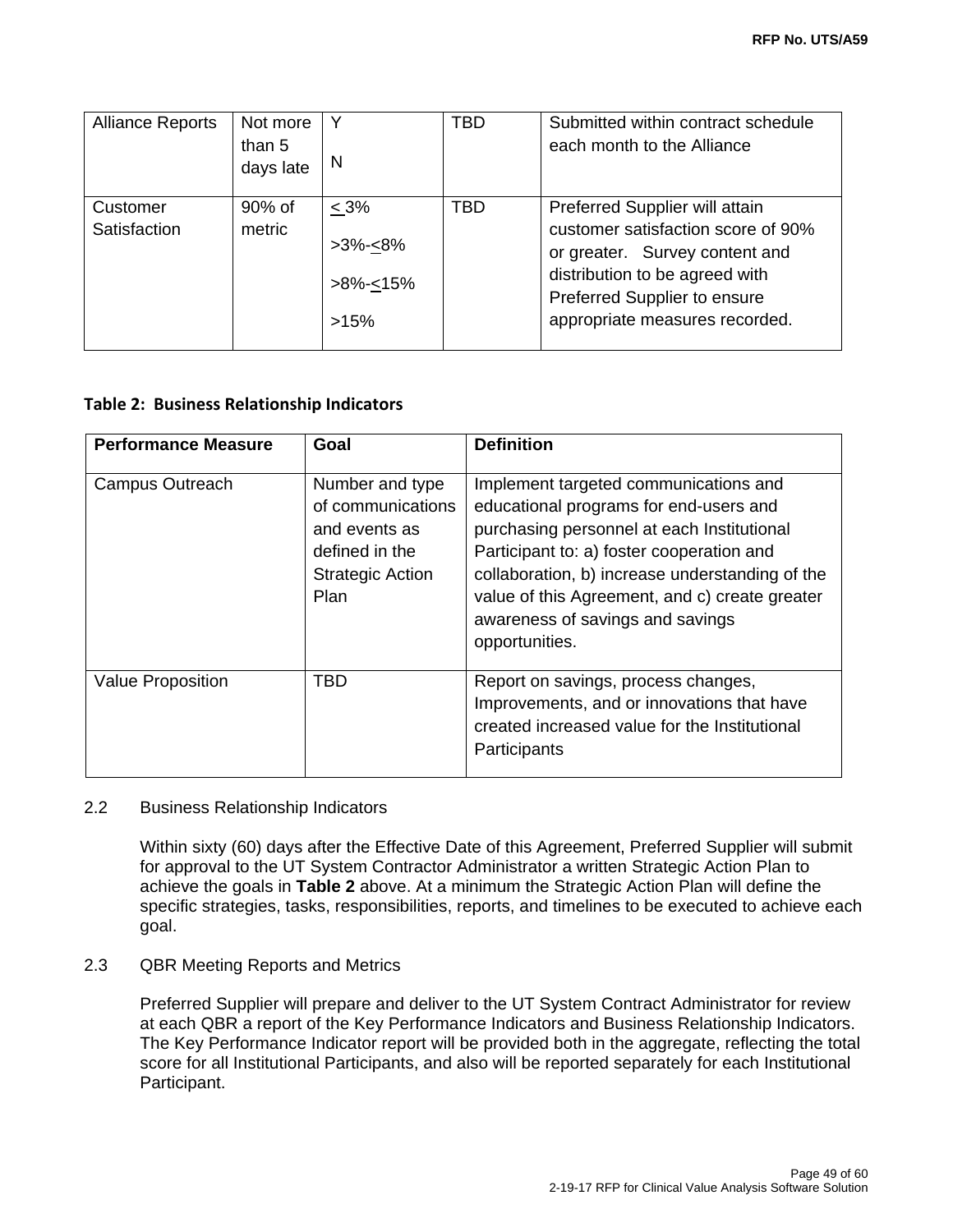An advance copy of the Key Performance Indicator Report will be sent to the UT System Contract Administrator no less than five (5) days prior to the scheduled QBR meeting date.

All report requirements may be modified by Institutional Participants within Preferred Supplier's reasonable capabilities to meet local requirements and service levels. Metrics may be revised upon mutual agreement between Preferred Supplier and the UT System Contract Administrator or the applicable Institutional Participant.

#### **3.0 Preferred Supplier Evaluation and Rating**

Once each quarter the UT System Contract Administrator will prepare and present to Preferred Supplier a scorecard of Preferred Supplier's performance based on their measured results under each of the KPIs for the preceding quarter. The scorecard will be presented and reviewed by Preferred Supplier and the UT System Contract Administrator during each QBR.

Preferred Supplier must obtain a minimum composite score of \_\_\_ from UT System for each quarter during the remaining term of this Agreement.

#### **4.0 Corrective Action Plan**

The UT System Contract Administrator will notify Preferred Supplier during a QBR if Preferred Supplier receives a composite score of less than during the previous quarter or a score of Zero ("0") for any KPI.

Within fifteen (15) calendar days after receipt of such notice, Preferred Supplier will provide the UT System Contract Administrator with a written corrective action plan ("**CAP**") acceptable to the UT System Contract Administrator to address such unacceptable scores. At a minimum, the CAP will address Preferred Supplier's performance issues resulting in unacceptable score(s) and contain a root cause analysis of the problems causing such performance issue, proposed solutions to those problems, proposed process modifications to prevent recurrence of such problems, a time frame for Preferred Supplier's implementation of the proposed solutions and process modifications, and the person(s) who will be responsible for Preferred Supplier's implementation of the CAP. The CAP will be presented to the UT System Contract Administrator for concurrence prior to implementation. Concurrence with the CAP by the UT System Contract Administrator will not be unreasonably withheld or delayed. Concurrence with the CAP will not constitute a waiver by UT System of any rights regarding remedies.

#### **5.0 Corrective Action and Remedies**

If Preferred Supplier's implementation of the CAP does not result in a minimum composite score of or better or if two (2) or more KPI's remain with a score of Zero ("0") during each subsequent calendar quarter, UT System may, at its sole discretion:

- Permit Preferred Supplier to resubmit a further Corrective Action Plan, or
- exercise other remedies available under this Agreement or applicable law.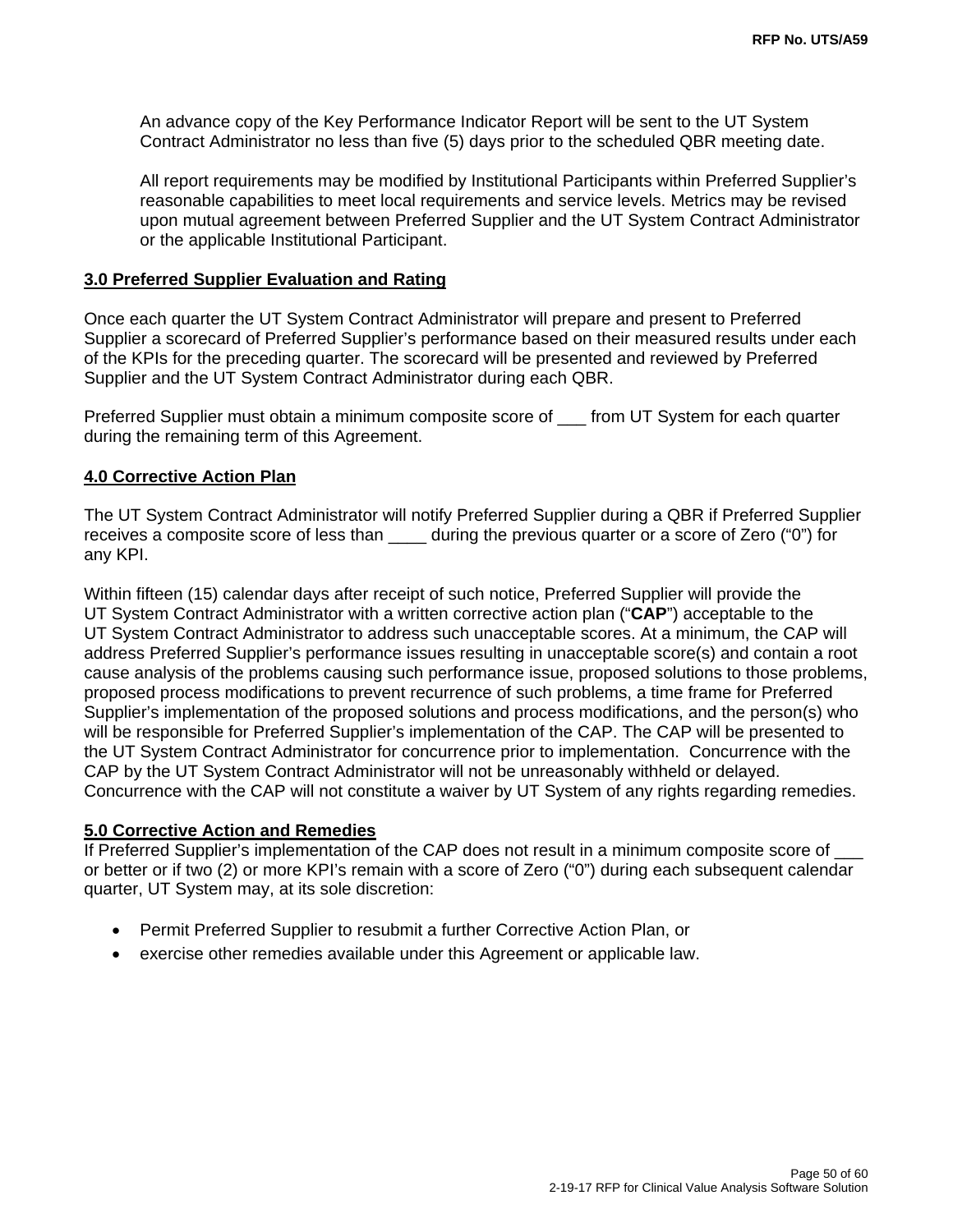## **APPENDIX FOUR**

## **ACCESS BY INDIVIDUALS WITH DISABILITIES**

**Access by Individuals with Disabilities.** Preferred Supplier represents and warrants ("**EIR Accessibility Warranty**") that the electronic and information resources and all associated information, documentation, and support that it provides under this Agreement (collectively, the "**EIRs**") comply with the applicable requirements set forth in Title 1, Chapter 213, *Texas Administrative Code,* and Title 1, Chapter 206, Rule §206.70, *Texas Administrative Code* (as authorized by Chapter 2054, Subchapter M, *Government Code*). To the extent Preferred Supplier becomes aware that the EIRs, or any portion thereof, do not comply with the EIR Accessibility Warranty, then Preferred Supplier represents and warrants that it will, at no cost to UT Party, either (1) perform all necessary remediation to make the EIRs satisfy the EIR Accessibility Warranty or (2) replace the EIRs with new EIRs that satisfy the EIR Accessibility Warranty. In the event Preferred Supplier fails or is unable to do so, UT Party may terminate this Agreement, and Preferred Supplier will refund to UT Party all amounts UT Party has paid under this Agreement within thirty (30) days after the termination date.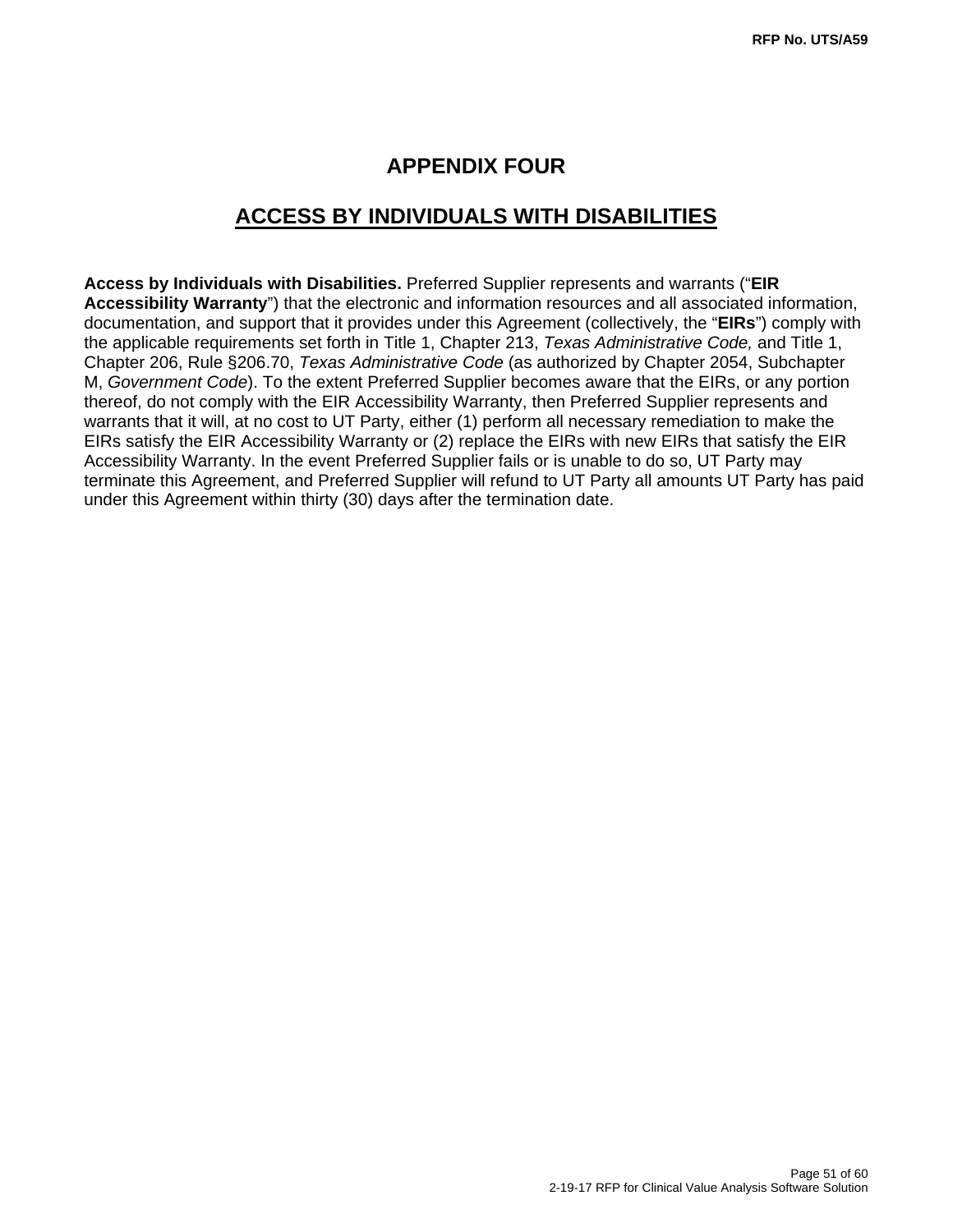## **APPENDIX FIVE**

## **ELECTRONIC AND INFORMATION RESOURCES ENVIRONMENT SPECIFICATIONS**

The specifications, representations, warranties and agreements set forth in Proposer's responses to this **APPENDIX FIVE** will be incorporated into the Agreement.

#### **Basic Specifications**

- 1. If the EIR will be hosted by Institutional Participant, please describe the overall environment requirements for the EIR (size the requirements to support the number of concurrent users, the number of licenses and the input/output generated by the application as requested in the application requirements).
	- A. Hardware: If Proposer will provide hardware, does the hardware have multiple hard drives utilizing a redundant RAID configuration for fault tolerance? Are redundant servers included as well?
	- B. Operating System and Version:
	- C. Web Server: Is a web server required? If so, what web application is required (Apache or IIS)? What version? Are add-ins required?
	- D. Application Server:
	- E. Database:
	- F. Other Requirements: Are any other hardware or software components required?
	- G. Assumptions: List any assumptions made as part of the identification of these environment requirements.
	- H. Storage: What are the space/storage requirements of this implementation?
	- I. Users: What is the maximum number of users this configuration will support?
	- J. Clustering: How does the EIR handle clustering over multiple servers?
	- K. Virtual Server Environment: Can the EIR be run in a virtual server environment?
- 2. If the EIR will be hosted by Proposer, describe in detail what the hosted solution includes, and address, specifically, the following issues:
	- A. Describe the audit standards of the physical security of the facility; and
	- B. Indicate whether Proposer is willing to allow an audit by Institutional Participant or its representative.
- 3. If the user and administrative interfaces for the EIR are web-based, do the interfaces support Firefox on Mac as well as Windows and Safari on the Macintosh?
- 4. If the EIR requires special client software, what are the environment requirements for that client software?
- 5. Manpower Requirements: Who will operate and maintain the EIR? Will additional Institutional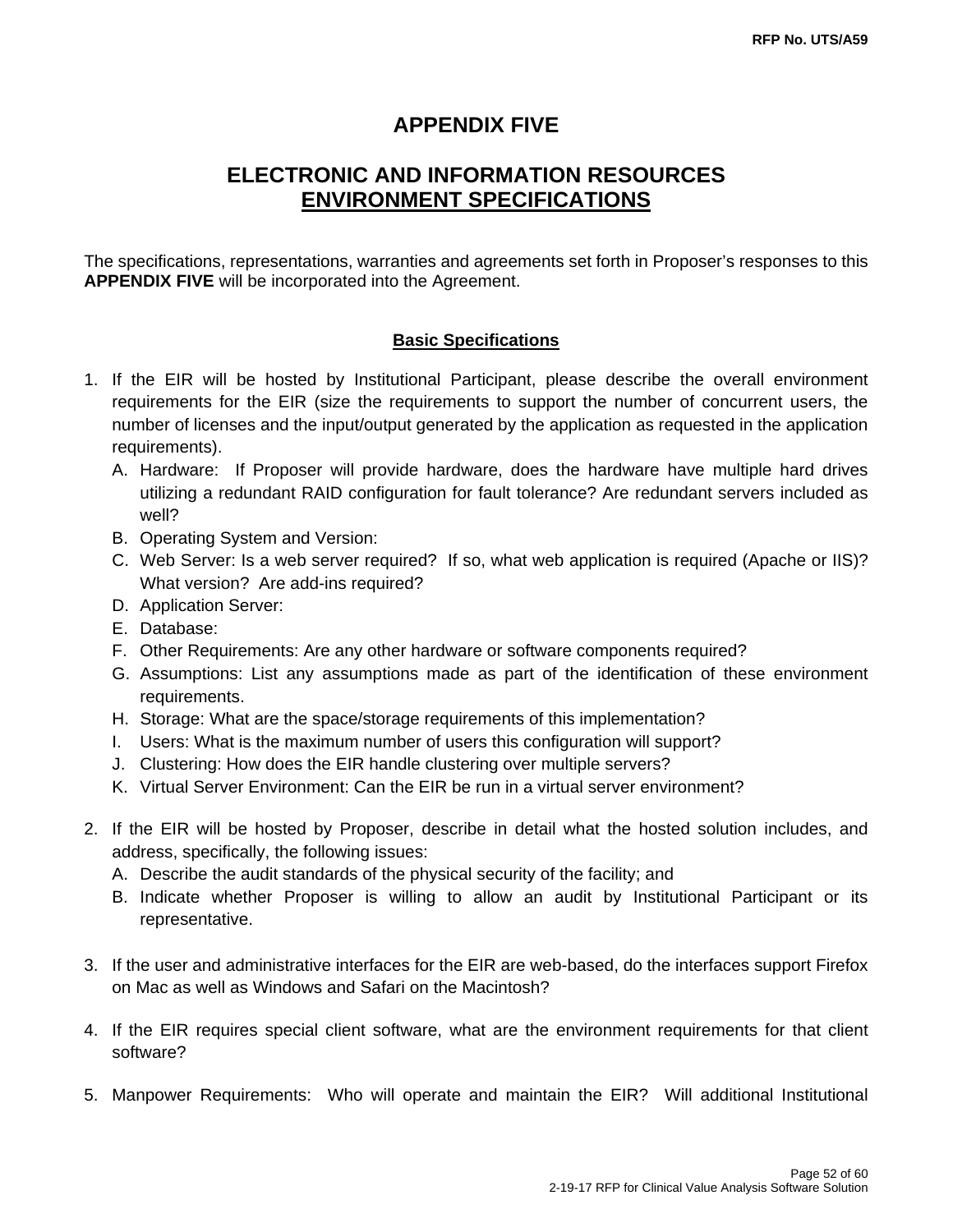Participant full time employees (FTEs) be required? Will special training on the EIR be required by Proposer's technical staff? What is the estimated cost of required training.

6. Upgrades and Patches: Describe Proposer's strategy regarding EIR upgrades and patches for both the server and, if applicable, the client software. Included Proposer's typical release schedule, recommended processes, estimated outage and plans for next version/major upgrade.

#### **Security**

- 1. Has the EIR been tested for application security vulnerabilities? For example, has the EIR been evaluated against the Open Web Application Security Project ("**OWASP**") Top 10 list that includes flaws like cross site scripting and SQL injection? If so, please provide the scan results and specify the tool used. Institutional Participant will not take final delivery of the EIR if Institutional Participant determines there are serious vulnerabilities within the EIR.
- 2. Which party, Proposer or Institutional Participant, will be responsible for maintaining critical EIR application security updates?
- 3. If the EIR is hosted, indicate whether Proposer's will permit Institutional Participant to conduct a penetration test on Institutional Participant's instance of the EIR.
- 4. If confidential data, including HIPAA or FERPA data, is stored in the EIR, will the data be encrypted at rest and in transmittal?

#### **Integration**

- 1. Is the EIR authentication Security Assertion Markup Language ("**SAML**") compliant? Has Proposer ever implemented the EIR with Shibboleth authentication? If not, does the EIR integrate with Active Directory? Does the EIR support TLS connections to this directory service?
- 2. Does the EIR rely on Active Directory for group management and authorization or does the EIR maintain a local authorization/group database?
- 3. What logging capabilities does the EIR have? If this is a hosted EIR solution, will Institutional Participant have access to implement logging with Institutional Participant's standard logging and monitoring tools, RSA's Envision?
- 4. Does the EIR have an application programming interface ("**API**") that enables us to incorporate it with other applications run by the Institutional Participant? If so, is the API .Net based? Web Servicesbased? Other?
- 5. Will Institutional Participant have access to the EIR source code? If so, will the EIR license permit Institutional Participant to make modifications to the source code? Will Institutional Participant's modifications be protected in future upgrades?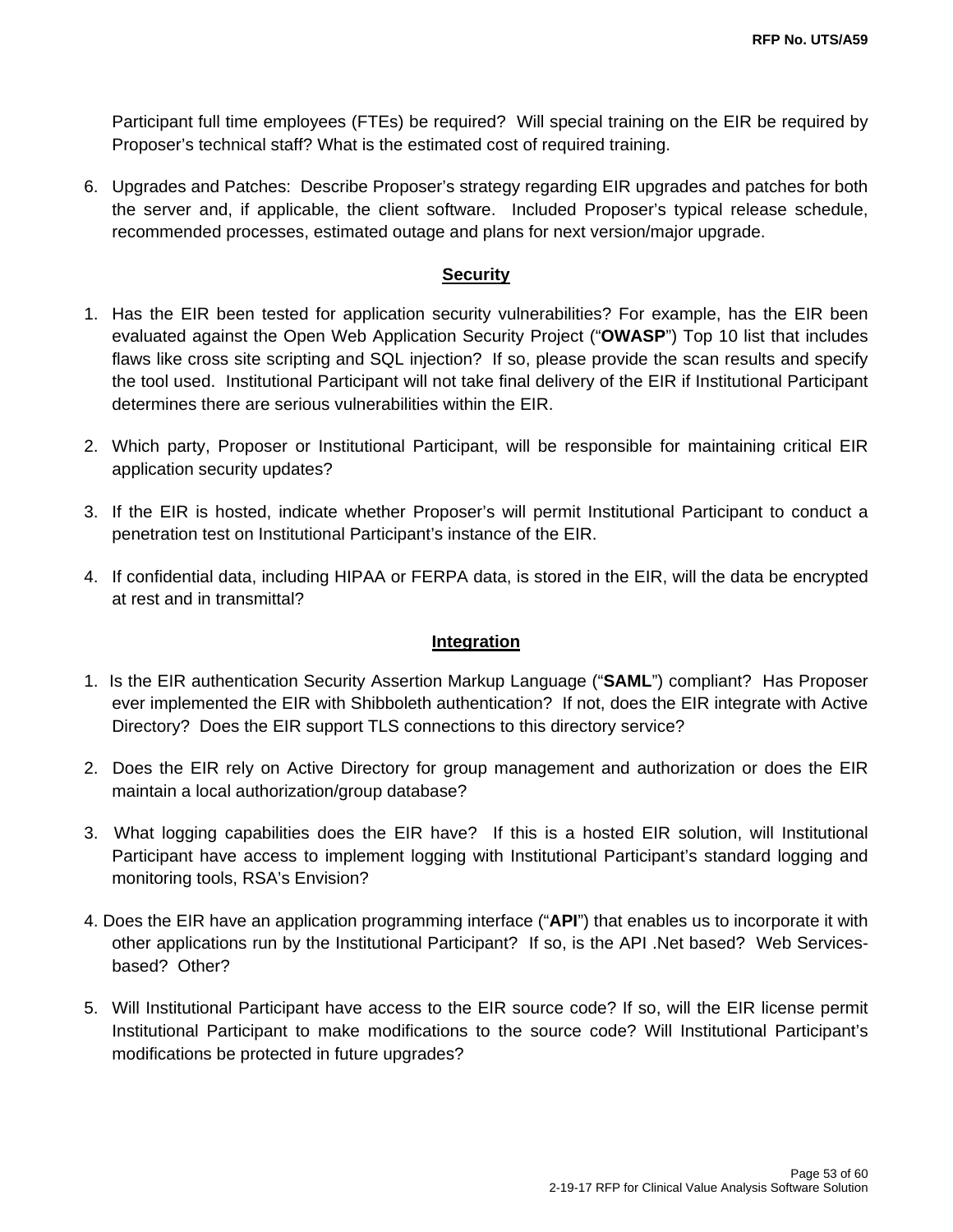6. Will Proposer place the EIR source code in escrow with an escrow agent so that if Proposer is no longer in business or Proposer has discontinued support, the EIR source code will be available to Institutional Participant.

#### **Accessibility Information**

Proposer must provide the following, as required by Title 1, Rule §213.38(b) of the *Texas Administrative Code*:

- 1. Accessibility information for the electronic and information resources ("EIR")1 products or services proposed by Proposer, where applicable, through one of the following methods:
	- (A) the URL to completed Voluntary Product Accessibility Templates ("VPATs")2 or equivalent reporting templates;
	- (B) an accessible electronic document that addresses the same accessibility criteria in substantially the same format as VPATs or equivalent reporting templates; or
	- (C) the URL to a web page which explains how to request completed VPATs, or equivalent reporting templates, for any product under contract; and
- 2. Credible evidence of Proposer's capability or ability to produce accessible EIR products and services. Such evidence may include, but is not limited to, Proposer's internal accessibility policy documents, contractual warranties for accessibility, accessibility testing documents, and examples of prior work results.

-

<sup>&</sup>lt;sup>1</sup> Electronic and information resources are defined in Section 2054.451, *Texas Government Code* (link) and Title 1, Rule §213.1 (6) of the *Texas Administrative Code* (link).

<sup>2</sup> Voluntary Product Accessibility Templates are defined in Title 1, Rule §213.1 (19) of the *Texas Administrative Code* (link). For further information, see this link to a VPAT document provided by the Information Technology Industry Council.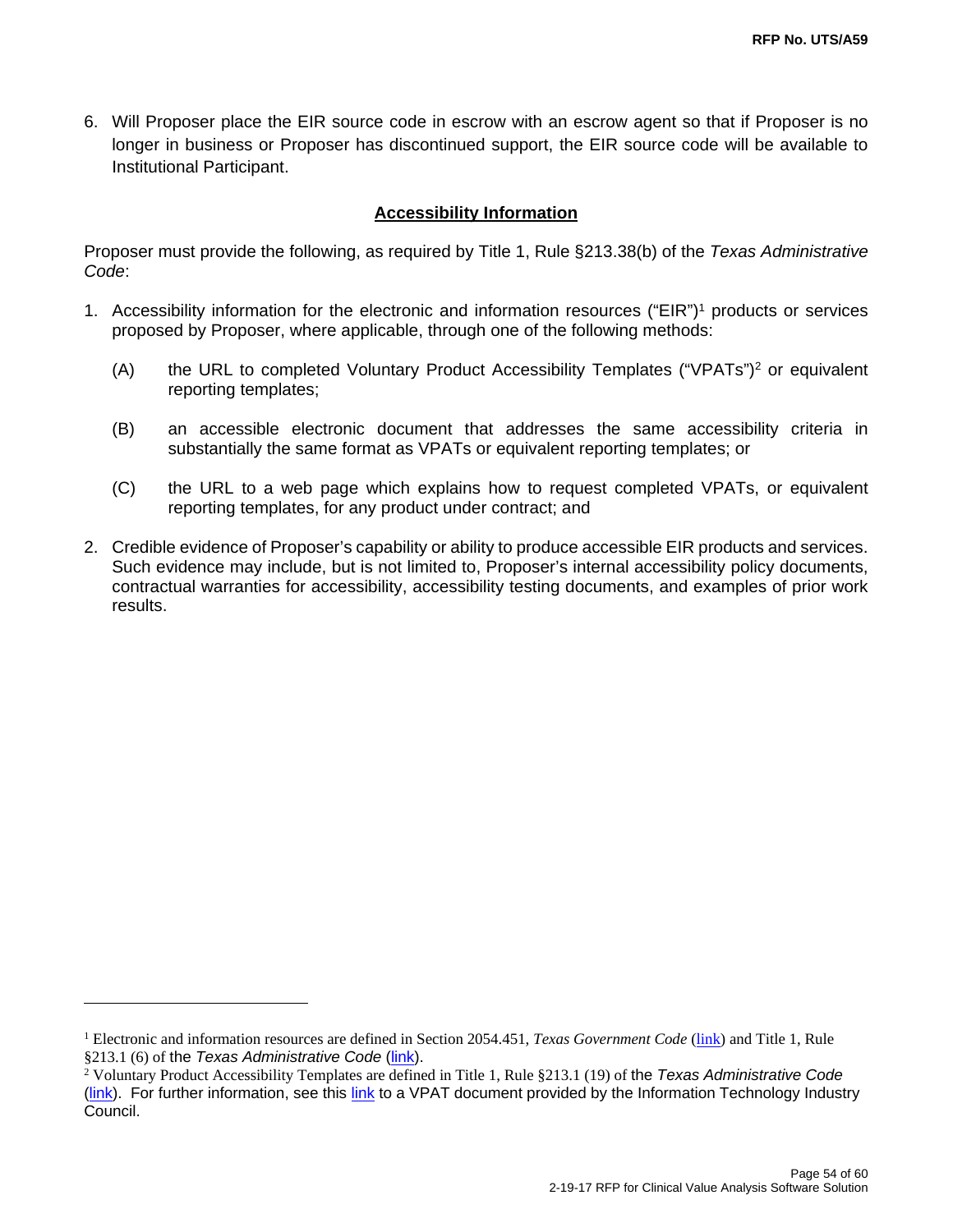## **APPENDIX SIX**

## **SECURITY CHARACTERISTICS AND FUNCTIONALITY OF CONTRACTOR'S INFORMATION RESOURCES**

The specifications, representations, warranties and agreements set forth in Proposer's responses to this **APPENDIX SIX** will be incorporated into the Agreement.

**"Information Resources"** means any and all computer printouts, online display devices, mass storage media, and all computer-related activities involving any device capable of receiving email, browsing Web sites, or otherwise capable of receiving, storing, managing, or transmitting Data including, but not limited to, mainframes, servers, Network Infrastructure, personal computers, notebook computers, hand-held computers, personal digital assistant (PDA), pagers, distributed processing systems, network attached and computer controlled medical and laboratory equipment (i.e. embedded technology), telecommunication resources, network environments, telephones, fax machines, printers and service bureaus. Additionally, it is the procedures, equipment, facilities, software, and Data that are designed, built, operated, and maintained to create, collect, record, process, store, retrieve, display, and transmit information.

"**Institutional Participant Records**" means records or record systems that Proposer (1) creates, (2) receives from or on behalf of Institutional Participant, or (3) has access, and which may contain confidential information (including credit card information, social security numbers, and private health information ("**PHI**") subject to Health Insurance Portability and Accountability Act ("**HIPAA**") of 1996 (Public Law 104-191), or education records subject to the Family Educational Rights and Privacy Act ("**FERPA**").

#### **General Protection of Institutional Participant Records**

1. Describe the security features incorporated into Information Resources to be provided or used by Proposer pursuant to this RFP.

2. List all products, including imbedded products that are a part of Information Resources and the corresponding owner of each product.

3. Describe any assumptions made by Proposer in its proposal regarding information security outside those already listed in the proposal.

#### *Complete the following additional questions if the Information Resources will be hosted by Proposer:*

4. Describe the monitoring procedures and tools used for monitoring the integrity and availability of all products interacting with Information Resources, including procedures and tools used to, detect security incidents and to ensure timely remediation.

5. Describe the physical access controls used to limit access to Proposer's data center and network components.

6. What procedures and best practices does Proposer follow to harden all systems that would interact with Information Resources, including any systems that would hold or process Institutional Participant Records, or from which Institutional Participant Records may be accessed?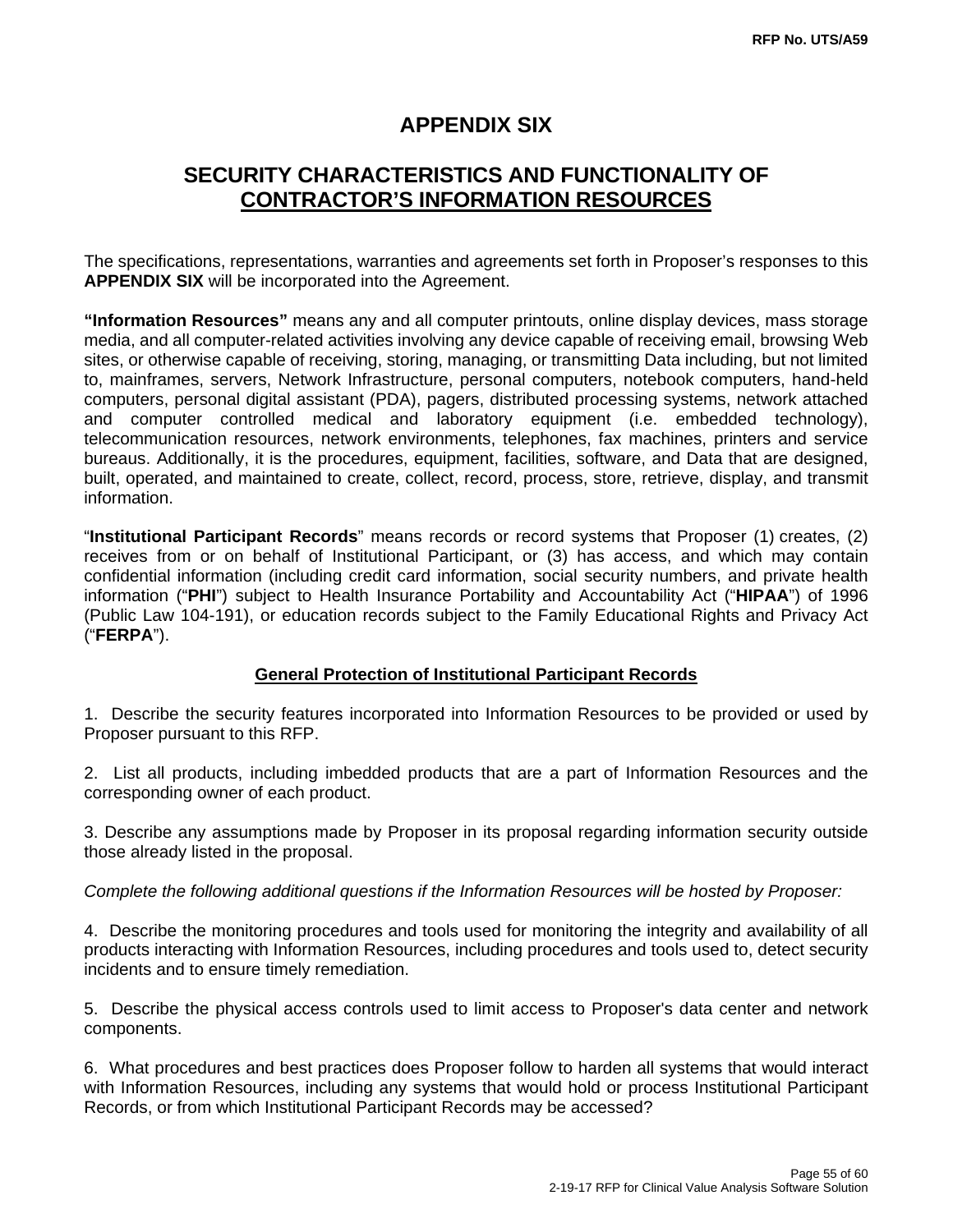7. What technical security measures does the Proposer take to detect and prevent unintentional, accidental and intentional corruption or loss of Institutional Participant Records?

8. Will the Proposer agree to a vulnerability scan by Institutional Participant of the web portal application that would interact with Information Resources, including any systems that would hold or process Institutional Participant Records, or from which Institutional Participant Records may be accessed? If Proposer objects, explain basis for the objection to a vulnerability scan.

9. Describe processes Proposer will use to provide Institutional Participant assurance that the web portal and all systems that would hold or process Institutional Participant Records can provide adequate security of Institutional Participant Records.

10. Does Proposer have a data backup and recovery plan supported by policies and procedures, in place for Information Resources? If yes, briefly describe the plan, including scope and frequency of backups, and how often the plan is updated. If no, describe what alternative methodology Proposer uses to ensure the restoration and availability of Institutional Participant Records.

11. Does Proposer encrypt backups of Institutional Participant Records? If yes, describe the methods used by Proposer to encrypt backup data. If no, what alternative safeguards does Proposer use to protect backups against unauthorized access?

12. Describe the security features incorporated into Information Resources to safeguard Institutional Participant Records containing confidential information.

*Complete the following additional question if Information Resources will create, receive, or access Institutional Participant Records containing PHI subject to HIPAA:* 

13. Does Proposer monitor the safeguards required by the HIPAA Security Rule (45 C.F.R. § 164 subpts. A, E (2002)) and Proposer's own information security practices, to ensure continued compliance? If yes, provide a copy of or link to the Proposer's HIPAA Privacy & Security policies and describe the Proposer's monitoring activities and the frequency of those activities with regard to PHI.

#### **Access Control**

1. How will users gain access (i.e., log in) to Information Resources?

2. Do Information Resources provide the capability to use local credentials (i.e., federated authentication) for user authentication and login? If yes, describe how Information Resources provide that capability.

3. Do Information Resources allow for multiple security levels of access based on affiliation (e.g., staff, faculty, and student) and roles (e.g., system administrators, analysts, and information consumers), and organizational unit (e.g., college, school, or department? If yes, describe how Information Resources provide for multiple security levels of access.

4. Do Information Resources provide the capability to limit user activity based on user affiliation, role, and/or organizational unit (i.e., who can create records, delete records, create and save reports, run reports only, etc.)? If yes, describe how Information Resources provide that capability. If no, describe what alternative functionality is provided to ensure that users have need-to-know based access to Information Resources.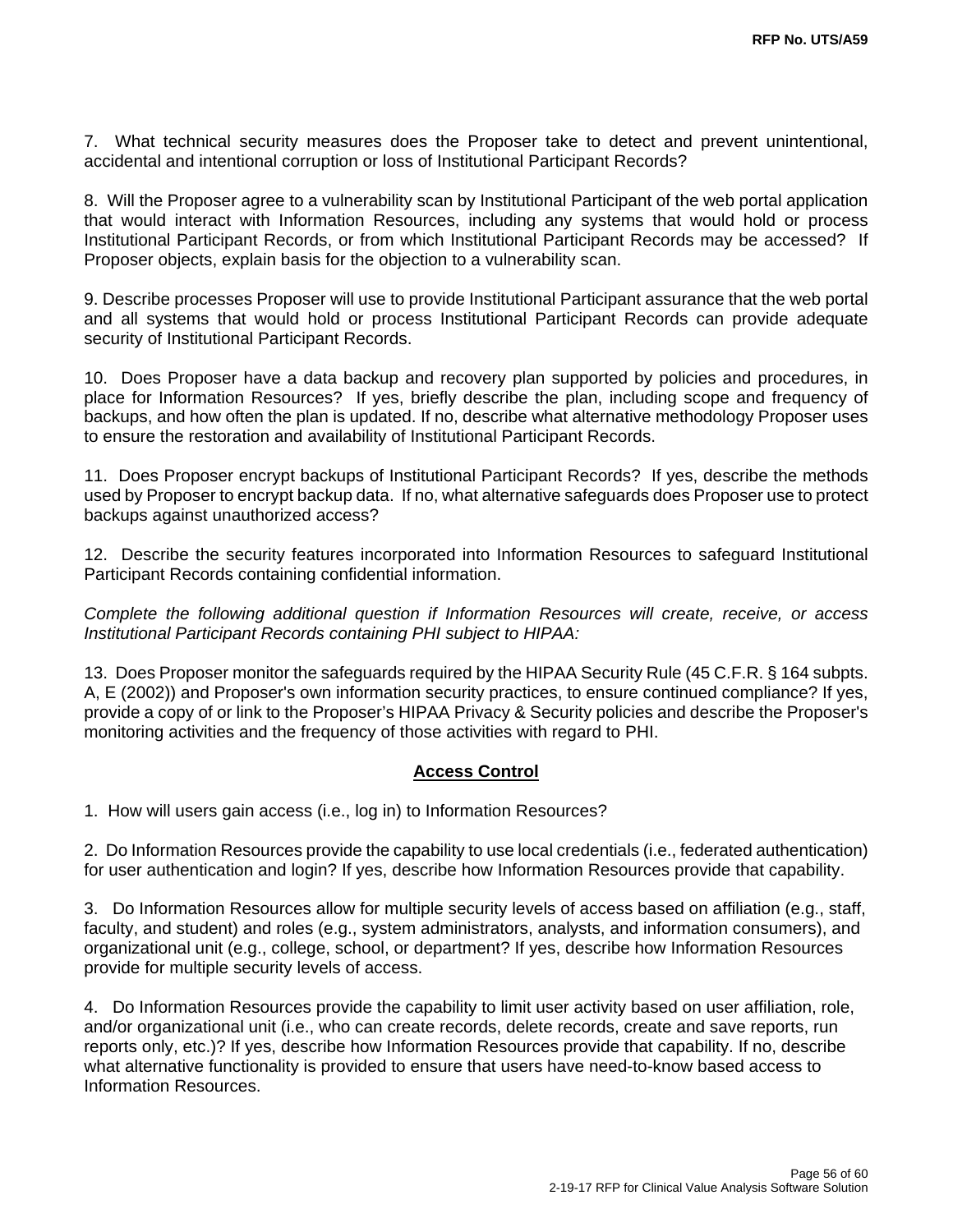5. Do Information Resources manage administrator access permissions at the virtual system level? If yes, describe how this is done.

6. Describe Proposer's password policy including password strength, password generation procedures, password storage specifications, and frequency of password changes. If passwords are not used for authentication or if multi-factor authentication is used to Information Resources, describe what alternative or additional controls are used to manage user access.

#### *Complete the following additional questions if Information Resources will be hosted by Proposer:*

7. What administrative safeguards and best practices does Proposer have in place to vet Proposer's and third-parties' staff members that would have access to the environment hosting Institutional Participant Records to ensure need-to-know-based access?

8. What procedures and best practices does Proposer have in place to ensure that user credentials are updated and terminated as required by changes in role and employment status?

9. Describe Proposer's password policy including password strength, password generation procedures, and frequency of password changes. If passwords are not used for authentication or if multi-factor authentication is used to Information Resources, describe what alternative or additional controls are used to manage user access.

#### **Use of Data**

#### *Complete the following additional questions if Information Resources will be hosted by Proposer:*

1. What administrative safeguards and best practices does Proposer have in place to vet Proposer's and third-parties' staff members that have access to the environment hosting all systems that would hold or process Institutional Participant Records, or from which Institutional Participant Records may be accessed, to ensure that Institutional Participant Records will not be accessed or used in an unauthorized manner?

2. What safeguards does Proposer have in place to segregate Institutional Participant Records from system data and other customer data and/or as applicable, to separate specific Institutional Participant data, such as HIPAA and FERPA protected data, from Institutional Participant Records that are not subject to such protection, to prevent accidental and unauthorized access to Institutional Participant Records ?

3. What safeguards does Proposer have in place to prevent the unauthorized use, reuse, distribution, transmission, manipulation, copying, modification, access, or disclosure of Institutional Participant Records?

4. What procedures and safeguards does Proposer have in place for sanitizing and disposing of Institutional Participant Records according to prescribed retention schedules or following the conclusion of a project or termination of a contract to render Institutional Participant Records unrecoverable and prevent accidental and unauthorized access to Institutional Participant Records? Describe the degree to which sanitizing and disposal processes addresses Institutional Participant data that may be contained within backup systems. If Institutional Participant data contained in backup systems is not fully sanitized, describe processes in place that would prevent subsequent restoration of backed-up Institutional Participant data.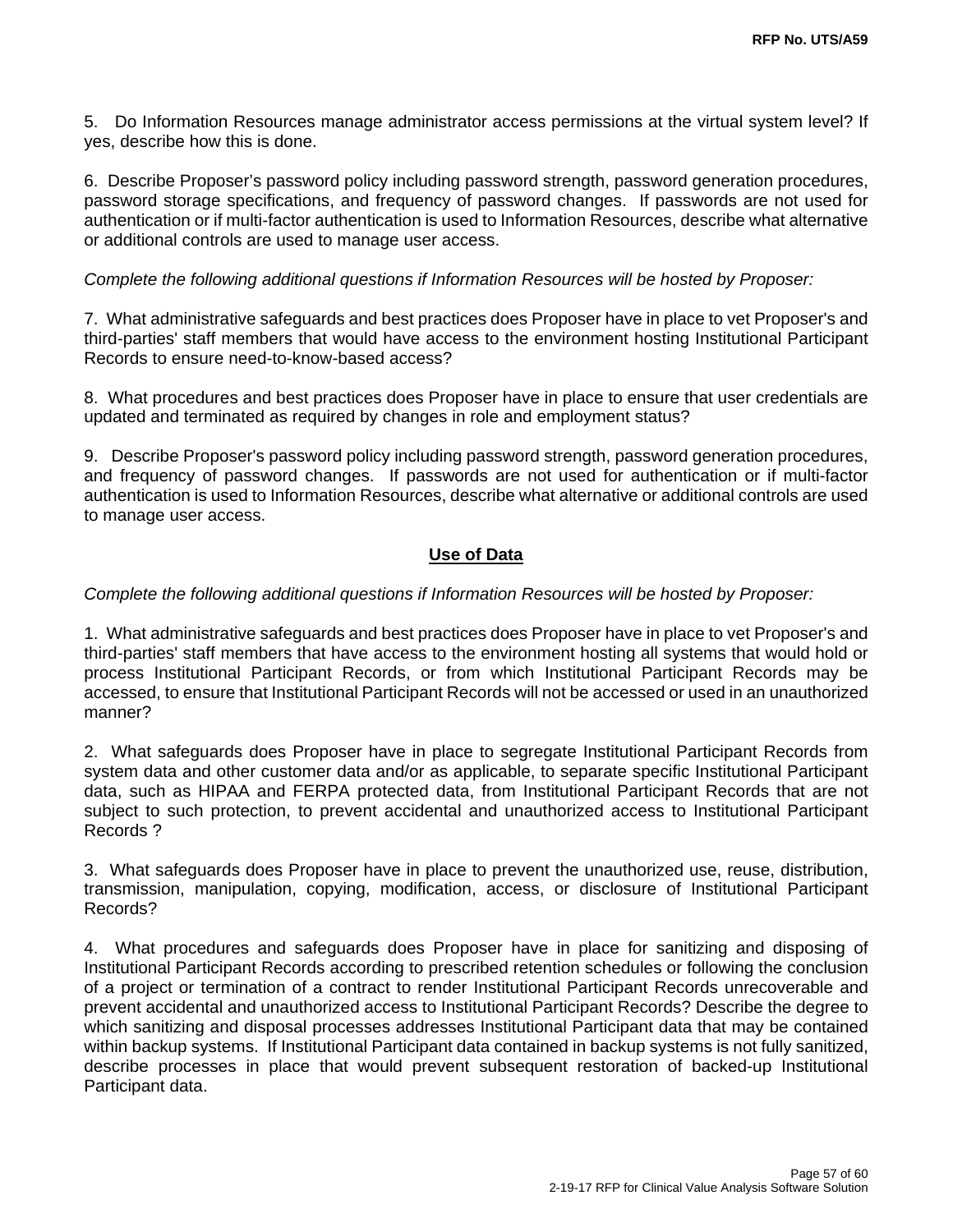#### **Data Transmission**

1. Do Information Resources encrypt all Institutional Participant Records in transit and at rest? If yes, describe how Information Resources provide that security. If no, what alternative methods are used to safeguard Institutional Participant Records in transit and at rest?

#### *Complete the following additional questions if Information Resources will be hosted by Proposer:*

2. How does data flow between Institutional Participant and Information Resources? If connecting via a private circuit, describe what security features are incorporated into the private circuit. If connecting via a public network (e.g., the Internet), describe the way Proposer will safeguard Institutional Participant Records.

3. Do Information Resources secure data transmission between Institutional Participant and Proposer? If yes, describe how Proposer provides that security. If no, what alternative safeguards are used to protect Institutional Participant Records in transit?

#### **Notification of Security Incidents**

#### *Complete the following additional questions if Information Resources will be hosted by Proposer:*

1. Describe Proposer's procedures to isolate or disable all systems that interact with Information Resources in the event a security breach is identified, including any systems that would hold or process Institutional Participant Records, or from which Institutional Participant Records may be accessed.

2. What procedures, methodology, and timetables does Proposer have in place to detect information security breaches and notify Institutional Participant and other customers? Include Proposer's definition of security breach.

3. Describe the procedures and methodology Proposer has in place to detect information security breaches, including unauthorized access by Proposer's and subcontractor's own employees and agents and provide required notifications in a manner that meets the requirements of the state breach notification law.

#### **Compliance with Applicable Legal & Regulatory Requirements**

#### *Complete the following additional questions if Information Resources will be hosted by Proposer:*

1. Describe the procedures and methodology Proposer has in place to retain, preserve, backup, delete, and search data in a manner that meets the requirements of state and federal electronic discovery rules, including how and in what format Institutional Participant Records are kept and what tools are available to Institutional Participant to access Institutional Participant Records.

2. Describe the safeguards Proposer has in place to ensure that systems (including any systems that would hold or process Institutional Participant Records, or from which Institutional Participant Records may be accessed) that interact with Information Resources reside within the United States of America. If no such controls, describe Proposer's processes for ensuring that data is protected in compliance with all applicable US federal and state requirements, including export control.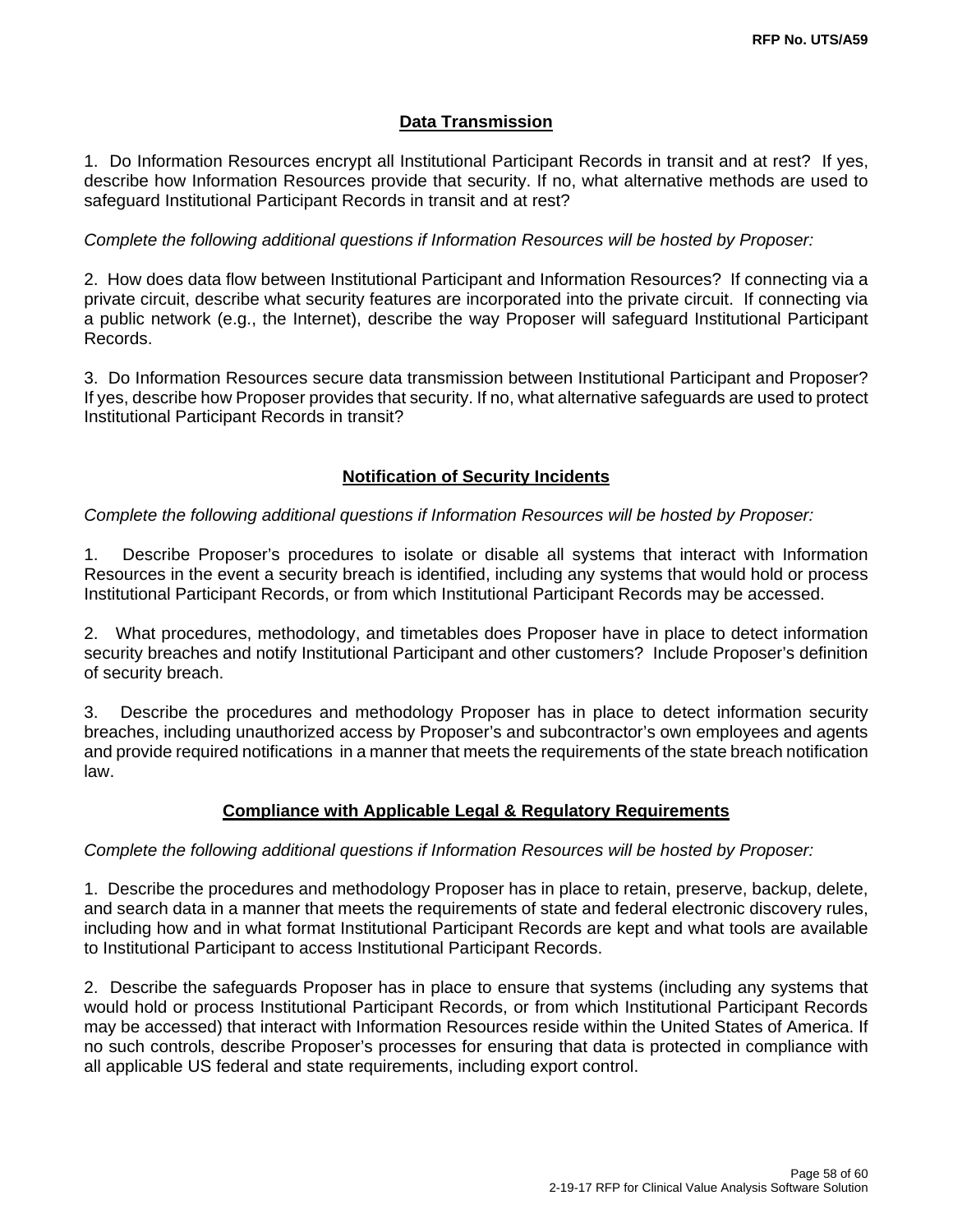3. List and describe any regulatory or legal actions taken against Proposer for security or privacy violations or security breaches or incidents, including the final outcome.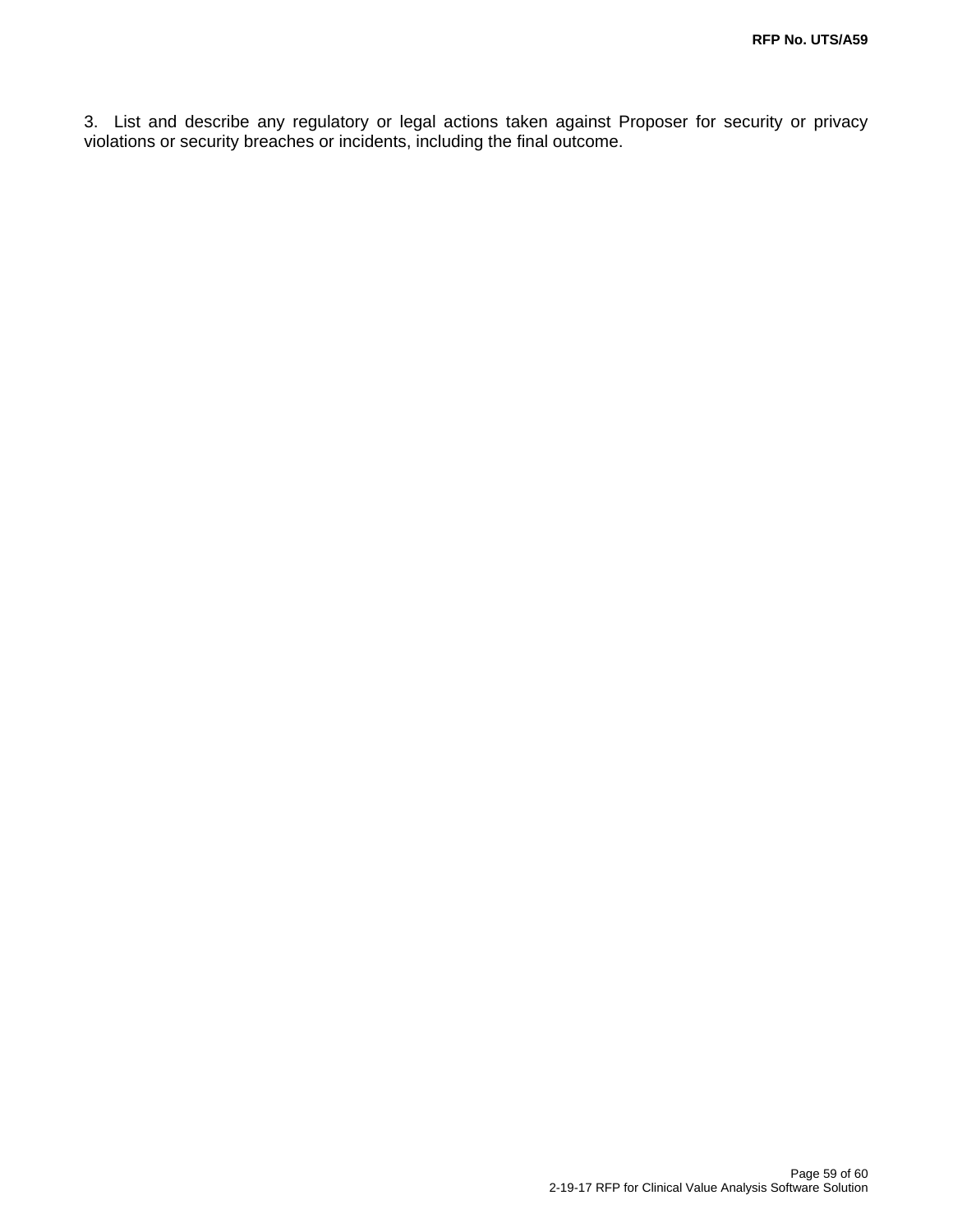## **APPENDIX SEVEN**

## **CERTIFICATE OF INTERESTED PARTIES (Texas Ethics Commission Form 1295)**

This is a sample of the Texas Ethics Commission's FORM 1295 – DISCLOSURE OF INTERESTED PARTIES. Contractor must use the Texas Ethics Commission electronic filing web page (at https://www.ethics.state.tx.us/whatsnew/elf\_info\_form1295.htm) to complete the most current Disclosure of Interested Parties form and submit the form as instructed to the Texas Ethics Commission and UT System. **The Certificate of Interested Parties will be submitted to UT System by Preferred Supplier only when the Agreement resulting from this RFP is signed.** 

| <b>CERTIFICATE OF INTERESTED PARTIES</b>                                                                         |                                                                                                                                                                                                               |                                                                                                     | <b>FORM 1295</b>                      |
|------------------------------------------------------------------------------------------------------------------|---------------------------------------------------------------------------------------------------------------------------------------------------------------------------------------------------------------|-----------------------------------------------------------------------------------------------------|---------------------------------------|
| Complete Nos. 1 - 4 and 6 if there are interested parties.                                                       | Complete Nos. 1, 2, 3, 5, and 6 if there are no interested parties.                                                                                                                                           |                                                                                                     | OFFICE USE ONLY                       |
| 1<br>entity's place of business.                                                                                 | Name of business entity filing form, and the city, state and country of the business                                                                                                                          |                                                                                                     |                                       |
| $\overline{2}$<br>which the form is being filed.                                                                 | Name of governmental entity or state agency that is a party to the contract for                                                                                                                               |                                                                                                     |                                       |
|                                                                                                                  | Provide the identification number used by the governmental entity or state agency to track or identify the contract,<br>and provide a description of the goods or services to be provided under the contract. |                                                                                                     |                                       |
| 4                                                                                                                | City, State, Country                                                                                                                                                                                          |                                                                                                     | Nature of Interest (check applicable) |
| Name of Interested Party                                                                                         | (place of business)                                                                                                                                                                                           | Controlling                                                                                         | Intermediary                          |
|                                                                                                                  |                                                                                                                                                                                                               |                                                                                                     |                                       |
| Check only if there is NO Interested Party.                                                                      |                                                                                                                                                                                                               |                                                                                                     |                                       |
| 6<br><b>AFFIDAVIT</b><br>AFFIX NOTARY STAMP / SEAL ABOVE<br>Sworn to and subscribed before me, by the said<br>οf | I swear, or affirm, under penalty of perjury, that the above disclosure is true and correct.<br>., 20 ________, to certify which, witness my hand and seal of office.                                         | Signature of authorized agent of contracting business entity<br>$\overline{\phantom{a}}$ , this the | day                                   |
| Signature of officer administering oath                                                                          | Printed name of officer administering oath                                                                                                                                                                    |                                                                                                     | Title of officer administering oath   |
|                                                                                                                  | <b>ADD ADDITIONAL PAGES AS NECESSARY</b>                                                                                                                                                                      |                                                                                                     |                                       |
| Form provided by Texas Ethics Commission                                                                         | www.ethics.state.tx.us                                                                                                                                                                                        |                                                                                                     | Adopted 10/5/2015                     |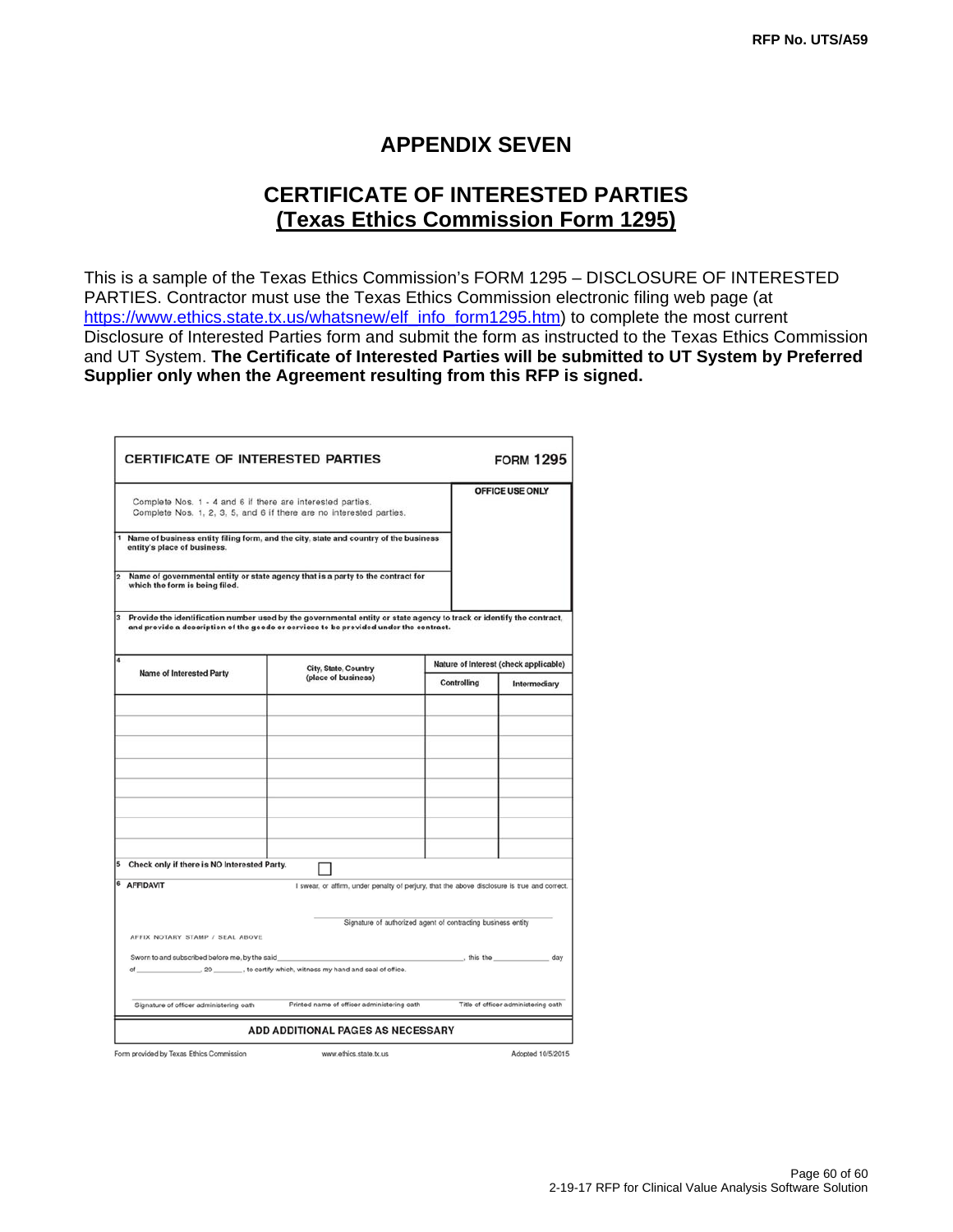#### **PROPOSER'S SURVEY**

#### **1.0 Company Profile**

- 1.1 Provide your company's main address, web address, and telephone number.
- 1.2 Provide your company's FEIN.
- 1.3 Provide your company's DUNS number.
- 1.4. Please provide your company's main contact for this RFP, including telephone number and email address.
- 1.4 What is your company's legal structure (e.g., corporation, partnership, etc.)?
- 1.5 What is your company's ownership structure? Is your company part of a consolidated group of companies? If so, how long has your company been part of the consolidated group? What proportion of total revenues does your company contribute to the consolidated group?
- 1.6 Please provide any details of all past or pending litigation or claims filed against your company that would affect your company's performance under an Agreement with UT System.
- 1.7 Within the past three years, have there been any significant developments in your organization, such as changes in ownership, restructuring, or personnel reorganizations? Do you foresee any future significant changes in your organization? If yes, please describe. Also, have you engaged in discussions with any party about their possible acquisition of your company or its assets? If so, please describe.
- 1.8 Has your company, or any of its parents or subsidiaries, ever had a bankruptcy petition filed in its name, voluntarily or involuntarily? If yes, specify the date, circumstances, and resolution.
- 1.9 Is your company currently in default on any loan agreement or financing agreement with any bank, financial institution, or other entity. If yes, specify date(s), details, circumstances, and prospects for resolution.
- 1.10 Please provide details of all instances within the past three (3) years you were cited as noncompliant during a regularity and/or audit review and provide the status of resolution/closure.
- 1.11 Is your company a State of Texas HUB firm and/or a Small Business (as defined by the U.S. Small Business Administration)? If so, please list all HUB/Small Business categories your company is qualified under.

#### **2.0 References**

2.1 Provide a listing of three (3) customers for which you have provided software and services of the type described in this RFP. Your customer reference list should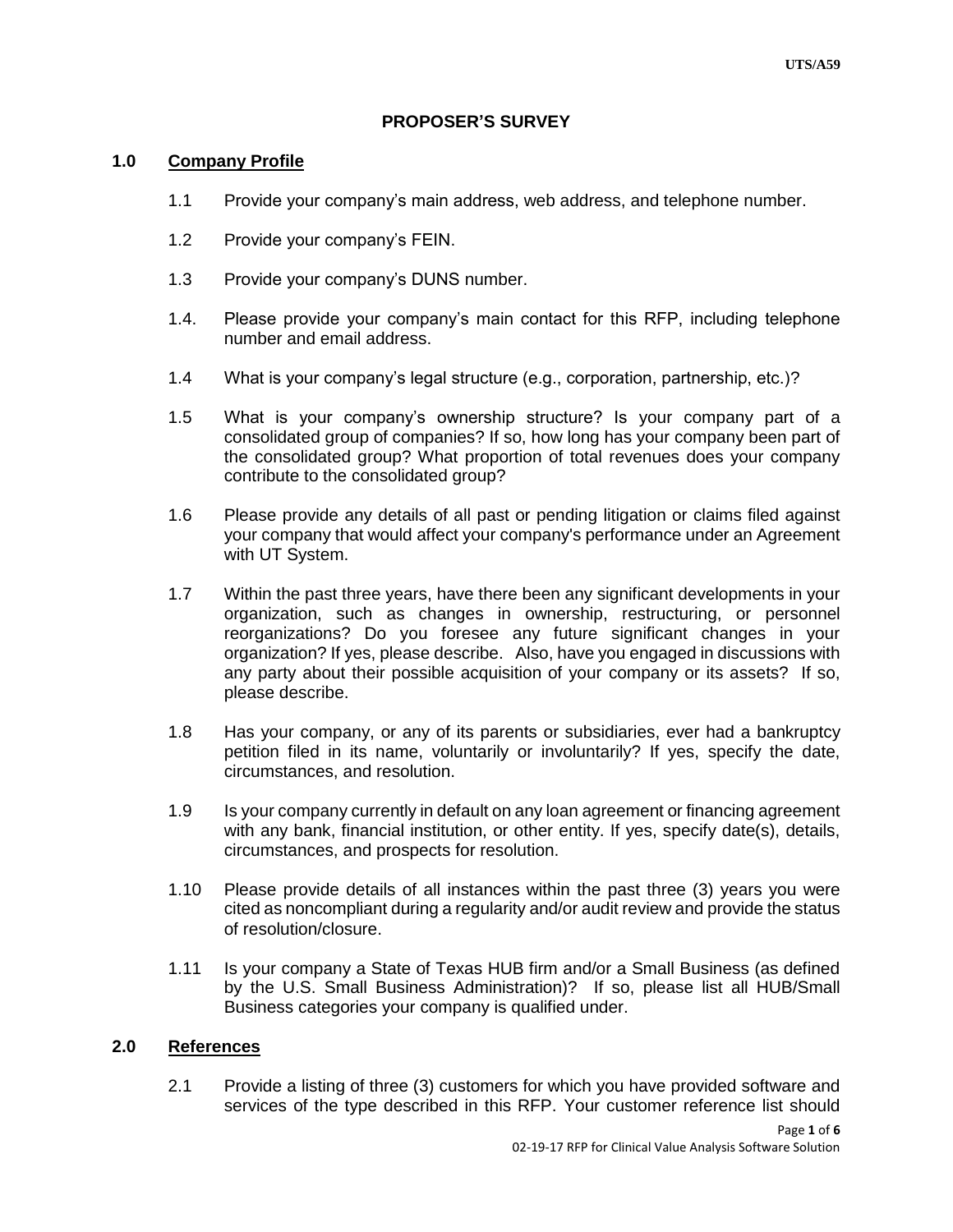include the company name; contact person including telephone number; scope; and the period of time for which work was performed.

2.2 List all new customer accounts for such software and services that your company has established within last 12 months. Your customer reference list should include the company name; contact person including telephone number; and scope of services.

#### **3.0 Financial**

- 3.1 If you did not provide your DUNS number as requested in response to Q.1.3 above, please provide two financial references (one trade reference and one financial institution/bank reference). List should include company name, mailing address, telephone number, FAX number, contact person and length of financial relationship.
- 3.2 If requested, please indicate your company's agreement to provide the company's audited financial statement for the last two (2) years.
- 3.3 Please provide the percentage of your company's total revenue that is generated by the sale of software and services similar to that sought in this RFP.

#### **4.0 Staffing, Subcontractors, and Historically Underutilized Businesses**

- 4.1 Provide the name, title, office location, and brief resume of the individual who would assume overall responsibility for the work to be performed for UT System. Include a brief description of their unique qualifications as it pertains to this project.
- 4.2 Provide a project-staffing plan that identifies the proposed "key" staff members who will be assigned to this account. Your response must include their resumes, their unique qualification as it pertains to this project, and define their role in the delivery of the services.
- 4.3 Partners, Affiliates, and Subcontractors
	- a. List any partners or affiliates that would be part of delivering the services and describe the nature of your relationship with this entity. Identify the projects on which you are currently utilizing these partners or affiliates or have utilized them within the past two (2) years. Your response must also indicate the location from which each of the partners or affiliates you listed provides their services.
	- b. Describe what opportunities you foresee to utilize subcontractors to perform portions of the work contemplated under this RFP.
	- c. Describe your company's process for the selection of subcontractors and your process for evaluating subcontractors' performance.
	- d. Identify the subcontractor resources outside of your company that you typically engage to assist in performing the services contemplated under this RFP and the role they play in performing the services. Identify the projects on which you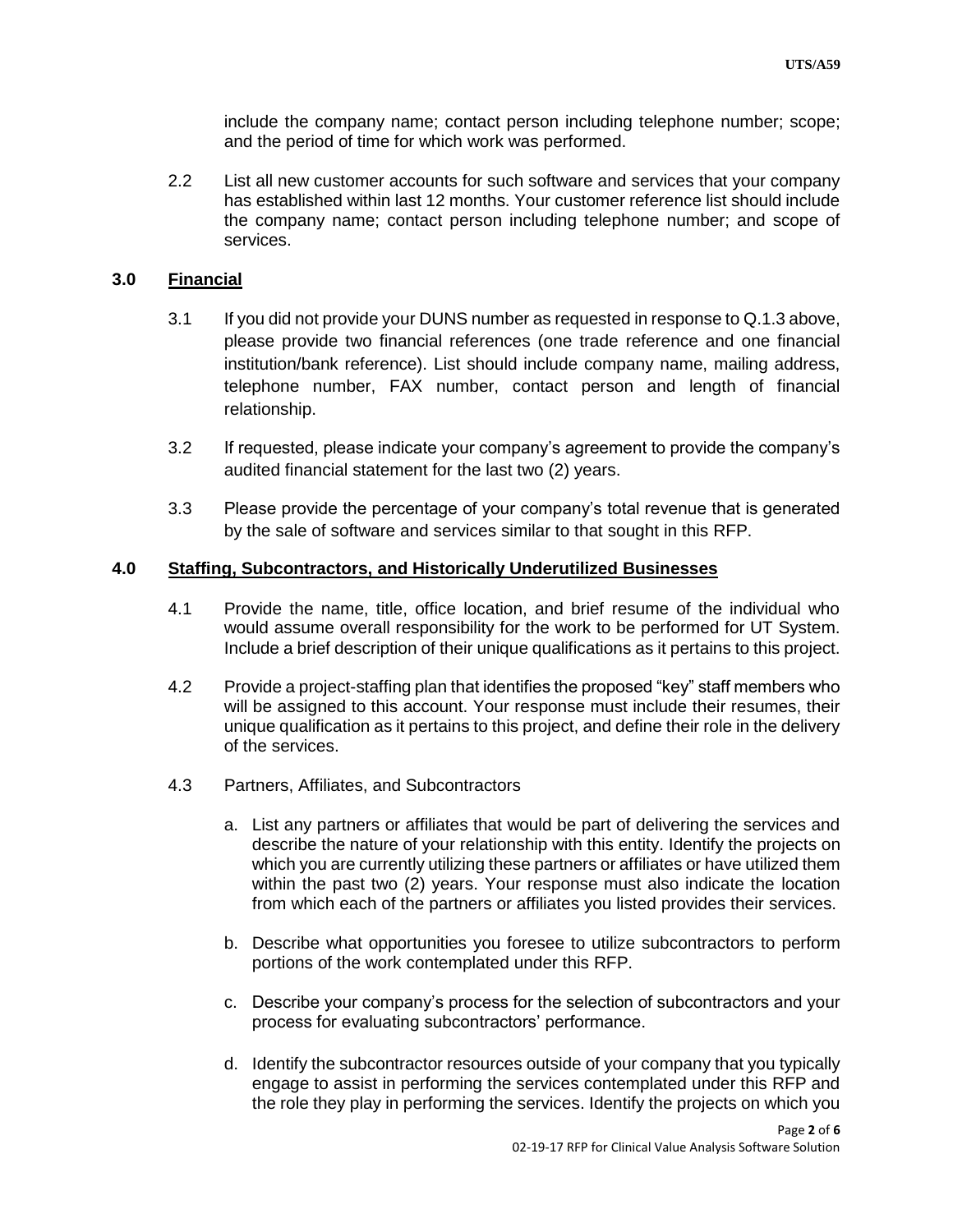are currently utilizing these subcontractors or have utilized them within the past two (2) years. Your response must also indicate the location from which each of the subcontractors you listed provides their services.

4.4 Historically Underutilized Businesses

In addition to your completion of the HSP (ref. APPENDIX TWO to this RFP), please respond to the following:

- a. Provide a clear statement of your company's commitment and plan to engage, utilize and partner with Texas certified HUBs in the work under a contract between your company and UT System.
- b. Describe your current subcontracts/partnering arrangements with Texas certified HUB firms and the capacity which they are utilized in the delivery of your services.

#### **5.0 Experience and Capabilities**

- 5.1 Describe in detail your expertise and experience in providing software and services of the type described in this RFP. For how many years? What size institution(s)?
- 5.2 Does your company possess all trade, professional, or business licenses as may be required by the work contemplated by this RFP?
- 5.3 What relevant certifications does your company maintain?
- 5.4 How many employees do you have dedicated to your software and services business (not including consultants)?
- 5.5 How many clients do you have that are in production and for how long?
- 5.6 Describe your company's setup or transition procedures and related timeline necessary to utilize your services. Is this process documented? If yes, please include an overview of the procedures and time-line.

5.7 Describe your roles/responsibilities in the transition and the roles/responsibilities of UT Party.

#### **6.0 Software Functionality**

- 6.1 Please describe how your tool would help UT System incorporate product insights and research (i.e., FDA, utilization, efficacy, etc.) into its value analysis process?
- 6.2 Please describe how your tool would enhance UT System's evaluation process for new products.
- 6.3 Please describe the project tracking/workflow capabilities (i.e., handoffs, deliverables, etc.) built into your tool.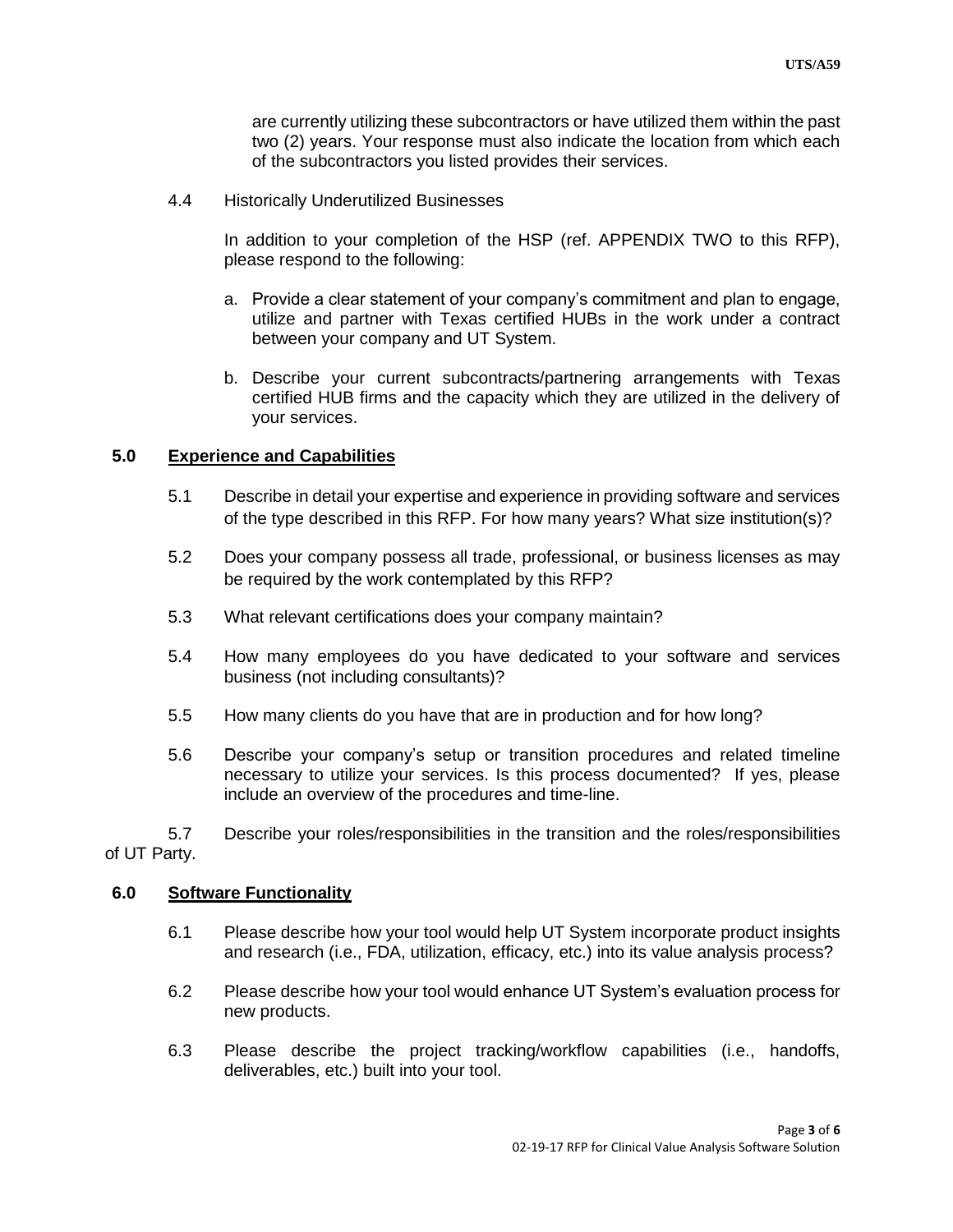- 6.4 Please describe how your tool would help facilitate better communication tracking (i.e., evaluation forms, project communications, agendas, etc.) for UT System.
- 6.5 Please describe the flexibility that your tool has to accommodate institution specific workflow processes.
- 6.6 Please describe any savings or compliance tracking features included with your tool.
- 6.7 Is there a limit to the number of concurrent users allowed to access the system?
- 6.8 Please describe the configuration of user passwords in the system. For example, support for password rules (length, strength, etc.), expiration, multi-facility access, master roles.

#### **7.0 Reporting**

- 7.1 Describe the standard management tools and reports that are included and available "out of the box" with your company's proposed solution. Include information on exports, dashboards, etc. in your response.
- 7.2 Please describe any other reporting capabilities (standard or custom) that are available, but were not mentioned in your response to the previous question above. In your response, please include any cost structure or fees that would be associated with custom reporting.
- 7.3 Does the system provide the ability to restrict access to reports by employee role?
- 7.4 Do audit logs track actual activity that has been changed?
- 7.5 Are audit logs available to track what users have viewed and or edited in the system?

#### **8.0 Project Approach and Implementation Plan**

- 8.1 Describe your project approach and best service delivery model to provide the services described in this RFP. Describe how your approach and service delivery model would meet UT System's objectives as described in this RFP.
- 8.2 Provide a high-level implementation plan identifying the key tasks, milestones, and outcomes commencing date of contract award through the initial twelve (12) months of the contract term. Your response should highlight both your and UT System's responsibilities and resources required during each phase.
- 8.3 Describe the communication models used by your company to keep project personnel and internal Institutional Participants informed during transition/implementation. How would your models support consistent communications across a multi-institution deployment?
- 8.4 Describe the greatest implementation risks and your mitigation strategy.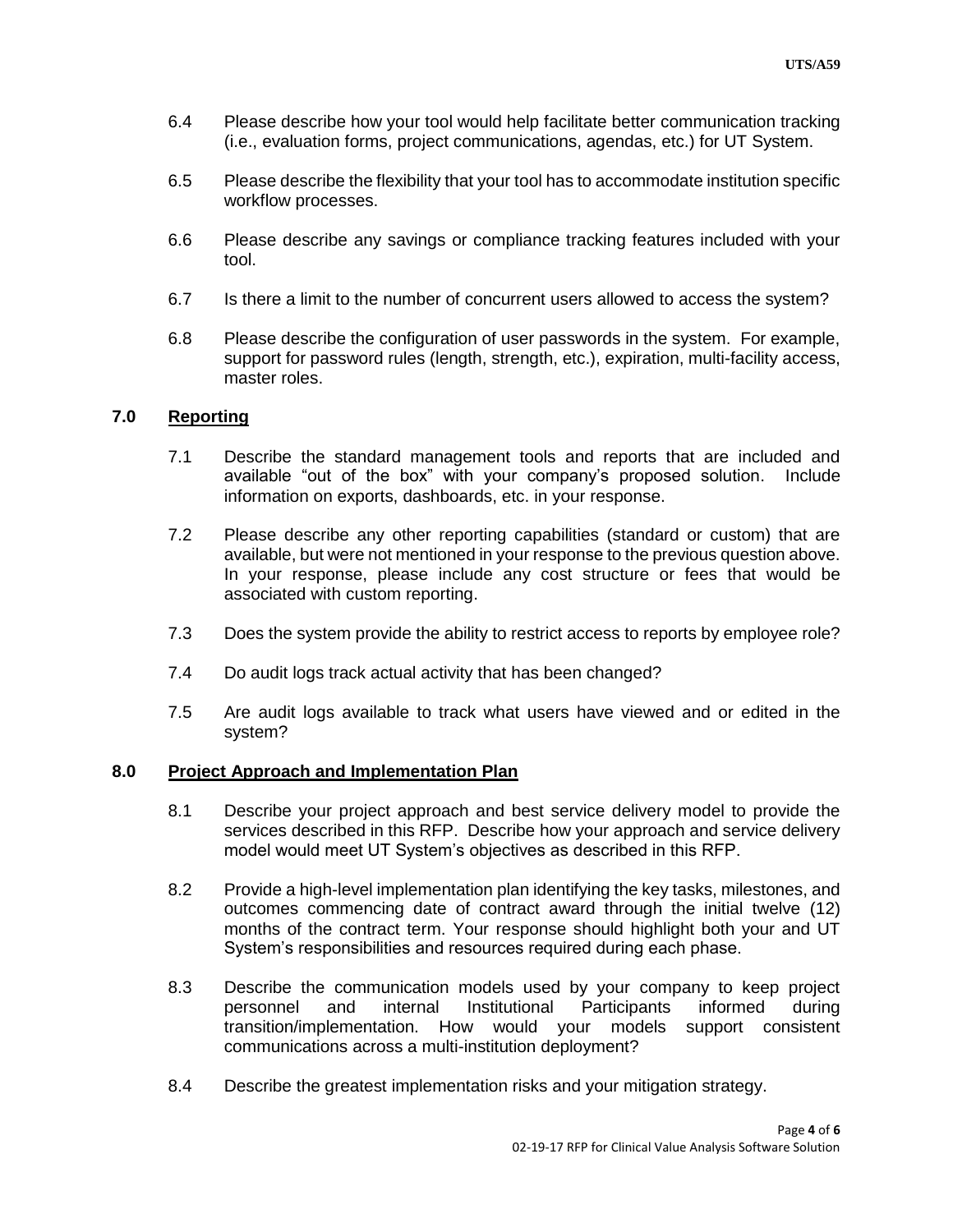8.5 Are there any best practices that early adopters of your solution have employed to achieve maximum benefit in their operations?

#### **9.0 Training**

9.1 Which of the following types of training does your company offer: Onsite at customer's facility, classroom based at a remote location, web-based? Please provide details of each type of training that is offered. Is there a cost for training? If so, please include the associated price schedule that would be available to UT System for each type of training? Is training available post-production?

#### **10.0 Support and Maintenance**

- 10.1 What are your organization's customer support hours (e.g., 24/7/365, etc.)?
- 10.2 Where is your customer support center located?
- 10.3 Does the software include an online help function/feature within the application?
- 10.4 How often is your product updated? How are updates deployed?
- 10.5 Is downtime required for updates? If yes, please provide average downtime.
- 10.6 Describe your disaster recovery plans.
- 10.7 How are customer requests for enhancements handled?
- 10.8 Describe your flexibility in customizing base product for hospital specific rules and alerts. Are there opportunities for individual institutions to customize the tool and/or add-on modules once your software is installed?
- 10.9 Provide your proposed service level agreement which should include service level management, help desk, communication, monitoring, reaction levels, performance thresholds and monitoring, change management, disaster recovery, penalties, and reporting.
- 10.10 Do you have a support issue/ticket tracking system that allows customers to open incidents via multiple methods (e.g., phone, email, web portal, etc.)?
- 10.11 Do you have an active user group to leverage feedback from current customers?
- 10.12 Will our account have a dedicated support lead who advocates for us, manages support, and acts as a triage mechanism?
- 10.13 Will our account have a dedicated technical contact who is a Subject Matter Expert (SME) that can answer system and application specific questions whenever needed?
- 10.14 Will your company assign a senior account manager to manage the overall contractual relationship with the Alliance?